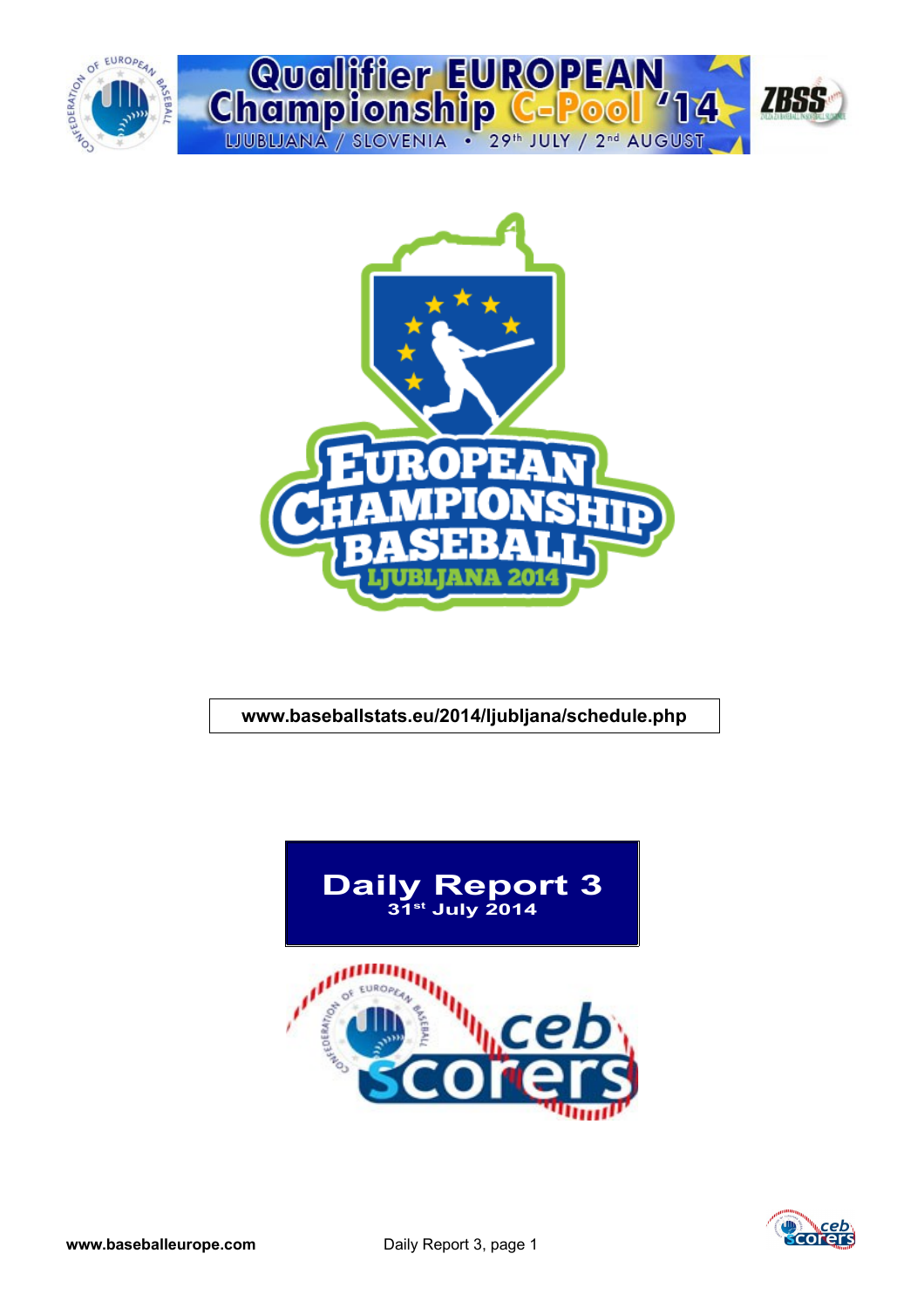



**Teams Pool A Pool B** Hungary Finland Finland Latvia **I** Ireland **I** Romania **I** Israel Slovenia

| Game | At time | <b>Ballpark</b> | Pool         | Home team<br>Tuesday 29 <sup>th</sup> July         | Visiting team                                 | <b>Final Score</b> | Inn            |
|------|---------|-----------------|--------------|----------------------------------------------------|-----------------------------------------------|--------------------|----------------|
| 01   | 10:00   | Jezica          | A            | <b>T</b> Ireland                                   | <b>E</b> Norway                               | $11 - 1$           | $\overline{7}$ |
| 02   | 12:00   | Golovec         | A            | <b>TRomania</b>                                    | $\blacksquare$ Hungary                        | $10 - 9$           |                |
| 03   | 13:30   | Jezica          | B            | $\blacksquare$ Finland                             | $\Box$ Israel                                 | $1 - 13$           |                |
| 04   | 17:30   | Jezica          | B            | <b>E</b> Slovenia                                  | <b>E</b> Latvia                               | $6 - 2$            |                |
|      |         |                 |              | Wednesday 30 <sup>th</sup> July                    |                                               |                    |                |
| 06   | 13:30   | Golovec         | A            | <b>T</b> Norway                                    | <b>I</b> Romania                              | $4 - 11$           |                |
| 07   | 13:30   | Jezica          | B            | <b>E</b> Latvia                                    | $\blacksquare$ Finland                        | $4 - 14$           |                |
| 08   | 17:00   | Jezica          | B            | $\Box$ Israel                                      | <b>Slovenia</b>                               | $9 - 0$            |                |
|      |         |                 |              | Thursday 31 <sup>st</sup> July                     |                                               |                    |                |
| 09   | 10:00   | Jezica          | A            | <b>T</b> Ireland                                   | <b>I</b> Romania                              | $15 - 6$           |                |
| 10   | 13:30   | Golovec         | A            | $\blacksquare$ Hungary                             | <b>H</b> Norway                               | $17 - 2$           | 5              |
| 11   | 13:30   | Jezica          | B            | $\blacksquare$ Israel                              | <b>Latvia</b>                                 | $9 - 3$            |                |
| 05   | 17:00   | Golovec         | A            | $\blacksquare$ Hungary                             | <b>T</b> Ireland                              | $2 - 6$            |                |
| 12   | 17:00   | Jezica          | B            | <b>B</b> Slovenia                                  | $\blacksquare$ Finland                        | $17 - 2$           | 6              |
|      |         |                 |              | Friday 1 <sup>st</sup> August                      |                                               |                    |                |
| 13   | 10:00   | Jezica          | $\mathsf{C}$ | $\blacksquare$ Hungary                             | <b>E</b> Latvia                               |                    |                |
| 14   | 13:30   | Golovec         | $\mathsf C$  | $\blacksquare$ Finland                             | <b>E</b> Norway                               |                    |                |
| 15   | 13:30   | Jezica          | Se           | <b>E</b> Israel                                    | <b>I</b> Romania                              |                    |                |
| 16   | 17:00   | Jezica          | Se           | <b>T</b> Ireland                                   | <b>Exc</b> Slovenia                           |                    |                |
|      |         |                 |              | Saturday 2 <sup>nd</sup> August                    |                                               |                    |                |
| 17   | 10:00   | Golovec         | C            | <b>E</b> Latvia                                    | <b>Norway</b>                                 |                    |                |
| 18   | 10:00   | Jezica          | $\mathsf C$  | $\blacksquare$ Hungary                             | $\blacksquare$ Finland                        |                    |                |
| 19   | 13:30   | Jezica          | Fi.          | <b>O</b> :: Loser game 16 :: 0 :: Loser game 15 :: |                                               |                    |                |
| 20   | 17:00   | Jezica          | Fi           |                                                    | O :: Winner game 15 :: O :: Winner game 16 :: | $\equiv$           |                |

In each game the home team is named first // \* Home team decided by draw // \*\* Slovenia will play at 17:00

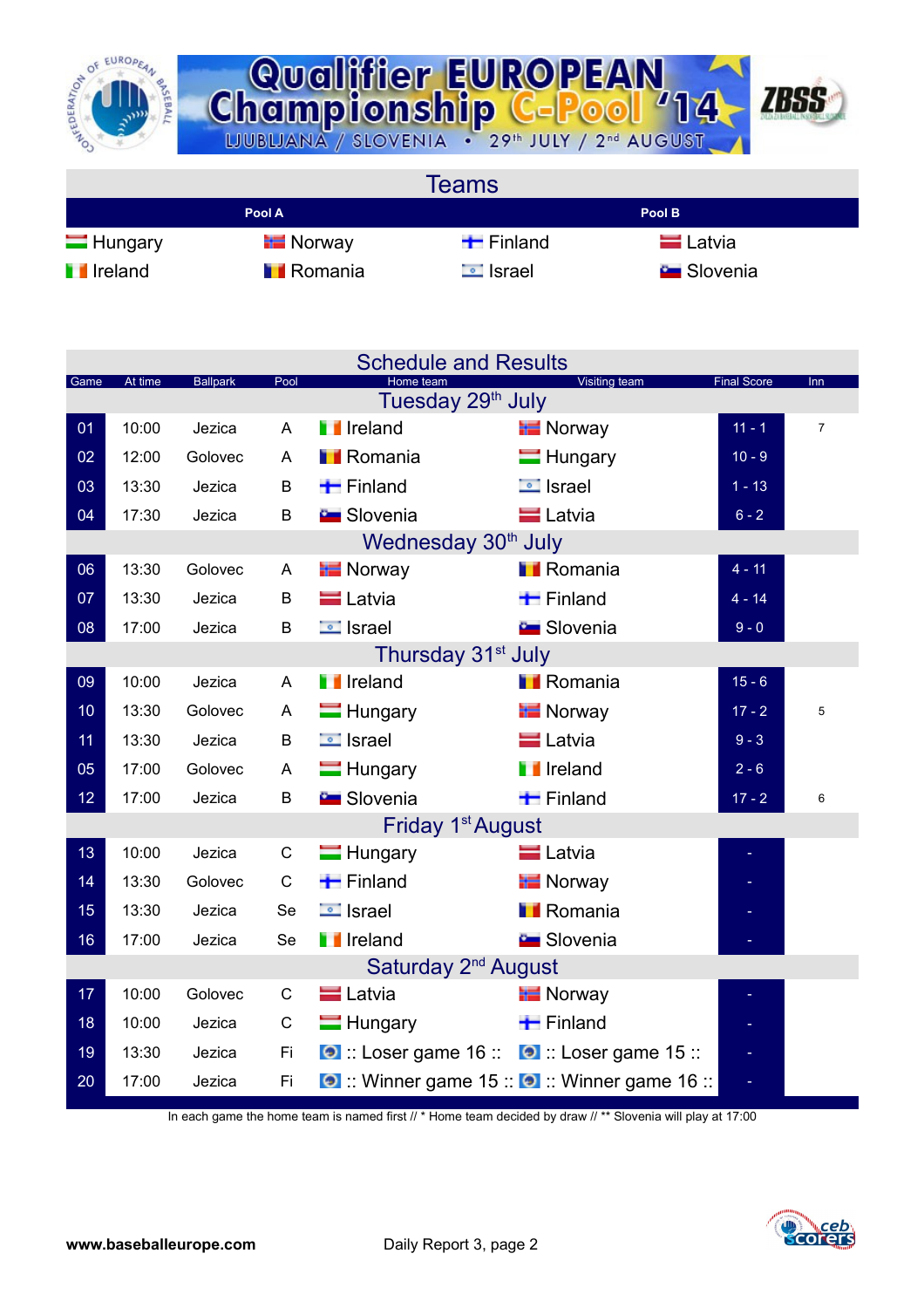

| Qualifier EUROPEAN<br>Championship C-Pool '14 / 1855 |  |
|------------------------------------------------------|--|
|                                                      |  |
| LJUBLJANA / SLOVENIA . 29th JULY / 2nd AUGUST        |  |

|                | <b>Standing Pool A</b> |    |           |    |      |           |  |  |  |  |  |  |  |  |  |
|----------------|------------------------|----|-----------|----|------|-----------|--|--|--|--|--|--|--|--|--|
| Pos            | Team                   | GP | <b>WO</b> | LO | AVG  | <b>GB</b> |  |  |  |  |  |  |  |  |  |
| м              | <b>T</b> Ireland       |    |           |    | 1000 |           |  |  |  |  |  |  |  |  |  |
| $\sim$ 2       | <b>Romania</b>         |    |           |    | 667  |           |  |  |  |  |  |  |  |  |  |
| $\mathbf{3}$   | $\blacksquare$ Hungary | ຈ  |           |    | 333  | ົ         |  |  |  |  |  |  |  |  |  |
| $\overline{4}$ | <b>Norway</b>          |    |           |    | 0    |           |  |  |  |  |  |  |  |  |  |

|                 | <b>Standing Pool B</b> |      |           |           |    |            |           |  |  |  |  |  |  |  |
|-----------------|------------------------|------|-----------|-----------|----|------------|-----------|--|--|--|--|--|--|--|
| Pos             |                        | Team | <b>GP</b> | <b>WO</b> | LO | <b>AVG</b> | <b>GB</b> |  |  |  |  |  |  |  |
|                 | Israel<br>$\bullet$    |      |           |           |    | 1000       |           |  |  |  |  |  |  |  |
| $\mathbf{2}$    | <b>C</b> Slovenia      |      |           |           |    | 667        |           |  |  |  |  |  |  |  |
| $\vert 3 \vert$ | $\blacksquare$ Finland |      |           |           |    | 333        |           |  |  |  |  |  |  |  |
| 4               | <sub>-</sub> atvia     |      | 2         |           |    | Ω          | 3         |  |  |  |  |  |  |  |

|                | <b>Standing Pool C</b> |    |    |    |      |           |  |  |  |  |  |  |  |  |  |
|----------------|------------------------|----|----|----|------|-----------|--|--|--|--|--|--|--|--|--|
| Pos            | Team                   | GP | WO | LO | AVG  | <b>GB</b> |  |  |  |  |  |  |  |  |  |
|                | $\blacksquare$ Finland |    |    |    | 1000 |           |  |  |  |  |  |  |  |  |  |
| 2 <sup>1</sup> | Hungary                |    |    |    | 1000 | 0         |  |  |  |  |  |  |  |  |  |
| 3              | $=$ Latvia             |    |    |    |      |           |  |  |  |  |  |  |  |  |  |
| 4              | $\blacksquare$ Norway  |    |    |    |      |           |  |  |  |  |  |  |  |  |  |

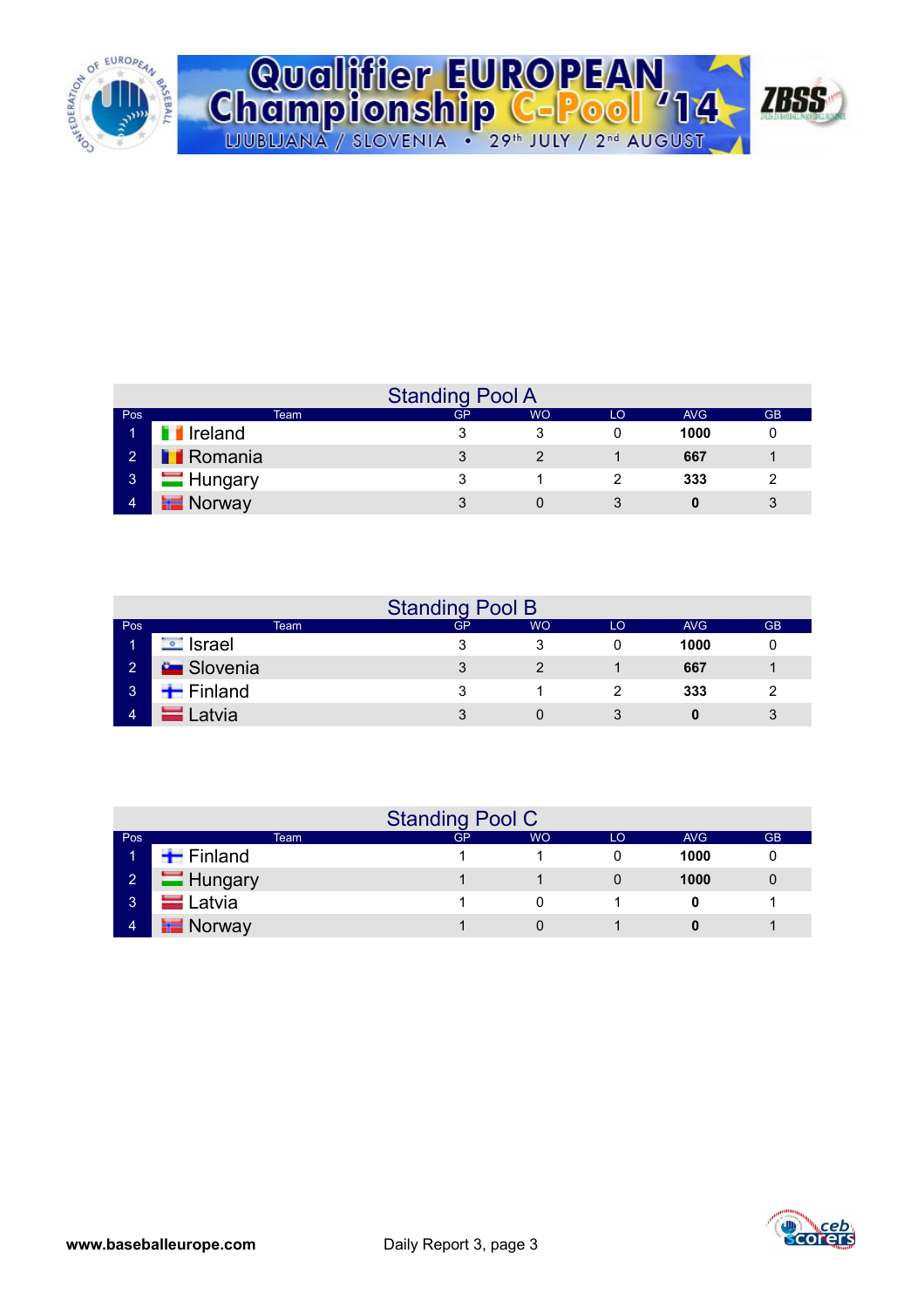



# **Game Summary 9**

# **Ireland - Romania**

| Score by Innings                                                |  |  | R H E |  |
|-----------------------------------------------------------------|--|--|-------|--|
| ROMANIA 0 31 011 000 - 6 13 1<br>IRELAND $(11)0002002X - 15131$ |  |  |       |  |

Jul 31, 2014 at Ljubljana (Jezica)

### **ROMANIA 6 (2-1)**

| Player           | AВ            | R             | H              | <b>BT</b> | 2B            |           | 3B HR    | BB       |           |          |              | SB CS HP SH SF |           | SO.           | TBB.      |                | KL GDP | PO.           | А             | E.     |
|------------------|---------------|---------------|----------------|-----------|---------------|-----------|----------|----------|-----------|----------|--------------|----------------|-----------|---------------|-----------|----------------|--------|---------------|---------------|--------|
| MIRESCU 2b       | 5             | 0             |                |           | Ω             | 0         | Ω        |          |           | 0        | 0            | O              |           |               | O         |                | 0      | $\mathcal{L}$ | $\mathcal{P}$ | - 0    |
| PANAITESCU cf/ss |               |               |                |           |               | $\Omega$  | 0        | $\Omega$ | $\bigcap$ | 0        | $\Omega$     | $\Omega$       |           | $\Omega$      | 0         | 0              | 0      | $\Omega$      |               |        |
| APOSTOAEI rf/p   | 4             |               |                |           |               | $\bigcap$ | $\Omega$ |          |           | $\Omega$ | $\Omega$     | $\Omega$       | $\bigcap$ | $\Omega$      | $\cap$    | <sup>0</sup>   | 0      | $\mathcal{P}$ | 4             |        |
| NIKOLICI p/rf    | 5             | $\Omega$      | $\mathfrak{D}$ | 0         | O             | $\bigcap$ | O        | $\Omega$ |           |          | $\bigcap$    | $\cap$         | $\cap$    | $\bigcap$     | $\bigcap$ | $\Omega$       | 0      | $\mathcal{P}$ | $\Omega$      |        |
| GAVRILA 3b       | 5             |               |                | 0         | U             | $\bigcap$ | O        | $\Omega$ |           | 0        | 0            | $\Omega$       |           |               | $\Omega$  |                | 0      | $\Omega$      | $\Omega$      |        |
| PIRVU E $ss/p$   | 4             |               | 2              | $\Omega$  | $\mathcal{P}$ | $\Omega$  | $\Omega$ | $\Omega$ | $\cap$    | $\cap$   | $\bigcap$    | $\cap$         | ∩         |               | $\Omega$  | <sup>0</sup>   | 0      | $\mathcal{P}$ | 3             | $\cap$ |
| BURLEA 1b        | 2             | $\Omega$      | $\Omega$       | $\Omega$  | O             | $\Omega$  | $\Omega$ | $\Omega$ | $\bigcap$ | $\Omega$ | $\Omega$     | $\Omega$       | $\Omega$  | <sup>0</sup>  | $\cap$    | $\Omega$       | O      |               |               |        |
| SUSANU ph/rf     | $\mathcal{P}$ | $\Omega$      | $\Omega$       | $\Omega$  | Ω             | $\Omega$  | $\Omega$ | $\Omega$ | $\cap$    | $\Omega$ | $\Omega$     | $\Omega$       | $\cap$    | $\Omega$      | $\cap$    | $\Omega$       | 0      |               | $\Omega$      |        |
| PREDA 1f         | 4             | $\mathcal{D}$ | 2              | 1         | Ω             | $\bigcap$ | $\Omega$ | $\Omega$ |           | U        | $\Omega$     | $\cap$         | ∩         | $\bigcap$     | $\cap$    | $\Omega$       | O      |               | O             | $\cap$ |
| MANOLE C         |               | O             | $\bigcap$      | 0         | Ω             | $\bigcap$ | O        | $\Omega$ | $\cap$    | 0        | 0            | <sup>0</sup>   | ∩         | $\mathcal{P}$ | 0         | $\mathfrak{D}$ | 0      | 3             |               |        |
| TOCU ph/c        | $\mathcal{P}$ | $\cap$        |                | $\Omega$  | Ω             | 0         | $\Omega$ | $\Omega$ |           | $\Omega$ | $\bigcap$    | $\cap$         |           |               | U         | <sup>0</sup>   | 0      | 4             | $\Omega$      |        |
| Totals           | 40            | Г.            | २              | 4         | 4             | U         | ∩        |          | २         |          | <sup>0</sup> | $\cap$         |           | 6             | O         | 4              | O      | 24            | 12            |        |

### **IRELAND 15 (2-0)**

| Player                            |                                                                                                            | AB R H BI               |                |                 |                |              |             |                 | 2B 3B HR BB SB CS HP SH SF SO IBB KL GDP PO |                            |              |                |           |              |                |            |           |                           |              |                                                      | <b>A</b>       | - E      |              |           |
|-----------------------------------|------------------------------------------------------------------------------------------------------------|-------------------------|----------------|-----------------|----------------|--------------|-------------|-----------------|---------------------------------------------|----------------------------|--------------|----------------|-----------|--------------|----------------|------------|-----------|---------------------------|--------------|------------------------------------------------------|----------------|----------|--------------|-----------|
| PITA 2b                           | $\mathcal{E}$                                                                                              | $\mathcal{L}$           | $\mathbf{1}$   | $\mathcal{L}$   |                | $\Omega$     | 0           | $\Omega$        | $\mathfrak{D}$                              | $\Omega$                   | $\Omega$     | $\mathbf{1}$   | $\Omega$  | $\Omega$     | 1              |            | $\Omega$  | $\overline{1}$            | $\Omega$     | 4                                                    |                | 0        |              |           |
| CUEVAS p                          | 6                                                                                                          | $\overline{\mathbf{3}}$ | 3              | $\circ$         |                | $\Omega$     | 0           | $\bigcap$       | $\Omega$                                    | $\Omega$                   | $\Omega$     | $\Omega$       | $\Omega$  | $\Omega$     | $\Omega$       |            | $\bigcap$ | $\Omega$                  | 0            | $\bigcap$                                            | $\mathbf{1}$   | 0        |              |           |
| FERRATO C                         | $\mathcal{E}$                                                                                              | $\mathcal{E}$           | $\mathbf{1}$   | 2               |                | $\mathbf{1}$ | $\Omega$    | $\Omega$        | $\mathcal{L}$                               | $\Omega$                   | $\Omega$     | $\Omega$       | $\Omega$  | $\Omega$     | $\mathbf{1}$   |            | $\Omega$  | $\Omega$                  | $\Omega$     | 6                                                    | $\overline{1}$ | 0        |              |           |
| ANGLIN 1b                         | $\overline{4}$                                                                                             | $\mathbf{1}$            | $\mathcal{L}$  | 7               |                | $\mathbf{1}$ | $\Omega$    | 1               | $\overline{1}$                              | 0                          | $\cap$       | $\mathbf 0$    | $\Omega$  | $\Omega$     | $\Omega$       |            | $\bigcap$ | $\Omega$                  | $\Omega$     | 11                                                   | $\Omega$       | 0        |              |           |
| POWER <sub>ss</sub>               | $2^{\circ}$                                                                                                | $\overline{1}$          | $\mathbf{1}$   | $\mathbf{1}$    |                | $\Omega$     | 0           | $\Omega$        | $\Omega$                                    | $\Omega$                   | $\Omega$     | $\mathcal{L}$  | $\bigcap$ | $\mathbf{1}$ | $\Omega$       |            | $\bigcap$ | $\Omega$                  | 0            | $\mathcal{L}$                                        | 4              | 1        |              |           |
| WOODBURNE rf                      |                                                                                                            | $2 \quad 1$             | $\mathbf{1}$   | $\Omega$        |                | $\Omega$     | $\Omega$    | $\cap$          | 2                                           | $\Omega$                   | $\Omega$     | $\mathbf{1}$   | $\Omega$  | $\Omega$     | 1              |            | $\bigcap$ | $\mathbf{1}$              | $\Omega$     | 1                                                    | $\Omega$       | $\Omega$ |              |           |
| $5\quad 2\quad 2$<br>HERNANDEZ 3b |                                                                                                            |                         |                | $\Omega$        |                | $\mathbf{1}$ | 0           | $\Omega$        | $\Omega$                                    | $\Omega$                   | $\mathbf{1}$ | $\Omega$       | $\Omega$  | $\Omega$     | $\Omega$       |            | $\bigcap$ | $\Omega$                  | $\mathbf{1}$ | $\mathbf{1}$                                         | 4              | 0        |              |           |
| CUNNINGHAM cf/lf 5 1 0            |                                                                                                            |                         |                | $\mathbf{1}$    |                | $\Omega$     | $\Omega$    | $\cap$          | $\Omega$                                    | $\Omega$                   | 0            | $\Omega$       | $\Omega$  | $\Omega$     | 1              |            | $\bigcap$ | $\Omega$                  | $\Omega$     | $\mathbf{1}$                                         | $\Omega$       | 0        |              |           |
| GEOGHEGAN 1f                      | 4 1 1                                                                                                      |                         |                | $\Omega$        |                | $\Omega$     | 0           | $\cap$          | $\Omega$                                    | $\Omega$                   | $\cap$       | $\Omega$       | $\cap$    | $\cap$       | $\mathcal{L}$  |            | $\Omega$  | $\overline{1}$            | $\Omega$     | $\mathbf{1}$                                         | $\Omega$       | $\Omega$ |              |           |
| FARRELL L lf/cf                   | $\sim$ 1                                                                                                   | $\circ$                 | $\overline{0}$ | $\overline{1}$  |                | $\Omega$     | 0           | $\circ$         | $\Omega$                                    | $\circ$                    | $\Omega$     | $\circ$        | $\Omega$  | $\Omega$     | $\Omega$       |            | $\Omega$  | $\Omega$                  | $\Omega$     | $\mathbf{0}$                                         | $\Omega$       | 0        |              |           |
| Totals                            |                                                                                                            | 35 15 13 14             |                |                 |                | 3            | $\Omega$    | $\mathbf{1}$    | 7                                           | $\Omega$                   | 1            | 4              | $\bigcap$ | 1            | 6              |            | $\cap$    | 3                         | $\mathbf{1}$ | 27                                                   | 11             | 1        |              |           |
| ROMANIA                           |                                                                                                            | ---------------------   |                | IP H R ER BB SO |                |              |             |                 |                                             | WP HB BK IBB SH SF CI      |              |                |           |              |                |            |           |                           |              | 2B 3B HR AB BF                                       |                |          | FO GO        | <b>NP</b> |
| NIKOLICI $L, 0-1$ 0.1 6           |                                                                                                            |                         |                |                 | 9              |              | 9 3         | $\circ$         | $\Omega$                                    | $\Omega$                   | $\Omega$     |                | $\Omega$  | $\Omega$     | $\Omega$       | $\Omega$   |           | $\Omega$<br>$\Omega$      |              | -------------------<br>$\sim$ 1                      | 7 10           | $\Omega$ | $\mathbf{1}$ | 39        |
| APOSTOAEI                         |                                                                                                            |                         |                | 2.1 3 2 2 2     |                |              |             | $\Omega$        |                                             | $\overline{2}$<br>$\Omega$ | $\Omega$     | $\Omega$       |           | $\Omega$     | $\Omega$       | $\bigcirc$ |           | 200                       |              |                                                      |                | 9 1 3 1  | -5           | 46        |
| PIRVU E                           |                                                                                                            |                         | 5.1            | 4               | $\overline{4}$ |              | $2 \quad 2$ | $6\overline{6}$ |                                             | $2^{1}$<br>$\circ$         | $\cap$       |                | $\Omega$  | $\Omega$     | $\overline{1}$ | $\bigcirc$ |           | $1 \quad 0 \quad 0$       |              |                                                      | 19 24          |          | $5 \quad 5$  | 80        |
| <b>TRELAND</b>                    |                                                                                                            |                         |                |                 |                |              |             |                 |                                             |                            |              |                |           |              |                |            |           |                           |              | IP H R ER BB SO WP HB BK IBB SH SF CI 2B 3B HR AB BF |                |          | FO GO        | NP        |
| 9.013<br>CUEVAS $W, 1-0$          |                                                                                                            |                         |                |                 | - 6            |              | 4 1 6       |                 |                                             | $0 \quad 0$                | $\bigcirc$   | $\overline{0}$ |           | $\Omega$     | $\Omega$       | $\bigcirc$ |           | $\overline{4}$<br>$\circ$ | $\bigcirc$   | 40                                                   | 41             |          |              | 7 13 129  |
| Start: 10:00                      | Umpires - HP: ERTNERS J. (LAT) 1B: KISS-JAKAB J. (HUN) 3B: NYLAND J. (NOR)<br>Time: 2:45<br>Attendance: 60 |                         |                |                 |                |              |             |                 |                                             |                            |              |                |           |              |                |            |           |                           |              |                                                      |                |          |              |           |

 Weather: Rainy Scorers: PISEK U. (SLO), NARDI F. (ITA) T.C.: FALASCHI M. (ITA) Game: 09

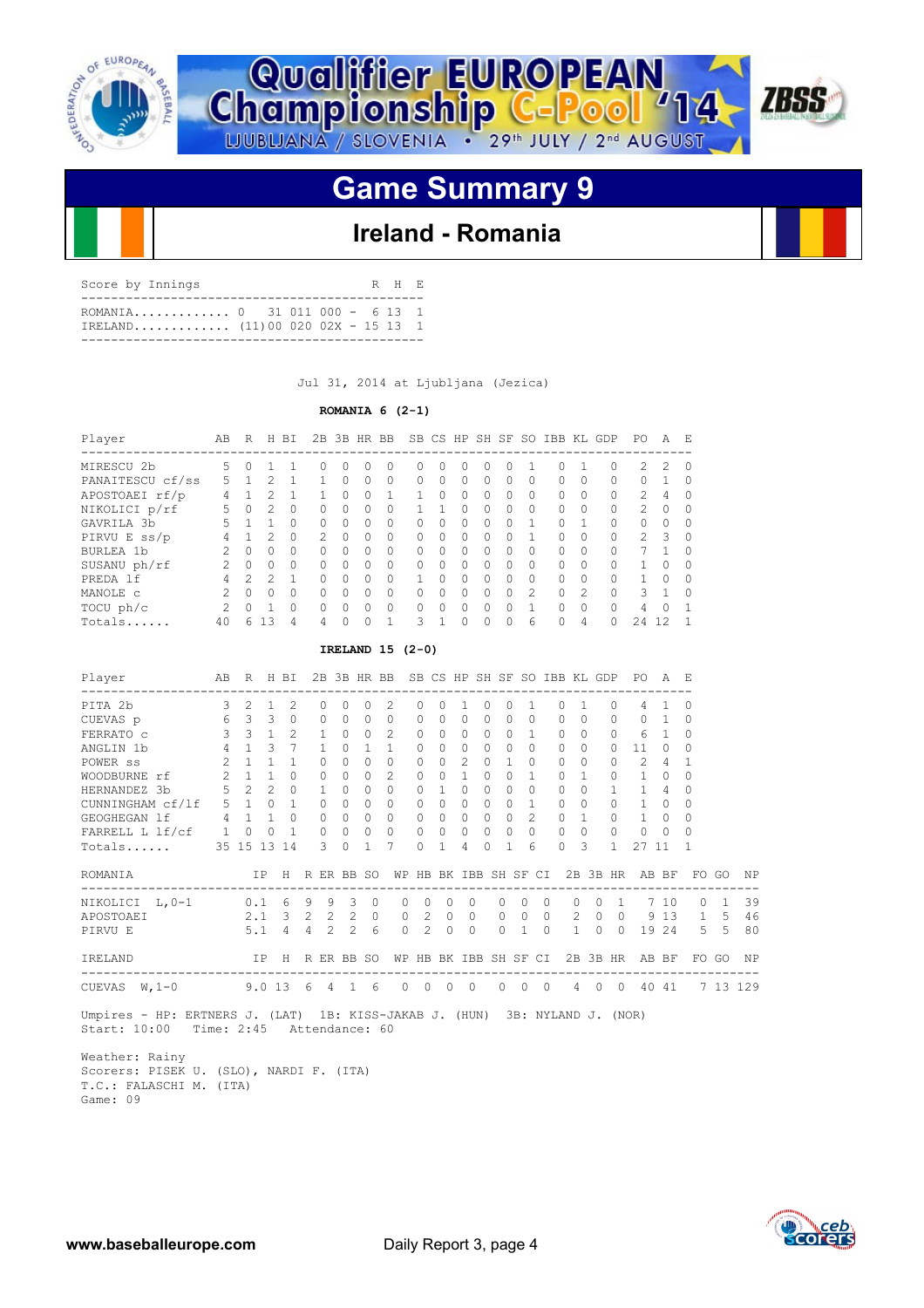



# **Game Summary 10**

# **Hungary - Norway**

| Score by Innings |                                                  |  |  | R H E |  |
|------------------|--------------------------------------------------|--|--|-------|--|
|                  | NORWAY 020 00 - 2 3 1<br>HUNGARY 703 52 - 17 7 3 |  |  |       |  |
|                  |                                                  |  |  |       |  |

Jul 31, 2014 at Ljubljana (Golevic)

### **NORWAY 2 (0-3)**

| Player             | AB            | R        | H            | ВI           | 2B |              | 3B HR BB |           |              |   |          |   |           |              | SB CS HP SH SF SO IBB KL GDP |               |                                          | PO.           | A            | E,       |
|--------------------|---------------|----------|--------------|--------------|----|--------------|----------|-----------|--------------|---|----------|---|-----------|--------------|------------------------------|---------------|------------------------------------------|---------------|--------------|----------|
| PEREZ cf           | 3             | 0        | $\bigcap$    | $\Omega$     | Ω  | <sup>0</sup> | 0        | $\Omega$  | ∩            |   | $\Omega$ | Ω |           | <sup>0</sup> | $\cap$                       | $\Omega$      | -----------------------------------<br>0 |               | 0            | $\Omega$ |
| HEGSTAD 3b         | 3             | 0        |              | 0            | 0  | $\Omega$     | 0        | $\Omega$  |              |   | 0        | 0 | $\Omega$  |              | $\bigcap$                    |               | 0                                        | 0             |              | $\Omega$ |
| FJELLVANG<br>- 1 b | $\mathcal{P}$ | $\Omega$ | $\Omega$     | $\Omega$     | 0  | $\Omega$     | 0        | $\Omega$  | $\bigcap$    | 0 | $\Omega$ | 0 | $\Omega$  | 1            | $\bigcap$                    | $\Omega$      | 0                                        | 4             | $\Omega$     | $\Omega$ |
| BJORNSON dh        | U             | $\Omega$ | $\Omega$     | $\Omega$     | 0  | 0            | 0        | $\Omega$  | U            | Ω | $\Omega$ | U | $\Omega$  | <sup>0</sup> | $\bigcap$                    | $\Omega$      | 0                                        | $\cap$        | <sup>0</sup> | ∩        |
| ALVAREZ ss         | $\mathcal{P}$ | $\Omega$ |              | $\Omega$     |    | $\Omega$     | $\Omega$ | $\Omega$  | $\cap$       |   | $\Omega$ | U | $\Omega$  | 0            | $\bigcap$                    | $\Omega$      | 0                                        | 0             | 3            | $\Omega$ |
| RUST dh/1b         | 2             | 0        |              | 0            | 0  | 0            | 0        | $\Omega$  | <sup>0</sup> |   | $\Omega$ | 0 | $\Omega$  | $\Omega$     | $\bigcap$                    | $\Omega$      | 0                                        | 2             | 0            |          |
| HOLLERUD 1f        | $\mathcal{P}$ |          | <sup>n</sup> | $\Omega$     | 0  | $\Omega$     | 0        | $\Omega$  |              | ∩ | $\Omega$ | U | $\Omega$  |              | $\cap$                       |               | 0                                        | $\mathcal{L}$ | $\Omega$     | $\Omega$ |
| LASSEN 2b          |               |          | $\cap$       | $\Omega$     | Λ  | <sup>0</sup> | $\Omega$ | $\bigcap$ | U            |   |          |   |           |              |                              | $\Omega$      | 0                                        | $\mathcal{L}$ |              | $\Omega$ |
| DUDEK rf           |               | 0        | $\Omega$     | $\Omega$     | 0  | $\Omega$     | 0        | $\Omega$  | <sup>0</sup> | Ω | 0        | U | $\Omega$  | 2            | O.                           | $\Omega$      | 0                                        | O             | 0            | O        |
| HANSELMANN C       | $\mathcal{L}$ | $\Omega$ | $\Omega$     |              | 0  | $\Omega$     | O        | $\Omega$  |              | n | $\Omega$ | O | $\bigcap$ | <sup>0</sup> | $\cap$                       | $\Omega$      | 0                                        |               | O            | $\Omega$ |
| TONNESSEN p        | U             | $\Omega$ | $\bigcap$    | $\Omega$     | Λ  | $\Omega$     | $\Omega$ | $\Omega$  | ∩            |   | $\Omega$ | O | $\Omega$  | <sup>0</sup> | <sup>n</sup>                 | $\Omega$      | 0                                        | $\cap$        | $\Omega$     |          |
| MORCH p            | 0             | $\Omega$ | $\Omega$     | $\Omega$     | 0  | $\Omega$     | $\Omega$ | $\Omega$  | $\Omega$     | Ω | $\Omega$ | U | $\Omega$  | 0            | $\bigcap$                    | $\Omega$      | 0                                        | $\Omega$      |              | $\Omega$ |
| MELING p           | 0             | O        | $\bigcap$    | <sup>0</sup> | 0  | <sup>0</sup> | 0        | $\Omega$  | U            | Λ | $\Omega$ | U | $\Omega$  | <sup>0</sup> | $\bigcap$                    | $\Omega$      | 0                                        | <sup>0</sup>  | O            | $\Omega$ |
| Totals             | 19            | っ        | ₹            |              |    | U            |          | $\Omega$  |              |   |          |   |           | 6            | $\cap$                       | $\mathcal{D}$ | O                                        | 12            | 6            |          |

### **HUNGARY 17 (1-1)**

| Player                                                       |                                                                                                                       | AB R H BI           |                |                       |  |               |          |              | 2B 3B HR BB SB CS HP SH SF SO IBB KL GDP             |                       |                |            |              |            |                          |            |             |              |                | PO PO            | A FI           |                                               |             |     |
|--------------------------------------------------------------|-----------------------------------------------------------------------------------------------------------------------|---------------------|----------------|-----------------------|--|---------------|----------|--------------|------------------------------------------------------|-----------------------|----------------|------------|--------------|------------|--------------------------|------------|-------------|--------------|----------------|------------------|----------------|-----------------------------------------------|-------------|-----|
| RADVANYI ss                                                  | $\mathbf{1}$                                                                                                          | $\overline{3}$      | $\overline{1}$ | 3                     |  | $\Omega$      | $\Omega$ | 1.           | -3                                                   | ---------<br>$\Omega$ | $\Omega$       | $\Omega$   | $\Omega$     | $\Omega$   | ------------<br>$\Omega$ |            | $\bigcap$   | $\bigcap$    | $\Omega$       | $\cap$           | 2              | $\Omega$                                      |             |     |
| ANDO rf                                                      | 1                                                                                                                     | $3 \quad 1$         |                | $\Omega$              |  | $\Omega$      | $\Omega$ | $\Omega$     | 3                                                    | $\mathbf{1}$          | $\Omega$       | $\Omega$   | $\Omega$     | $\Omega$   | $\bigcap$                |            | $\bigcap$   | $\Omega$     | $\Omega$       | $\overline{3}$ 0 |                | $\Omega$                                      |             |     |
| NEMETH C                                                     |                                                                                                                       | $3 \quad 2$         | 2              | 4                     |  | $\mathbf{1}$  | $\Omega$ | $\cap$       | $\mathbf{1}$                                         | $\mathbf{1}$          | $\Omega$       | $\circ$    | 0            | $\Omega$   | $\bigcap$                |            | $\bigcap$   | 0            | $\Omega$       | 6                | $\overline{1}$ | $\overline{1}$                                |             |     |
| ILLES dh                                                     | $\mathbf{3}$                                                                                                          | $\mathbf{1}$        | $\overline{1}$ | $\mathfrak{D}$        |  | $\Omega$      | $\Omega$ | $\cap$       | $\overline{1}$                                       | $\mathbf{1}$          | $\Omega$       | $\Omega$   | $\Omega$     | $\Omega$   | $\bigcap$                |            | $\bigcap$   | 0            | $\Omega$       | $\cap$           | $\Omega$       | $\Omega$                                      |             |     |
| FOLDESSY cf                                                  | $4 -$                                                                                                                 | $\cap$              | $\Omega$       | $\Omega$              |  | $\Omega$      | $\Omega$ | $\cap$       | $\Omega$                                             | $\Omega$              | $\Omega$       | $\cap$     | $\Omega$     | $\Omega$   | $\bigcap$                |            | $\bigcap$   | $\Omega$     | $\Omega$       | $\Omega$         | $\Omega$       | $\Omega$                                      |             |     |
| GOOR N 1f                                                    | $\mathcal{E}$                                                                                                         | $\overline{1}$      | $\Omega$       | $\Omega$              |  | $\Omega$      | $\Omega$ | $\Omega$     | $\overline{1}$                                       | $\circ$               | $\Omega$       | $\Omega$   | $\Omega$     | $\Omega$   | 1                        |            | $\Omega$    | $\mathbf{1}$ | $\Omega$       | $\mathbf{1}$     | $\Omega$       | $\Omega$                                      |             |     |
| ERDELYI 3b                                                   | $\overline{2}$                                                                                                        | $\mathcal{E}$       | $\overline{1}$ | 3                     |  | $\Omega$      | $\Omega$ | $\mathbf{1}$ | $\mathcal{L}$                                        | $\mathfrak{D}$        | $\Omega$       | $\Omega$   | $\Omega$     | $\Omega$   | $\Omega$                 |            | $\cap$      | $\Omega$     | $\Omega$       | $\Omega$         | $\Omega$       | $\Omega$                                      |             |     |
| DARABOS 1b                                                   |                                                                                                                       | $1\quad 1\quad 0$   |                | $\Omega$              |  | $\Omega$      | $\cap$   |              | $0 \quad 1$                                          | $\Omega$              | $\cap$         | $\bigcirc$ | $\Omega$     | $\Omega$   | $\bigcap$                |            | $\Omega$    | $\Omega$     | $\Omega$       | $\mathbf{1}$     | $\cap$         | $\Omega$                                      |             |     |
| KOREIN 1b                                                    |                                                                                                                       | $0 \quad 1 \quad 0$ |                | $\Omega$              |  | $\Omega$      | $\Omega$ |              | $0\quad1$                                            | $\circ$               | $\Omega$       | $\Omega$   | $\circ$      | $\Omega$   | $\Omega$                 |            | $\Omega$    | $\Omega$     | $\Omega$       | 2                | $\Omega$       | $\Omega$                                      |             |     |
| GOOR C 2b                                                    |                                                                                                                       | $1 \quad 2$         | $\overline{1}$ | 3                     |  | $\mathbf{1}$  | $\circ$  |              | $0\quad1$                                            | $\mathbf{1}$          | $\Omega$       | $\Omega$   | $\mathbf{1}$ | $\Omega$   | $\bigcap$                |            | $\bigcap$   | $\Omega$     | $\cap$         | $\overline{2}$   | $\bigcirc$     | 2                                             |             |     |
| LUPTAK p 0                                                   |                                                                                                                       | $\overline{0}$      | $\mathbf{0}$   | $\circ$               |  | $\Omega$      | $\Omega$ | $\circ$      | $\Omega$                                             | $\bigcap$             | $\Omega$       | $\Omega$   | $\circ$      | $\Omega$   | $\Omega$                 |            | $\Omega$    | $\Omega$     | $\Omega$       | $\circ$          | $\Omega$       | $\Omega$                                      |             |     |
| Totals $19 17$                                               |                                                                                                                       |                     |                | 7 15                  |  | $\mathcal{L}$ | $\Omega$ |              | 2 14                                                 | 6                     | $\Omega$       | $\Omega$   | $\mathbf{1}$ | $\Omega$   | $\mathbf{1}$             |            | $\Omega$    | $\mathbf{1}$ | $\Omega$       | 15               | $\mathcal{R}$  | 3                                             |             |     |
| IP H RERBB SO WP HB BK IBB SH SF CI 2B 3B HR AB BF<br>NORWAY |                                                                                                                       |                     |                |                       |  |               |          |              |                                                      |                       |                |            |              |            |                          |            |             |              |                |                  |                |                                               | FO GO       | ΝP  |
| TONNESSEN L, 0-1 0.2 2 7                                     |                                                                                                                       |                     |                |                       |  |               | 7 5 1    |              | $\mathcal{L}$                                        | $\Omega$              | $\circ$        | $\Omega$   |              | $\Omega$   | $\circ$                  | $\bigcirc$ | $2^{\circ}$ | $\Omega$     | $\Omega$       |                  | 4 9            |                                               | $1 \quad 0$ | 41  |
| MORCH                                                        |                                                                                                                       |                     |                | $3.0 \t4 \t8 \t4 \t8$ |  |               |          |              | $\Omega$<br>$\Omega$                                 | $\circ$               | $\overline{1}$ |            |              | $0\quad 1$ | $\circ$                  | $\Omega$   | $\circ$     |              |                |                  |                | $0 \quad 1 \quad 13 \quad 22 \quad 3 \quad 6$ |             | 78  |
| MELING                                                       |                                                                                                                       |                     |                | $0.1$ 1 2 2 1         |  |               |          | $\Omega$     | $\Omega$                                             | $\Omega$              | $\Omega$       | $\Omega$   |              | $\Omega$   | $\Omega$                 | $\Omega$   | $\Omega$    | $\Omega$     | $\overline{1}$ |                  | $2 \quad 3$    |                                               | $1 \quad 0$ | - 9 |
| HUNGARY                                                      |                                                                                                                       |                     |                |                       |  |               |          |              | IP H R ER BB SO WP HB BK IBB SH SF CI 2B 3B HR AB BF |                       |                |            |              |            |                          |            |             |              |                |                  |                |                                               | FO GO       | NP  |
| LUPTAK W, 1-0 5.0 3 2 0 0 6                                  |                                                                                                                       |                     |                |                       |  |               |          |              |                                                      | 0 1 0 0               |                |            |              |            | $0\quad 0\quad 0$        |            |             |              |                | 1 0 0 19 20      |                | ------------------------                      | 5 3 89      |     |
| Weather: Cloudy                                              | Umpires - HP: HAUTANIEMI M. (FIN) 1B: CIPERLEJ. (SLO) 3B: BRANDSMA J. (NED)<br>Start: 13:30 Time: 2:05 Attendance: 18 |                     |                |                       |  |               |          |              |                                                      |                       |                |            |              |            |                          |            |             |              |                |                  |                |                                               |             |     |

 Scorers: MAESTRI A. (ITA) - PISEK U. (SLO) TC: BOKERN P. (NED) MELING faced 2 batters in the 5th. Game: 10

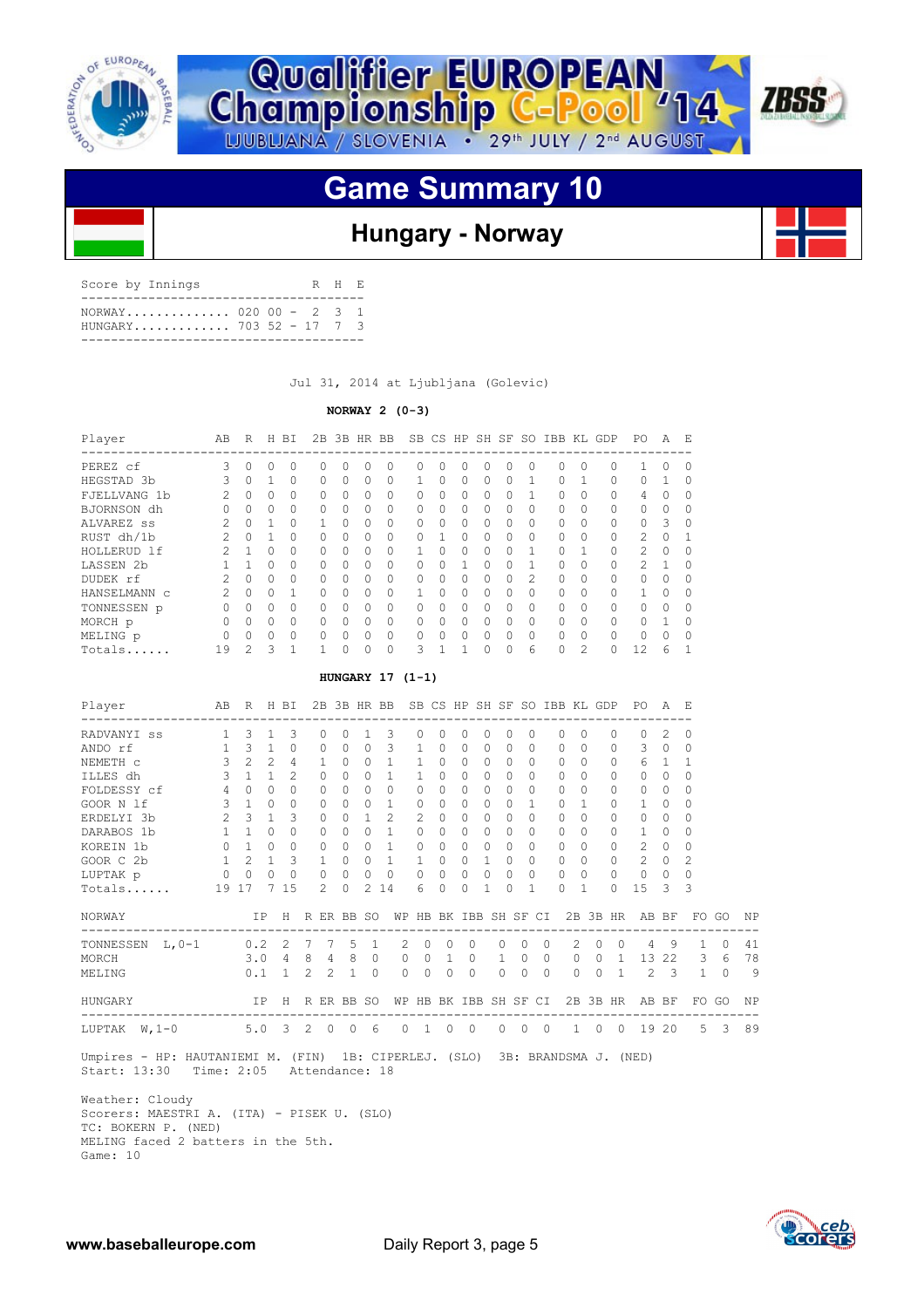

₥



# **Game Summary 11**



| Score by Innings           |  |  | R H E |  |
|----------------------------|--|--|-------|--|
| LATVIA 020 100 000 - 3 4 1 |  |  |       |  |

Jul 31, 2014 at Ljubljana (Jezica)

 **LATVIA 3 (0-3)**

| Player        | AB | R            | H            | ВI        | 2B       |              | 3B HR BB |                | SB             |              |   | CS HP SH SF  |              | SO.            | IBB      |              | KL GDP   | PO.           | A            | E.       |
|---------------|----|--------------|--------------|-----------|----------|--------------|----------|----------------|----------------|--------------|---|--------------|--------------|----------------|----------|--------------|----------|---------------|--------------|----------|
| ALEKSEJEVS cf | 3  | <sup>n</sup> | Ω            |           | O        | <sup>0</sup> | U        |                | O              | <sup>n</sup> | 0 | O            |              | 2              | 0        | 2            | 0        | 4             | n            | $\Omega$ |
| RIMICANS rf   |    | 0            | 0            |           | 0        | $\Omega$     | $\Omega$ | 0              | $\Omega$       | <sup>n</sup> | 0 | 0            |              |                | 0        | $\Omega$     | $\Omega$ | $\mathcal{P}$ | $\bigcap$    |          |
| KNOPKENS rf   | U  | 0            | 0            | 0         | 0        | $\Omega$     | $\Omega$ | 0              | 0              | $\Omega$     | 0 | 0            | 0            | 0              | $\Omega$ | 0            | 0        | 0             |              | 0        |
| GUTMANIS c    |    | U            | <sup>n</sup> | $\Omega$  | 0        | $\cap$       | $\Omega$ | $\Omega$       | $\Omega$       | <sup>0</sup> | 0 | 0            | $\Omega$     | n              | $\Omega$ | 0            | 0        | 0             |              | $\Omega$ |
| DUSELIS J 1b  |    | 0            |              | $\Omega$  | $\Omega$ | $\bigcap$    | O        | 0              | O.             | <sup>n</sup> | 0 | 0            | <sup>n</sup> |                | 0        |              | 0        | 10            | $\cap$       | $\Omega$ |
| ANSONS c/rf   |    | U            | 0            | 0         | O        | <sup>n</sup> | $\Omega$ |                | O              | U            | O | 0            | <sup>n</sup> | $\mathfrak{D}$ | $\Omega$ | 0            | O        | ς             |              | ∩        |
| DUSELIS K p   |    |              | 2            | $\Omega$  | 0        | $\Omega$     | $\Omega$ | $\Omega$       | 0              | <sup>n</sup> | 0 | 0            | 0            | O              | 0        | 0            | 0        | 0             |              |          |
| SAMOILOVS p   | Ω  | U            | 0            | $\Omega$  | 0        | $\bigcap$    | $\Omega$ | 0              | $\Omega$       | <sup>0</sup> | 0 | 0            | $\Omega$     | <sup>n</sup>   | $\Omega$ | 0            | 0        | 0             | <sup>0</sup> | $\Omega$ |
| MUCENIEKS p   | U  | U            | <sup>n</sup> | $\Omega$  | $\Omega$ | $\cap$       | $\Omega$ | $\Omega$       | $\Omega$       | <sup>n</sup> | 0 | 0            | $\Omega$     | O              | $\Omega$ | <sup>0</sup> | $\Omega$ | $\cap$        | $\Omega$     | $\Omega$ |
| ALDINS rf     |    |              | 0            | 0         | O        | <sup>n</sup> | O        | $\Omega$       | U              | <sup>n</sup> | 0 | <sup>0</sup> | <sup>n</sup> | U              | 0        |              | 0        | $\Omega$      | $\cap$       |          |
| GEIDANS 3b    |    | 0            | 0            | $\Omega$  | O        | $\cap$       | O        | 1              | O              | <sup>0</sup> | 0 | 0            | <sup>n</sup> | $\mathfrak{D}$ | $\Omega$ | 0            | $\Omega$ |               | 3            |          |
| SKRASTINS ss  |    |              | 0            | $\Omega$  | 0        | $\cap$       | O        | $\mathfrak{D}$ | $\Omega$       | O.           |   | 0            | <sup>n</sup> | <sup>0</sup>   | 0        | 0            | 0        | ζ             | 2            | $\Omega$ |
| KIRIJAKS 1f   |    | <sup>n</sup> | 0            | $\bigcap$ | O        | $\bigcap$    | O        |                | O.             | <sup>n</sup> | O | O.           | 0            |                | $\Omega$ | <sup>n</sup> | 0        | 0             | $\Omega$     | $\cap$   |
| STASUNS 2b    |    |              |              |           | O        | <sup>n</sup> | O        | $\mathfrak{D}$ | $\mathfrak{D}$ | <sup>n</sup> | O | <sup>n</sup> | n            |                | $\cap$   |              | O        |               | 4            | ∩        |
| Totals        | 29 | 3            | 4            | 3         | 0        |              | 0        | 8              | $\mathfrak{D}$ |              |   | 0            | 2            | 10             | 0        | 4            | 0        | 24            | 12           |          |

### **ISRAEL 9 (3-0)**

| AB R H BI 2B 3B HR BB SB CS HP SH SF SO IBB KL GDP PO A E<br>Player        |                         |                     |                |                 |                |              |                             |                                     |                                       |                          |                |                        |                |                |                      |                |           |              |              |          |                                                                                                 |                |                |              |      |
|----------------------------------------------------------------------------|-------------------------|---------------------|----------------|-----------------|----------------|--------------|-----------------------------|-------------------------------------|---------------------------------------|--------------------------|----------------|------------------------|----------------|----------------|----------------------|----------------|-----------|--------------|--------------|----------|-------------------------------------------------------------------------------------------------|----------------|----------------|--------------|------|
| WEINBERG cf 2                                                              |                         | 1                   | $\circ$        | $\circ$         |                | $\Omega$     | $\Omega$                    | 0                                   | 1                                     | 1.                       | $\mathbf{0}$   | 2                      | $\mathbf{0}$   | $\Omega$       | 0                    |                | $\Omega$  | $\Omega$     |              | 0        | 2                                                                                               | 0              | $\Omega$       |              |      |
| EREL $c/2b$                                                                |                         | $1 \quad 1 \quad 0$ |                | $\Omega$        |                | $\Omega$     | $\bigcap$                   | $\Omega$                            | $\overline{1}$                        | $\mathcal{L}$            | $\Omega$       | $2^{1}$                | $\overline{1}$ | $\Omega$       | $\mathbf{1}$         |                | $\Omega$  | $\Omega$     |              | $\Omega$ | 7 <sub>1</sub>                                                                                  |                | $\Omega$       |              |      |
| FISH SS                                                                    | $4\overline{ }$         | $\Omega$            | $\mathbf{1}$   | $\mathbf{1}$    |                | $\circ$      | $\Omega$                    |                                     | $0\quad1$                             | $\mathbf{1}$             | $\Omega$       | $\Omega$               | $\Omega$       | $\Omega$       | $\Omega$             |                | $\Omega$  | $\cap$       |              | $\Omega$ | $\Omega$                                                                                        | 5              | 0              |              |      |
| MAOZ dh/3b                                                                 |                         | $5\quad 1\quad 0$   |                | $\Omega$        |                | $\Omega$     | $\bigcap$                   | $\cap$                              | $\cap$                                | 1                        | $\bigcap$      | $\Omega$               | $\cap$         | $\Omega$       | $\cap$               |                | $\bigcap$ | $\cap$       |              | 1        | $\Omega$                                                                                        | $\mathbf{1}$   | $\Omega$       |              |      |
| ROSEMBAUM 1b                                                               |                         | $5 \t2$             | $\mathfrak{D}$ | $\Omega$        |                | $\mathbf{1}$ | $\Omega$                    | $\Omega$                            | $\Omega$                              | $\Omega$                 | $\Omega$       | $\Omega$               | $\bigcap$      |                | $\Omega$<br>$\Omega$ |                | $\Omega$  | $\Omega$     | $\Omega$     |          | $7\phantom{.0}$                                                                                 | $\Omega$       | $\Omega$       |              |      |
| ROTHEM 3b                                                                  |                         | $0\quad 0\quad 0$   |                | $\Omega$        |                | $\Omega$     | $\Omega$                    | $\Omega$                            | $\Omega$                              | 0                        | $\Omega$       | $\Omega$               | $\Omega$       | $\Omega$       | $\Omega$             |                | $\Omega$  | $\Omega$     |              | $\Omega$ | $\Omega$                                                                                        | $\Omega$       | 1              |              |      |
| WEISS D rf                                                                 | $\mathbf{3}$            | 2 <sup>2</sup>      | 2              | $\mathbf{1}$    |                | $\Omega$     | $\Omega$                    | $\cap$                              | $\Omega$                              | 2                        | $\Omega$       | $\mathbf{1}$           | $\bigcap$      | $\cap$         | $\Omega$             |                | $\Omega$  | $\cap$       |              | $\Omega$ | 2                                                                                               | $\Omega$       | $\Omega$       |              |      |
| GOTTLIEB rf/3b                                                             | $\mathbf{3}$            | $2^{\circ}$         | $\mathbf{1}$   | $\Omega$        |                | $\Omega$     | $\Omega$                    | $\Omega$                            | $\mathbf{1}$                          | $\Omega$                 | $\Omega$       | $\Omega$               | $\Omega$       | $\cap$         | 1                    |                | $\Omega$  | $\Omega$     |              | $\cap$   | $\mathbf{1}$                                                                                    | $\Omega$       | $\Omega$       |              |      |
| KURZ 2b                                                                    | $\overline{\mathbf{3}}$ | $\bigcirc$          | $\mathbf{1}$   | 1               |                | $\circ$      | $\Omega$                    | $\Omega$                            | $\Omega$                              | 1                        | $\Omega$       | $\Omega$               | $\Omega$       | $\Omega$       | $\Omega$             |                | $\Omega$  | $\Omega$     |              | $\Omega$ | 2                                                                                               | $\overline{1}$ | $\mathbf{1}$   |              |      |
| KATZ C                                                                     | 1                       | $\Omega$            | $\mathbf{1}$   | $\mathcal{L}$   |                | $\Omega$     | $\cap$                      | $\bigcap$                           | $\Omega$                              | 0                        | $\bigcap$      | $\Omega$               | $\Omega$       | $\bigcap$      | $\Omega$             |                | $\cap$    | $\cap$       |              | 0        | 3                                                                                               | $\Omega$       | $\cap$         |              |      |
| WEISS J lf                                                                 | 2                       | $\Omega$            | $\Omega$       | $\Omega$        |                | $\Omega$     | $\Omega$                    | $\Omega$                            | $\Omega$                              | 0                        | $\Omega$       | $\Omega$               | $\Omega$       | $\Omega$       | $\mathbf{1}$         |                | $\Omega$  | $\Omega$     |              | $\Omega$ | 3                                                                                               | $\circ$        | $\Omega$       |              |      |
| ISAAC lf                                                                   |                         | $2 \quad 0 \quad 1$ |                | 1               |                | $\circ$      | $\circ$                     | $\Omega$                            | $\Omega$                              | 0                        | $\Omega$       | $\circ$                | $\Omega$       | $\Omega$       | $\Omega$             |                | $\Omega$  | $\Omega$     | $\Omega$     |          | $\circ$                                                                                         | $\circ$        | 0              |              |      |
| TZIPPIN p                                                                  |                         | $0\quad 0\quad 0$   |                |                 | $\overline{0}$ | $\circ$      | $\Omega$                    | $\begin{matrix} 0 & 0 \end{matrix}$ |                                       | 0                        | $\Omega$       | $\Omega$               | $\Omega$       | $\Omega$       | $\Omega$             |                | $\Omega$  | $\Omega$     | $\Omega$     |          | $\Omega$                                                                                        | $\circ$        | $\Omega$       |              |      |
| BEN-AMRAM p                                                                |                         | $0\quad 0\quad 0$   |                |                 | $\Omega$       | $\circ$      |                             | $0\quad 0\quad 0$                   |                                       | 0                        | $\Omega$       | $\circ$                | $\Omega$       |                | $\Omega$<br>$\Omega$ |                | $\Omega$  | $\Omega$     | $\Omega$     |          | $\circ$                                                                                         | $\circ$        | $\Omega$       |              |      |
| Totals                                                                     | 31                      | 9                   | 9              | 6               |                | 1            | $\Omega$                    | $\Omega$                            | 4                                     | 8                        | $\Omega$       | 5                      | 1              | $\bigcap$      | 3                    |                | $\cap$    | $\Omega$     | $\mathbf{1}$ |          | 27                                                                                              | 8              | $\mathcal{L}$  |              |      |
| LATVIA                                                                     |                         |                     |                |                 |                |              |                             |                                     |                                       |                          |                |                        |                |                |                      |                |           |              |              |          | IP H RERBB SO WP HB BK IBB SH SF CI 2B 3B HR AB BF FO GO<br>----------------------------------- |                |                |              | NP   |
| DUSELIS K L, 0-1 6.1 7 6 6 2 3                                             |                         |                     |                |                 |                |              |                             |                                     |                                       | $\mathbf{1}$             | 3              | 1                      | $\circ$        | $\mathbf{1}$   | $\Omega$             | $\Omega$       |           | $\mathbf{1}$ | $\Omega$     | $\Omega$ |                                                                                                 | 26 32          | 7              | 9            | 98   |
| SAMOILOVS                                                                  |                         |                     |                |                 |                |              |                             |                                     | 0.2 2 2 2 1 0 1 0 0 0 0 0 0           |                          |                |                        |                |                |                      |                |           |              |              |          | 0 0 0 3 4 1                                                                                     |                |                | $\mathbf{0}$ |      |
| MUCENIEKS                                                                  |                         |                     |                | $0.0 \t 0 \t 1$ |                |              | 1 1                         | $\circ$                             |                                       | $0\quad 2\quad 0\quad 0$ |                |                        |                | $\overline{0}$ | $\Omega$             | $\bigcirc$     |           |              |              |          | 0 0 0 0 3                                                                                       |                | $\overline{0}$ | $\circ$      | 12   |
| ANSONS                                                                     |                         | 1.0                 |                | $\cap$          |                |              | $0 \quad 0 \quad 0$         | $\Omega$                            |                                       | $\Omega$                 | $\cap$         | $\Omega$<br>$\bigcirc$ |                | $\Omega$       | $\Omega$             | $\cap$         |           | $\cap$       |              |          | $0 \t 0 \t 2 \t 2$                                                                              |                | $\Omega$       | 2            | $-5$ |
| ISRAEL                                                                     |                         |                     |                |                 |                |              |                             |                                     | IP H R ER BB SO WP HB BK IBB SH SF CI |                          |                |                        |                |                |                      |                |           |              |              |          | 2B 3B HR AB BF<br>--------------------------------------                                        |                |                | FO GO        | NP   |
| TZIPPIN                                                                    |                         |                     |                | 4.0 2           | 3              |              | 3 7                         | 3                                   |                                       | $\mathbf{1}$             | -1             | $\circ$                | $\circ$        | $\circ$        | 2                    | $\Omega$       |           | $\circ$      | $\circ$      | $\Omega$ |                                                                                                 |                | 12 22 5 4      |              | 86   |
| BEN-AMRAM W, 1-0 4.0 2 0 0 1                                               |                         |                     |                |                 |                |              |                             |                                     | 6                                     | $1 \quad 0$              | $\overline{0}$ | $\overline{0}$         |                | $\overline{0}$ | $\overline{0}$       | $\overline{0}$ |           |              |              |          | 0 0 0 14 15 2 4                                                                                 |                |                |              | 56   |
| GOTTLIEB                                                                   |                         |                     |                | 1.0 0           |                |              | $0 \quad 0 \quad 0 \quad 1$ |                                     |                                       | $0 \quad 0$              |                | $\Omega$<br>$\bigcirc$ |                |                | $0 \quad 0 \quad 0$  |                |           |              |              |          | 0 0 0 3 3 1 1                                                                                   |                |                |              | 12   |
| Umpires - HP: MANEA C. (ROM) 1B: DILWORTH D. (IRL) 3B: KISS-JAKAB J. (HUN) |                         |                     |                |                 |                |              |                             |                                     |                                       |                          |                |                        |                |                |                      |                |           |              |              |          |                                                                                                 |                |                |              |      |

Start: 13:30 Time: 2:30 Attendance: 32

 Weather: Cloudy Scorers: NARDI F. (ITA), SMOLNIKAR E. (SLO) T.C.: MEURANT J. (FRA) MUCENIEKS faced 3 batters in the 8th. Game: 11

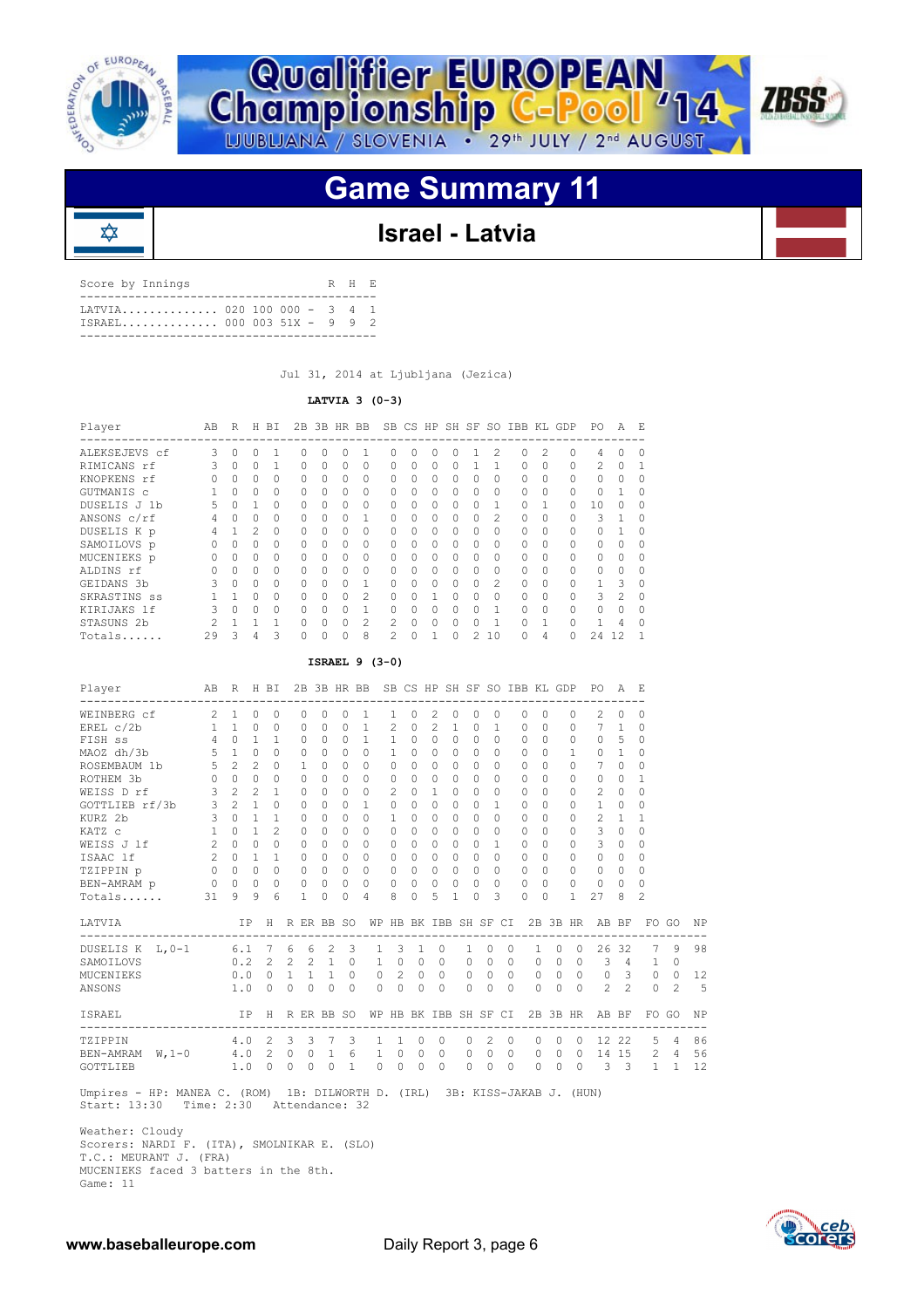



# **Hungary - Ireland**

| Score by Innings                |  |  | R H F. |  |
|---------------------------------|--|--|--------|--|
| $TRE$ LAND 000 010 410 - 6 10 0 |  |  |        |  |

Jul 31, 2014 at Ljubljana (Golovec)

### **IRELAND 6 (3-0)**

| Player           | AВ | R        | H              | ВI            |          |                  | 2B 3B HR BB  |   |   |        |                  |   |         |              | SB CS HP SH SF SO IBB KL GDP |          |           | PO.           | A             | E.               |
|------------------|----|----------|----------------|---------------|----------|------------------|--------------|---|---|--------|------------------|---|---------|--------------|------------------------------|----------|-----------|---------------|---------------|------------------|
| PITA 2b          | 4  |          |                | 0             | 0        | $\left( \right)$ |              |   | O | $\cup$ | $\left( \right)$ |   | $^{()}$ |              | $^{(1)}$                     |          | 0         |               | 0             | $\left( \right)$ |
| FARRELL L cf     | 4  | O        | n              | 0             | 0        | $\Omega$         |              | 0 | 0 |        | $\Omega$         |   | 0       |              | O.                           |          | $\Omega$  | 2             | $\Omega$      |                  |
| FERRATO C        | 3  | 2        | 2              |               |          | <sup>0</sup>     |              |   | O |        |                  |   | Ω       | $\bigcap$    | O.                           | $\Omega$ | $\bigcap$ | 11            | $\mathcal{P}$ | O                |
| ANGLIN 1b        | 4  | $\Omega$ | 3              | 2             | 0        | $\Omega$         | <sup>0</sup> |   | 0 | O.     | $\Omega$         | n | 0       | <sup>0</sup> | $\bigcap$                    | $\Omega$ | $\Omega$  | 6             | $\Omega$      | Ω                |
| POWER SS         |    |          | n              |               | 0        | $\bigcap$        |              | 0 | Ω |        | $\Omega$         |   | 0       | <sup>0</sup> | O.                           |          | $\Omega$  | $\mathcal{L}$ | $\mathcal{P}$ | U                |
| WOODBURNE p      | 4  |          |                | $\bigcap$     | U.       | $\bigcap$        | n            |   | O | U      | $\bigcap$        | ∩ | Ω       | $\cap$       | $\cap$                       | $\cap$   | $\Omega$  | $\cap$        | $\mathcal{P}$ | U                |
| HERNANDEZ<br>.3b | 3  | $\Omega$ |                | $\mathcal{P}$ | 0        | $\Omega$         |              |   | O | O      | $\Omega$         | ∩ | Ω       | <sup>0</sup> | $\cap$                       | $\Omega$ | $\Omega$  |               | <sup>0</sup>  | U                |
| GEOGHEGAN pr/3b  |    | $\cap$   | U              | $\Omega$      | $\Omega$ | $\bigcap$        | n            | 0 | O |        | $\cap$           |   | Ω       | 1            | $\cap$                       | $\cap$   | $\bigcap$ | $\cap$        | <sup>0</sup>  |                  |
| CUNNINGHAM rf/lf | 4  | ∩        |                | $\Omega$      | U.       | $\bigcap$        | n            |   | O | U      | $\bigcap$        | ∩ | Ω       | <sup>0</sup> | $\bigcap$                    | $\cap$   | $\Omega$  | $\bigcap$     | $\mathcal{P}$ | U                |
| FOX 1f           | 3  | $\Omega$ | U              | $\Omega$      | 0        | $\bigcap$        |              | 0 | Ω |        | $\cap$           |   | 0       | U            | U                            | $\cap$   | $\Omega$  | 2             | <sup>0</sup>  |                  |
| CUEVAS lf/rf     |    | $\cap$   | U              | $\Omega$      | 0        | $\cap$           |              |   | O |        | $\Omega$         |   | Ω       | $\cap$       | $\cap$                       |          | $\Omega$  | $\mathcal{P}$ | $\Omega$      |                  |
| Totals           | 36 | ี        | 1 <sub>0</sub> | 6             |          | ∩                |              |   | O |        |                  |   | Λ       | 3            | $\cap$                       |          | ∩         | 27            | 8             |                  |

### **HUNGARY 2 (1-2)**

| Player                       | AB              | $R_{\perp}$ | H BI<br>--------            |           |   | 2B            | 3B HR BB                   |           |                                  |                       |          |                |              |              |                |            | SB CS HP SH SF SO IBB KL GDP |              |                | PO.            | A              | - E                |       |         |
|------------------------------|-----------------|-------------|-----------------------------|-----------|---|---------------|----------------------------|-----------|----------------------------------|-----------------------|----------|----------------|--------------|--------------|----------------|------------|------------------------------|--------------|----------------|----------------|----------------|--------------------|-------|---------|
| RADVANYI SS                  | 4               | 1.          |                             | $\Omega$  |   | $\Omega$      | 0                          | $\Omega$  | $\bigcap$                        | 0                     | $\Omega$ | $\Omega$       | 1            | $\Omega$     | $\Omega$       |            | $\bigcap$                    | $\bigcap$    | 0              | 1              | 3              | 0                  |       |         |
| ANDO rf                      | 3               | $\bigcap$   | 1                           | $\Omega$  |   | $\Omega$      | 0                          | 0         | $\bigcap$                        | 1                     | 0        | 1              |              | $\Omega$     | 1              |            | $\bigcap$                    | 1            | 0              | $\mathfrak{D}$ | $\Omega$       | 0                  |       |         |
| NEMETH 1b                    | 4               | 0           |                             | $\Omega$  |   | $\Omega$      | 0                          | 0         | 0                                | $\Omega$              | O        | $\Omega$       | $\bigcap$    | $\cap$       | $\Omega$       |            | $\bigcap$                    | $\cap$       | 0              | 8              | $\Omega$       | $\Omega$           |       |         |
| ILLES c                      | 4               | 1           | $\mathfrak{D}$              | 1         |   | 0             | 0                          | $\Omega$  | $\Omega$                         | 0                     | $\Omega$ | 0              | $\Omega$     | $\Omega$     | $\mathfrak{D}$ |            | $\Omega$                     | $\Omega$     | 0              | 4              | 2              | 0                  |       |         |
| ERDELYI 3b                   | 4               | $\Omega$    | $\mathfrak{D}$              | $\bigcap$ |   | 1             | 0                          | $\Omega$  | $\bigcap$                        | $\Omega$              | 0        | $\Omega$       | $\Omega$     | $\bigcap$    | $\mathcal{D}$  |            | $\Omega$                     | 1            | 0              | 1              | 3              | 0                  |       |         |
| TOTH Ko dh                   | $\overline{4}$  | $\Omega$    | $\mathcal{D}_{\mathcal{L}}$ | O.        |   | 0             | 0                          | 0         | 0                                | 0                     | 0        | 0              | $\Omega$     |              |                |            | $\bigcap$                    | $\Omega$     | 1.             | $\Omega$       | 0              | 0                  |       |         |
| FOLDESSY cf                  | 3               | $\Omega$    | 1.                          | 0         |   | 1             | 0                          | 0         |                                  | $\Omega$              |          | 0              | <sup>0</sup> | O            |                |            | <sup>0</sup>                 | 1            | 0              | 6              | $\Omega$       | 0                  |       |         |
| LUPTAK 2b                    | 3               | $\Omega$    | O                           | O.        |   | $\Omega$      | 0                          | $\bigcap$ | 0                                | $\Omega$              | 0        | 0              | $\bigcap$    |              | $\mathfrak{D}$ |            | $\bigcap$                    | 1            | 0              | 5.             | $\Omega$       |                    |       |         |
| HALMOS 2b                    | $\Omega$        | $\bigcap$   | 0                           | $\Omega$  |   | $\Omega$      | O                          | O.        | 0                                | $\Omega$              | O.       | 0              | $\bigcap$    | $\Omega$     | $\bigcap$      |            | $\bigcap$                    | $\Omega$     | 0              | $\bigcap$      | $\Omega$       |                    |       |         |
| GOOR C 2b                    | $\mathbf{1}$    | $\bigcap$   |                             | 0         |   | 0             | 0                          | O.        | <sup>o</sup>                     | 0                     | 0        | 0              | <sup>0</sup> | <sup>o</sup> | 0              |            | <sup>0</sup>                 | <sup>o</sup> | 0              | $\Omega$       | 0              | 0                  |       |         |
| GOOR N 1f                    | 3               | $\Omega$    | $\Omega$                    | $\Omega$  |   | 0             | 0                          | O.        |                                  | $\Omega$              | O        | 0              | $\Omega$     | $\Omega$     |                |            | <sup>0</sup>                 | 1            | 0              | $\Omega$       | $\Omega$       | 0                  |       |         |
| VARKONYI p                   | $\circ$         | $\Omega$    | $\Omega$                    | $\Omega$  |   | 0             | 0                          | $\Omega$  | $\Omega$                         | $\Omega$              | $\Omega$ | $\Omega$       | $\Omega$     | $\Omega$     | $\Omega$       |            | $\Omega$                     | $\Omega$     | 0              | $\Omega$       | $\mathfrak{D}$ | 0                  |       |         |
| BALASKO p                    | 0               | $\circ$     | $\mathbf{0}$                | 0         |   | 0             | 0                          | 0         | $\Omega$                         | 0                     | $\Omega$ | 0              | $\Omega$     |              | $\Omega$       |            | $\bigcap$                    | $\Omega$     | 0              | $\Omega$       | $\Omega$       | 1                  |       |         |
| Totals                       | 33              | 2           | 11                          | 1         |   | $\mathcal{L}$ | U                          | 0         | $\mathcal{D}_{\mathcal{L}}$      | 1                     | 0        | 1              | 2            |              | 10             |            | <sup>0</sup>                 | 5            | 1.             | 27             | 10             | 3                  |       |         |
| IRELAND                      |                 |             | IP H                        |           |   |               |                            |           | R ER BB SO WP HB BK IBB SH SF CI |                       |          |                |              |              |                |            |                              |              |                | 2B 3B HR AB BF |                |                    | FO GO | ΝP      |
| W, $1-0$<br><b>WOODBURNE</b> | 9.0 11 2 2 2 10 |             |                             |           |   |               |                            |           |                                  | $2\quad1\quad0$       |          | $\overline{0}$ |              | 2            | $\Omega$       | $\bigcirc$ | 2                            | $\Omega$     | $\bigcirc$     |                | 33 38          | 9                  |       | 5 1 3 0 |
| HUNGARY                      |                 |             | IP                          | H         |   |               | R ER BB SO<br>------------ |           |                                  | WP HB BK IBB SH SF CI |          |                |              |              |                |            | ------                       |              | 2B 3B HR       | AB BF          |                | FO<br>------------ | GO    | ΝP      |
| VARKONYI<br>$L$ , 0-1        | $6.2$ 7         |             |                             |           | 4 |               | 3 <sub>5</sub>             | $\circ$   | 1                                | 1                     | $\circ$  | $\circ$        |              | $\mathbf{1}$ | $\circ$        | $\Omega$   | $\mathbf{1}$                 | $\circ$      | $\overline{0}$ | 25             | 32             | 11                 | 8     | 106     |
| <b>BALASKO</b>               |                 | 2.1         |                             | 3         | 2 | $\mathbf{1}$  | 2                          | 3         | $\Omega$                         | $\Omega$              | $\Omega$ | $\Omega$       |              | $\Omega$     | $\cap$         | $\Omega$   | 0                            | 0            | 1.             | 11             | 13             | $\mathcal{L}$      | 1     | 47      |

 Umpires - HP: BERG J. (ISR) 1B: BRANDSMA J. (NED) 3B: CIPERLE J. (SLO) Start: 17:00 Time: 2:20 Attendance: 75

 Weather: Cloudy Scorers: PISEK U. (SLO) - MAESTRI A. (ITA) TC: BOKERN P. (NED) Game: 05



**ZBSS**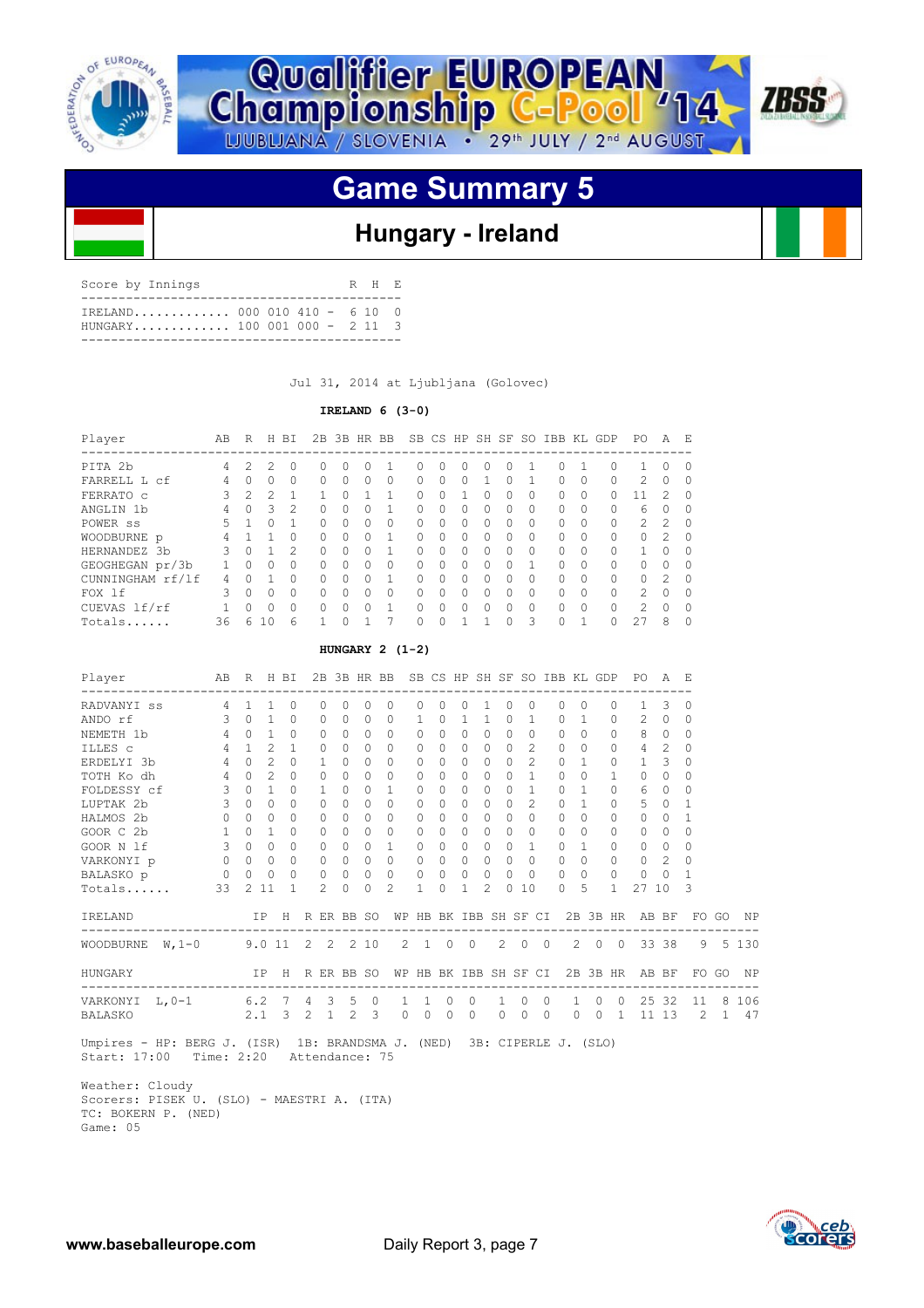



# **Game Summary 12**



## **Slovenia - Finland**

| Score by Innings                                         |  |  | R H E |  |
|----------------------------------------------------------|--|--|-------|--|
| $FINLAND$ 000 200 - 2 4 8<br>$SLOVENTA$ 600 326 - 17 9 2 |  |  |       |  |
|                                                          |  |  |       |  |

Jul 31, 2014 at Ljubljana (Jezica)

### **FINLAND 2 (1-2)**

| Player            | AВ             | R              | H              | ВI             |          |          | 2B 3B HR BB |                | SB             |              |          |          |              |               | CS HP SH SF SO IBB KL GDP |                |          | PO.            | Α             | E,       |
|-------------------|----------------|----------------|----------------|----------------|----------|----------|-------------|----------------|----------------|--------------|----------|----------|--------------|---------------|---------------------------|----------------|----------|----------------|---------------|----------|
| LIIRI ss/3b       | $\mathfrak{D}$ | $\cap$         |                | $\Omega$       |          | 0        |             |                |                |              | 0        |          | U            |               |                           |                |          |                |               |          |
| SAARISTO lf/cf    | $\mathcal{L}$  | $\Omega$       | $\overline{0}$ | $\circ$        | $\Omega$ | $\Omega$ | $\Omega$    | 0              | $\Omega$       | $\Omega$     | $\Omega$ | 1        | $\Omega$     | $\Omega$      | $\Omega$                  | $\Omega$       | $\Omega$ | $\mathfrak{D}$ | $\mathcal{P}$ | $\cap$   |
| FERNANDEZ S cf/ss | 3              |                | $1 \quad 1$    | $\Omega$       | O.       | $\Omega$ | $\Omega$    | $\Omega$       |                |              | $\Omega$ | $\Omega$ | $\Omega$     |               | $\Omega$                  |                |          | 3              |               |          |
| KURVINEN 1b       |                |                | $\cap$         | $\Omega$       | O.       | 0        | $\Omega$    | $\mathfrak{D}$ | $\Omega$       |              | $\Omega$ | $\Omega$ | $\Omega$     |               | $\Omega$                  |                | $\Omega$ | 5              |               |          |
| KUMPULAINEN 1b    |                | $\Omega$       | $\Omega$       | $\Omega$       | $\cap$   | U        |             | 0              |                |              | $\Omega$ | $\Omega$ | $\Omega$     |               |                           |                |          | $\cap$         |               |          |
| TOLPPANEN rf      |                | $\cap$         | $\Omega$       | $\circ$        | $\Omega$ | $\Omega$ | $\Omega$    | 0              | $\Omega$       | $\bigcap$    | $\Omega$ | $\Omega$ | $\Omega$     | $\Omega$      | $\cap$                    | $\Omega$       | $\Omega$ | $\Omega$       | $\bigcap$     | $\Omega$ |
| SAARMAN ph/rf     |                | $\Omega$       | $\Omega$       | $\Omega$       | $\cap$   | $\Omega$ | $\Omega$    | $\Omega$       | $\Omega$       | $\bigcap$    | $\Omega$ | $\Omega$ | $\Omega$     | $\mathcal{L}$ | $\cap$                    |                | $\Omega$ |                |               | $\Omega$ |
| NYMARK 3b/2b      |                | $\Omega$       |                | $\Omega$       | $\Omega$ | $\Omega$ | $\Omega$    | $\mathbf{0}$   | $\Omega$       | $\cap$       |          | $\Omega$ | $\Omega$     | $\Omega$      | O                         |                |          |                |               |          |
| BOVE pr/2b        |                | $\Omega$       | $\Omega$       | $\Omega$       | $\cap$   | $\Omega$ | $\Omega$    | 0              |                | $\bigcap$    | $\Omega$ | $\circ$  | $\bigcap$    | $\Omega$      |                           |                |          | $\cap$         |               |          |
| KORVENMAA dh      |                | $\Omega$       | $\mathbf{1}$   | $\mathfrak{D}$ | $\Omega$ | $\Omega$ | $\Omega$    | $\Omega$       | $\Omega$       | $\cap$       | $\Omega$ | $\Omega$ | $\bigcap$    |               | $\Omega$                  | $\Omega$       | $\Omega$ | $\Omega$       | $\cap$        | $\cap$   |
| MUUKKONEN 2b      |                | $\cap$         | $\Omega$       | $\Omega$       | $\cap$   | $\Omega$ | $\Omega$    | $\Omega$       |                | $\bigcap$    | $\Omega$ | $\Omega$ | $\bigcap$    |               | $\cap$                    |                | $\cap$   | $\mathcal{P}$  |               |          |
| MUNOZ ph/3b       |                | $\cap$         | $\Omega$       | $\Omega$       |          | $\Omega$ | $\Omega$    | 0              | $\Omega$       |              | $\Omega$ | $\Omega$ | $\Omega$     | $\Omega$      | $\Omega$                  |                | $\Omega$ | $\cap$         |               |          |
| HAATAJA pr/lf     |                | $\cap$         | $\Omega$       | $\Omega$       | $\cap$   | $\Omega$ | $\Omega$    | $\Omega$       | $\Omega$       | $\mathbf{1}$ | $\Omega$ | $\Omega$ | $\Omega$     | $\Omega$      |                           |                |          | $\cap$         |               |          |
| PARKKINEN C       |                | $\cap$         | $\Omega$       | $\Omega$       | $\cap$   | $\Omega$ | $\Omega$    | $\Omega$       | $\Omega$       | $\cap$       | $\Omega$ | $\Omega$ | $\bigcap$    |               | $\cap$                    | $\Omega$       | $\Omega$ | $\mathcal{P}$  |               | 2        |
| $LEE$ 3b/p        |                | $\cap$         | $\cap$         | $\Omega$       |          | $\Omega$ | $\Omega$    |                | $\Omega$       | $\bigcap$    | $\Omega$ | $\Omega$ | <sup>n</sup> |               |                           |                |          |                |               | $\Omega$ |
| ROPPONEN p        |                | $\Omega$       | $\Omega$       | 0              | $\cap$   | $\Omega$ | $\Omega$    | 0              | $\cap$         | $\cap$       | $\Omega$ | $\Omega$ | $\cap$       | $\Omega$      |                           | $\Omega$       | $\cap$   | $\cap$         |               |          |
| SALMENPERA p/c    |                | $\Omega$       | 0              | 0              | $\Omega$ | $\Omega$ | $\Omega$    | 0              |                |              | $\Omega$ | $\Omega$ | $\Omega$     |               | $\Omega$                  |                | $\Omega$ |                |               |          |
| Totals            | 21             | $\mathfrak{D}$ | 4              | $\mathcal{D}$  |          | U        | $\cap$      | 4              | $\mathfrak{D}$ |              |          |          |              |               | $\Omega$                  | $\mathfrak{D}$ |          | 17             | 9             | 8        |

### **SLOVENIA 17 (2-1)**

| Player                                                                               |                | AB R H BI                  |                |                |                 |              |                     |                |                |              |                |              |              |              |              |              | 2B 3B HR BB SB CS HP SH SF SO IBB KL GDP PO |           |              |          |                |                                                      | A E             |               |                         |    |
|--------------------------------------------------------------------------------------|----------------|----------------------------|----------------|----------------|-----------------|--------------|---------------------|----------------|----------------|--------------|----------------|--------------|--------------|--------------|--------------|--------------|---------------------------------------------|-----------|--------------|----------|----------------|------------------------------------------------------|-----------------|---------------|-------------------------|----|
| TROBEC SS                                                                            | 3              | $\overline{1}$             | $\mathbf{1}$   | 3              |                 | $\Omega$     | $\Omega$            | $\Omega$       | $\mathbf{1}$   |              |                | $\Omega$     | $\Omega$     | $\Omega$     | $\mathbf{1}$ |              | $\Omega$                                    | $\Omega$  | $\Omega$     |          | $\Omega$       | $\Omega$                                             | 3               | $\Omega$      |                         |    |
| RUDOLF 3b                                                                            | $\mathbf{3}$   | $\overline{3}$             | $\mathfrak{D}$ | $\mathbf{1}$   |                 | $\mathbf{1}$ | $\Omega$            | $\Omega$       | $\overline{1}$ |              | 3              | $\Omega$     | $\Omega$     | $\Omega$     | $\Omega$     |              | $\Omega$                                    | $\Omega$  | $\Omega$     |          | $\Omega$       | $\mathcal{L}$                                        | $\overline{2}$  | 1             |                         |    |
| VADAS 1b                                                                             | 3              | $\Omega$                   | $\Omega$       | $\mathbf{1}$   |                 | 0            | $\Omega$            | $\Omega$       | $\Omega$       |              | $\Omega$       | $\Omega$     | 0            | $\Omega$     | $\Omega$     |              | $\Omega$                                    | $\cap$    | $\Omega$     |          | $\Omega$       | 5                                                    | $\mathbf{0}$    | $\Omega$      |                         |    |
| CUCEK ph                                                                             | $\Omega$       | $\mathbf{1}$               | $\Omega$       | $\bigcap$      |                 | $\Omega$     | $\Omega$            | $\bigcap$      | $\mathbf{1}$   |              | $\Omega$       | $\bigcap$    | $\Omega$     | $\cap$       | $\Omega$     |              | $\Omega$                                    | $\bigcap$ | $\bigcap$    |          | $\bigcap$      | $\Omega$                                             | $\Omega$        | 0             |                         |    |
| SERBEC 1f                                                                            |                | $4 \quad 1$                | $\mathbf{1}$   | $\Omega$       |                 | $\Omega$     | $\Omega$            | $\bigcap$      | $\Omega$       |              | $\Omega$       | $\Omega$     | $\Omega$     | $\Omega$     | $\Omega$     |              | $\Omega$                                    | $\cap$    | $\cap$       |          | $\Omega$       | $\Omega$                                             | $\Omega$        | $\Omega$      |                         |    |
| JERMAN rf                                                                            | $\overline{3}$ | $\overline{\mathbf{3}}$    | $\mathfrak{D}$ | $\mathbf{1}$   |                 | $\mathbf{1}$ | $\Omega$            | $\cap$         | $\Omega$       |              | 1              | $\mathbf{1}$ | $\mathbf{1}$ | $\Omega$     | $\Omega$     |              | $\Omega$                                    | $\Omega$  | $\Omega$     |          | $\Omega$       | 3                                                    | $\Omega$        | $\Omega$      |                         |    |
| STRUKELJ C                                                                           | 3              | $\overline{1}$             | $\Omega$       | $\Omega$       |                 | $\Omega$     | $\Omega$            | $\bigcap$      | $\mathbf{1}$   |              | $\Omega$       | $\Omega$     | $\Omega$     | $\Omega$     | $\Omega$     |              | 1                                           | $\cap$    | $\bigcap$    |          | $\bigcap$      | 6                                                    | 3               | $\Omega$      |                         |    |
| BIZJAK dh                                                                            | 1              | $2^{\circ}$                | $\Omega$       | $\mathbf{1}$   |                 | $\mathbf{0}$ | $\Omega$            | $\cap$         | $\mathfrak{D}$ |              | 2              | $\Omega$     | $\mathbf{0}$ | $\Omega$     | $\Omega$     |              | $\Omega$                                    | $\Omega$  | $\bigcap$    |          | $\Omega$       | $\Omega$                                             | $\circ$         | $\Omega$      |                         |    |
| ZELEZNIKAR dh 1 1                                                                    |                |                            | $\Omega$       | $\Omega$       |                 | $\Omega$     | $\Omega$            | $\Omega$       | $\Omega$       |              | $\Omega$       | $\Omega$     | $\circ$      | $\Omega$     | $\Omega$     |              | $\Omega$                                    | $\Omega$  | $\Omega$     |          | $\bigcap$      | $\Omega$                                             | $\Omega$        | $\Omega$      |                         |    |
| GODNIC 2b                                                                            |                | $3 \quad 2$                | $\mathbf{1}$   | 2              |                 | $\circ$      | $\Omega$            | $\Omega$       | $\Omega$       |              | 1              | $\Omega$     | $\circ$      | $\mathbf{1}$ | $\Omega$     |              | $\Omega$                                    | $\bigcap$ | $\Omega$     |          | $\Omega$       | 2                                                    | $\Omega$        | 1             |                         |    |
| MAROLT cf                                                                            | $\overline{2}$ | $2^{1}$                    | $\overline{2}$ | $\mathbf{1}$   |                 | $\mathbf{1}$ | $\Omega$            | $\Omega$       | 2              |              | $\mathfrak{D}$ | $\Omega$     | $\mathbf{0}$ | $\Omega$     | $\Omega$     |              | $\Omega$                                    | $\bigcap$ | $\bigcap$    |          | $\Omega$       | $\Omega$                                             | $\Omega$        | $\Omega$      |                         |    |
| STARC p                                                                              | $\circ$        | $\circ$                    |                | $0 \quad 0$    |                 | $\circ$      | $\Omega$            | $\Omega$       | $\Omega$       |              | $\circ$        | $\Omega$     | $\Omega$     | $\Omega$     | $\Omega$     |              | $\Omega$                                    | $\Omega$  | $\Omega$     |          | $\Omega$       | $\mathbf{0}$                                         | $\overline{1}$  | $\Omega$      |                         |    |
| Totals                                                                               | 26 17          |                            |                | 910            |                 | 3            | $\Omega$            | $\Omega$       | 8              |              | 10             | $\mathbf{1}$ | 1            | 1            | 1            |              | 1                                           | $\cap$    | $\bigcap$    |          | $\Omega$       | 18                                                   | 9               | $\mathcal{D}$ |                         |    |
| FINLAND                                                                              |                |                            |                |                |                 |              |                     |                |                |              |                |              |              |              |              |              |                                             |           |              |          |                | IP H R ER BB SO WP HB BK IBB SH SF CI 2B 3B HR AB BF |                 |               | FO GO                   | NP |
| SALMENPERA L, 0-1                                                                    |                | 4.0 5                      |                |                | 9               |              | $2 \quad 4 \quad 1$ |                |                | $\Omega$     | $\Omega$       | $\mathbf{1}$ |              | $\Omega$     | $\mathbf{1}$ | $\mathbf{1}$ | $\circ$                                     |           | $\mathbf{1}$ | $\circ$  | $\overline{0}$ | 16                                                   | 22              | $5 -$         | $\overline{\mathbf{3}}$ | 59 |
| MUNOZ                                                                                |                |                            |                | $1.0 \quad 1$  |                 |              | $2 \t2 \t1$         |                | $\Omega$       | 3            | $\mathbf{1}$   | $\Omega$     |              | $\Omega$     | $\Omega$     | $\Omega$     | $\Omega$                                    |           | $\mathbf{1}$ | $\Omega$ | $\bigcirc$     |                                                      | $4\quad 6$      | $\mathbf{1}$  | 2                       | 22 |
| <b>LEE</b>                                                                           |                |                            |                | $0.0 \quad 0$  |                 |              | $2 \quad 2 \quad 2$ | $\Omega$       |                |              | $1 \quad 0$    | $\Omega$     |              | $\Omega$     | $\circ$      | $\Omega$     | $\bigcirc$                                  |           | $\circ$      |          | $0\quad 0$     |                                                      | $0\quad 2$      | $\circ$       | $\Omega$                | 8  |
| ROPPONEN                                                                             |                | 0.2                        |                | $\overline{3}$ | $4\overline{ }$ | $\Omega$     | $\overline{1}$      | $\Omega$       |                | $2 -$        | $\Omega$       | $\mathbf{1}$ |              | $\Omega$     | $\Omega$     | $\Omega$     | $\Omega$                                    |           | $\mathbf{1}$ | $\Omega$ | $\bigcirc$     | 6                                                    | $7\overline{ }$ | $\mathcal{L}$ | $\Omega$                | 11 |
| SLOVENIA                                                                             |                |                            |                |                |                 |              |                     |                |                |              |                |              |              |              |              |              |                                             |           |              |          |                | IP H R ER BB SO WP HB BK IBB SH SF CI 2B 3B HR AB BF |                 |               | FO GO                   | NP |
| 6.0<br>STARC $W, 1-0$                                                                |                |                            |                | $\overline{4}$ | $2^{\circ}$     | 2            | $\overline{4}$      | $\overline{7}$ |                | $\mathbf{1}$ |                | 1 1          | $\circ$      |              | $\mathbf{1}$ | $\circ$      | $\circ$                                     |           | $\mathbf{0}$ | $\circ$  | $\overline{0}$ |                                                      | 21 27           | $5 -$         | $\overline{4}$          | 88 |
| Umpires - HP: OZIMEC T. (CRO) 1B: NYLAND J. (NOR) 3B: MANEA C. (ROM)<br>Start: 16:55 |                | Time: 2:15 Attendance: 115 |                |                |                 |              |                     |                |                |              |                |              |              |              |              |              |                                             |           |              |          |                |                                                      |                 |               |                         |    |

 Weather: Cloudy Scorers: NARDI F. (ITA), VADAS V. (SLO) T.C.: MEURANT J. (FRA) LEE faced 2 batters in the 6th. Game: 12

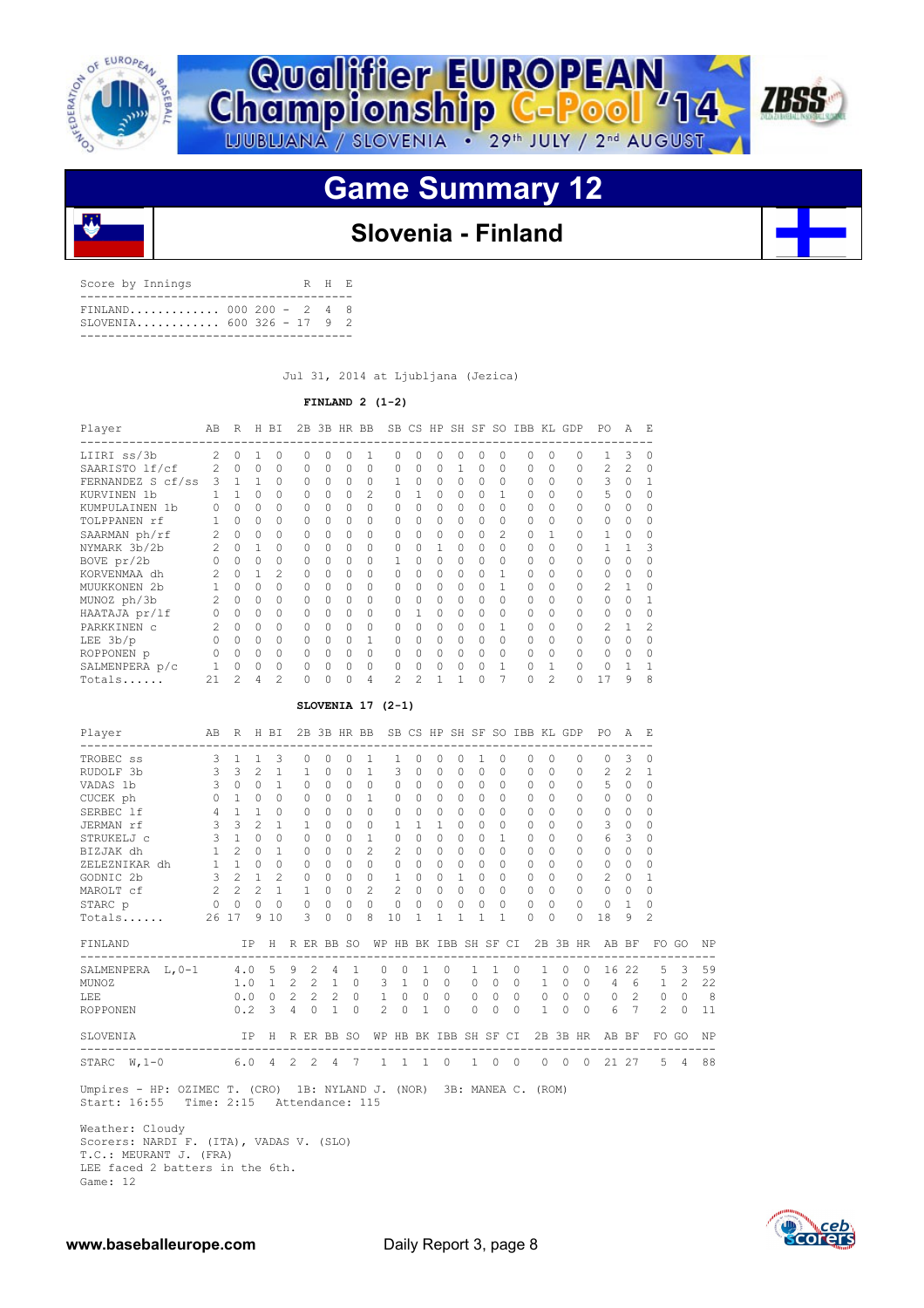



# **Finland FIN**

### (All games Sorted by Batting avg)

|  | EChC 14 SLO record: 1-2 |  |
|--|-------------------------|--|
|  |                         |  |

| Player                                                                 | AVG  | $GP - GS$ | AB     | R             | Н              | 2B            | 3B            |                | HR RBI                               | TB           | SLG%                     |                            | BB HBP                   |                | SO GDP       |              | OB <sub>8</sub>          | SF       | SH           | SB-ATT    | PO                       | Α                        | Ε              | FLD%         |
|------------------------------------------------------------------------|------|-----------|--------|---------------|----------------|---------------|---------------|----------------|--------------------------------------|--------------|--------------------------|----------------------------|--------------------------|----------------|--------------|--------------|--------------------------|----------|--------------|-----------|--------------------------|--------------------------|----------------|--------------|
| 0 MUNOZ Antonio                                                        | .250 | $3 - 2$   | 8      | 1             | $\overline{2}$ | 1             | $\Omega$      | $\Omega$       | 1                                    | 3            | .375                     | 1                          |                          | 1              | 1            | $\Omega$     | .400                     | $\Omega$ | $\Omega$     | $0 - 0$   | 3                        | $\Omega$                 | 1              | .750         |
| 12 KURVINEN Jukka                                                      | .250 | $3 - 3$   |        | 3             | $\overline{c}$ | $\circ$       | $\circ$       | $\circ$        | $\Omega$                             | 2            | .250                     | 5                          |                          | $\circ$        | $\mathbf{1}$ | $\circ$      | .538                     | 0        | $\Omega$     | $0 - 1$   | 25                       | $\overline{c}$           |                | 01.000       |
| 23 TOLPPANEN Olli                                                      | .250 | $3 - 3$   | 8      | 0             | 2              | 0             | 0             | 0              | 3                                    | 2            | .250                     | 0                          |                          | 0              | 3            | $\Omega$     | .222                     | 1        | n            | $0 - 0$   | 1                        | 3                        |                | 01.000       |
| 4 LIIRI Timo                                                           | .200 | $3 - 3$   | 5      | 3             | 1              | 0             | $\circ$       | 0              | 1                                    | 1            | .200                     | 4                          |                          | 0              | 0            | $\Omega$     | .556                     | 0        | $\Omega$     | $0 - 0$   | 4                        | 10                       |                | 01.000       |
| 7 FERNANDEZ Sergio.                                                    | .182 | $3 - 3$   | 11     | .5            | 2              | 0             | $\Omega$      | $\Omega$       | 1                                    | 2            | .182                     | 1                          |                          | 1              | 1            | $\Omega$     | .308                     | 0        | $\Omega$     | $4 - 5$   | 6                        | $\mathfrak{D}$           | 2              | .800         |
| 14 MUUKKONEN Juha                                                      | .125 | $3 - 3$   | R      | $\mathbf{1}$  | 1              | $\Omega$      | $\Omega$      | $\Omega$       | $\Omega$                             | 1            | .125                     | 1                          |                          | $\Omega$       | 2            | $\Omega$     | .222                     | $\Omega$ | $\Omega$     | $0 - 1$   | 3                        | 4                        | $\mathfrak{D}$ | .778         |
| 1 PARKKINEN Tapio                                                      | .000 | $3 - 3$   | 9      | $\mathbf{1}$  | $\cap$         | $\circ$       | $\Omega$      | $\Omega$       | $\Omega$                             | $\cap$       | .000                     | 1                          |                          | $\Omega$       | 4            | $\cap$       | .100                     | 0        | $\cap$       | $0 - 0$   | 10                       | $\mathbf{1}$             | $\mathcal{L}$  | .846         |
| 8 SALMENPERA Pertte                                                    | .000 | $3 - 3$   | 6      | $\mathbf{1}$  | 0              | $\Omega$      | $\Omega$      | $\Omega$       | $\Omega$                             | 0            | .000                     | 3                          |                          | $\Omega$       | 3            | $\cap$       | .333                     | 0        | $\Omega$     | $0 - 0$   | 13                       | $\mathbf{1}$             | 1              | .933         |
| --------------                                                         |      |           |        |               |                |               |               |                |                                      |              |                          |                            |                          |                |              |              |                          |          |              |           |                          |                          |                |              |
| 11 NYMARK Sebastian.                                                   | .500 | $3 - 2$   | 4      | 1             | $\overline{2}$ | $\Omega$      | $\Omega$      | 0              | 1                                    | 2            | .500                     | 1                          |                          | 1              | $\Omega$     | $\bigcap$    | .667                     | 0        | $\Omega$     | $0 - 0$   | $\overline{\mathcal{L}}$ | $\overline{c}$           | 3              | .571         |
| 5 KORVENMAA Matti                                                      | .333 | $2 - 1$   | 3      | $\Omega$      | 1              | $\circ$       | $\Omega$      | $\circ$        | 2                                    | $\mathbf{1}$ | .333                     | $\Omega$                   |                          | $\circ$        | 2            | $\Omega$     | .333                     | 0        | $\Omega$     | $0 - 0$   | $\Omega$                 | $\Omega$                 | $\Omega$       | .000         |
| 9 SAARMAN Ville-Her                                                    | .000 | $3 - 2$   | 4      | $\circ$       | 0              | $\circ$       | $\Omega$      | $\circ$        | 0                                    | $\Omega$     | .000                     | 0                          |                          | 0              | 4            | $\circ$      | .000                     | 0        | $\Omega$     | $0 - 0$   | $\overline{c}$           | $\circ$                  | 0              | 1,000        |
| 25 KUMPULAINEN Antii                                                   | .000 | $2 - 1$   | 3      | $\Omega$      | $\Omega$       | $\Omega$      | $\Omega$      | $\Omega$       | $\Omega$                             | $\Omega$     | .000                     | $\Omega$                   |                          | $\Omega$       | $\mathbf{1}$ | $\mathbf{1}$ | .000                     | 0        | $\Omega$     | $0 - 0$   | 0                        | $\Omega$                 | 0              | .000         |
| 3 SAARISTO Jussi                                                       | .000 | $3 - 1$   | 3      | $\mathbf{1}$  | $\Omega$       | $\circ$       | 0             | $\Omega$       | $\Omega$                             | 0            | .000                     | 1                          |                          | $\Omega$       | $\mathbf{1}$ | $\bigcap$    | .250                     | 0        | $\mathbf{1}$ | $0 - 0$   | $\overline{\mathcal{L}}$ | 2                        |                | 01.000       |
| 18 HAATAJA Dan                                                         | .000 | $3 - 0$   |        | $\Omega$      | 0              | 0             | 0             | 0              | 0                                    | <sup>0</sup> | .000                     | 0                          |                          | 0              | 0            | $\circ$      | .000                     | 0        | $\Omega$     | $0 - 1$   | n                        | 0                        | 0              | .000         |
| 17 BOVE Jesse                                                          | .000 | $3 - 0$   | 1      | $\Omega$      | $\Omega$       | $\Omega$      | $\mathcal{O}$ | $\Omega$       | $\Omega$                             | $\Omega$     | .000                     | $\Omega$                   |                          | $\Omega$       | 1            | $\Omega$     | .000                     | 0        | $\Omega$     | $1 - 1$   | 0                        | $\overline{\mathcal{L}}$ | 1              | .667         |
| 6 LEE Heedo                                                            | .000 | $3 - 0$   |        | $\Omega$      | 0              | $\circ$       | $\Omega$      | 0              | $\Omega$                             | 0            | .000                     | 1                          |                          | 0              | 0            | $\Omega$     | .500                     | 0        | $\Omega$     | $0 - 0$   | $\Omega$                 | $\Omega$                 | $\mathcal{O}$  | .000         |
| 22 ROPPONEN Tuomas                                                     | .000 | $2 - 0$   | $\cap$ | $\Omega$      | $\Omega$       | $\Omega$      | $\Omega$      | $\Omega$       | $\Omega$                             | 0            | .000                     | $\Omega$                   |                          | 0              | $\Omega$     | $\Omega$     | .000                     | 0        | $\Omega$     | $0 - 0$   | 0                        | $\Omega$                 | $\mathcal{O}$  | .000         |
| Totals                                                                 | .157 | $3 - 3$   | 83     | 17            | 13             | 1             | $\mathcal{O}$ | 0              | 9                                    | 14           | .169                     | 19                         |                          | 3              | 24           | 1            | .330                     | 1        | 1            | $5 - 9$   | 71                       | 29                       | 12             | .893         |
| Opponents                                                              | .320 | $3 - 3$   | 100    | 34            | 32             | 7             | $\Omega$      | $\mathfrak{D}$ | 26                                   | 4.5          | .450                     | 19                         |                          | 7              | 14           | 1            | .453                     | 2        |              | $16 - 18$ | 72                       | 31                       | 8              | .928         |
| LOB - Team $(18)$ , Opp $(24)$ . DPs turned - Team $(2)$ , Opp $(3)$ . |      |           |        |               |                |               |               |                |                                      |              |                          |                            |                          |                |              |              |                          |          |              |           |                          |                          |                |              |
|                                                                        |      |           |        |               |                |               |               |                | (All games Sorted by Earned run avg) |              |                          |                            |                          |                |              |              |                          |          |              |           |                          |                          |                |              |
|                                                                        |      |           |        |               |                |               |               |                |                                      |              |                          |                            |                          |                |              |              |                          |          |              |           |                          |                          |                |              |
| Player                                                                 | ERA  | $W-L$     | APP    | GS            |                | CG SHO/CBO SV |               |                | ΙP                                   | Н            | R                        | $\mathop{\rm ER}\nolimits$ | BB                       | SO.            | 2B           | 3B           | HR                       |          | AB B/Avq     | WP HBP    |                          | ΒK                       | SFA SHA        |              |
| 17 BOVE Jesse                                                          | 0.00 | $0 - 0$   | 2      | $\Omega$      | $\Omega$       | 0/0           |               | 0              | 4.2                                  | 5            | 1                        | $\Omega$                   | 2                        | 3              | $\mathbf{1}$ | $\Omega$     | $\Omega$                 | 17       | .294         | $\Omega$  | $\Omega$                 | $\Omega$                 | 1              | $\circ$      |
| 23 TOLPPANEN Olli                                                      | 0.00 | $1 - 0$   | 1      | $\mathcal{O}$ | $\Omega$       | 0/0           |               | 0              | 3.1                                  | 2            | 0                        | 0                          | 0                        | $\overline{c}$ | 0            | 0            | 0                        | 11       | .182         | 2         | $\overline{\mathcal{L}}$ | $\cap$                   | 0              | $\Omega$     |
| 9 SAARMAN Ville-Her                                                    | 3.86 | $0 - 0$   | 1      | $\mathbf{1}$  | $\Omega$       | 0/0           |               | $\Omega$       | 2.1                                  | 3            | 2                        | 1                          | 3                        | 4              | $\Omega$     | $\Omega$     | $\Omega$                 | 10       | .300         | $\Omega$  | $\Omega$                 | $\Omega$                 | 0              | $\Omega$     |
| 8 SALMENPERA Pertte                                                    | 4.50 | $0 - 1$   | 1      | 1             | $\Omega$       | 0/0           |               | $\Omega$       | 4.0                                  | 5            | 9                        | 2                          | 4                        | 1              | 1            | $\Omega$     | $\Omega$                 | 16       | .313         | $\Omega$  | $\Omega$                 | $\mathbf{1}$             | $\mathbf{1}$   | $\mathbf{1}$ |
| 4 LIIRI Timo 13.50                                                     |      | $0 - 1$   | 1      | 1             | $\Omega$       | 0/0           |               | 0              | 4.0                                  | 6            | 6                        | 6                          | 2                        | 3              | 2            | $\Omega$     | $\overline{\mathcal{L}}$ | 18       | .333         | $\Omega$  | 1                        | $\Omega$                 | 0              | $\Omega$     |
| 11 NYMARK Sebastian, 13.50                                             |      | $0 - 0$   |        | $\Omega$      | $\Omega$       | 0/0           |               | 0              | 2.2                                  | 3            | 4                        | 4                          | 4                        | 1              | 1            | $\circ$      | $\Omega$                 | 11       | .273         | $\circ$   | $\mathbf{1}$             | $\cap$                   | $\circ$        | $\Omega$     |
| 0 MUNOZ Antonio 18.00                                                  |      | $0 - 0$   | 1      | $\Omega$      | $\Omega$       | 0/0           |               | 0              | 1.0                                  | $\mathbf{1}$ | $\mathfrak{D}$           | 2                          | 1                        | $\Omega$       | $\mathbf{1}$ | 0            | 0                        | 4        | .250         | 3         | 1                        | $\cap$                   | 0              | $\Omega$     |
| 22 ROPPONEN Tuomas., 27.00                                             |      | $0 - 0$   |        | $\Omega$      | $\Omega$       | 0/0           |               | 0              | 1.1                                  |              | 8                        | 4                          | 1                        | $\Omega$       | 1            | $\Omega$     | $\Omega$                 | 12       | .583         | 2         | $\overline{\mathcal{L}}$ |                          | $\circ$        | $\Omega$     |
| 6 LEE Heedo 54.00                                                      |      | $0 - 0$   | 2      | $\Omega$      | $\Omega$       | 0/0           |               | $\cap$         | 0.1                                  | $\Omega$     | $\overline{\mathcal{L}}$ | 2                          | $\overline{\mathcal{L}}$ | $\Omega$       | $\Omega$     | $\cap$       | $\cap$                   | 1        | .000         | 1         | $\cap$                   | $\cap$                   | $\Omega$       | $\Omega$     |

Pickoffs - Team (1), TOLPPANEN 1. SBA/ATT - SALMENPERA (16-17), PARKKINEN (7-8), NYMARK (3-3), MUNOZ (2-2), BOVE (1-2), LEE (1-1), LIIRI (1-1), TOLPPANEN (1-1).

Totals.............. 7.99 1-2 3 3 0 0/0 0 23.2 32 34 21 19 14 7 0 2 100 .320 8 7 2 2 1 Opponents........... 4.12 2-1 3 3 1 0/0 0 24.0 13 17 11 19 24 1 0 0 83 .157 5 3 1 1 1

|                         |                |               |                |                | (All games Sorted by Fielding pct) |              |                |              |         |          |          |
|-------------------------|----------------|---------------|----------------|----------------|------------------------------------|--------------|----------------|--------------|---------|----------|----------|
| Player                  | C.             | PO.           | A              | E.             | FLD <sup>§</sup>                   | DPs          | SBA CSB        |              | SBA%    | PB       | CT.      |
| 12 KURVINEN Jukka       | 27             | 25            | 2              | $\Omega$       | 1.000                              | 2            | 0              | 0            |         | 0        | $\Omega$ |
| 4 LIIRI Timo            | 14             | 4             | 10             | 0              | 1,000                              | $\Omega$     | 1              | 0            | 1,000   | $\Omega$ | $\Omega$ |
| 3 SAARISTO Jussi        | 4              | 2             | 2              | 0              | 1,000                              | $\Omega$     | $\Omega$       | 0            | $- - -$ | $\Omega$ | $\Omega$ |
| 23 TOLPPANEN Olli       | 4              | $\mathbf{1}$  | 3              | 0              | 1,000                              | $\Omega$     |                | O.           | 1.000   | 0        | $\Omega$ |
| 9 SAARMAN Ville-Her     | $\mathfrak{D}$ | 2             | $\Omega$       | $\Omega$       | 1,000                              | $\Omega$     | $\Omega$       | 0            | $- - -$ | $\Omega$ | $\Omega$ |
| SALMENPERA Pertte<br>8. | 15             | 13            | 1              | $\mathbf{1}$   | .933                               | $\Omega$     | 16             | 1.           | .941    | 0        | 0        |
| 1 PARKKINEN Tapio       | 13             | 10            | 1              | 2              | .846                               | $\Omega$     | 7              | 1            | .875    | 0        | 0        |
| 7 FERNANDEZ Sergio.     | 10             | 6             | 2              | $\mathcal{L}$  | .800                               | 1            | $\Omega$       | O.           | $- - -$ | 0        | $\Omega$ |
| 14 MUUKKONEN Juha       | 9              | 3             | 4              | $\mathfrak{D}$ | .778                               | 1            | $\Omega$       | 0            | $- - -$ | $\Omega$ | $\Omega$ |
| 0 MUNOZ Antonio         | 4              | 3             | $\Omega$       | $\mathbf{1}$   | .750                               | $\Omega$     | $\mathfrak{D}$ | O.           | 1.000   | 0        | $\Omega$ |
| 17 BOVE Jesse           | 3              | 0             | 2              | $\mathbf{1}$   | .667                               | $\Omega$     |                | 1.           | .500    | 0        | $\Omega$ |
| 11 NYMARK Sebastian.    | 7              | $\mathcal{L}$ | $\mathfrak{D}$ | $\mathcal{L}$  | .571                               | <sup>0</sup> | २              | O.           | 1,000   | $\Omega$ | $\Omega$ |
| 25 KUMPULAINEN Antii    | $\Omega$       | $\Omega$      | $\Omega$       | $\Omega$       | .000                               | $\Omega$     | $\Omega$       | 0            | ---     | $\Omega$ | $\Omega$ |
| 18 HAATAJA Dan          | $\Omega$       | 0             | O.             | $\Omega$       | .000                               | $\Omega$     | <sup>0</sup>   | 0            | ---     | $\Omega$ | $\Omega$ |
| 22 ROPPONEN Tuomas      | $\Omega$       | $\Omega$      | $\mathcal{O}$  | $\Omega$       | .000                               | $\Omega$     | $\cap$         | 0            | ---     | 0        | $\Omega$ |
| 5 KORVENMAA Matti       | $\Omega$       | $\Omega$      | $\mathcal{O}$  | $\Omega$       | .000                               | $\Omega$     | $\Omega$       | <sup>0</sup> | ---     | $\Omega$ | $\Omega$ |
| $6$ LEE Heedo           |                | 0             | 0              | $\Omega$       | .000                               | <sup>0</sup> |                | 0            | 1,000   | 0        | $\Omega$ |
| Totals                  | 112            | 71            | 29             | 12             | .893                               | 2            | 16             | 2            | .889    | $\circ$  | $\Omega$ |
| Opponents               | 111            | 72            | 31             | 8              | .928                               | 3            | 5              | 4            | .556    | 0        | 0        |
|                         |                |               |                |                |                                    |              |                |              |         |          |          |

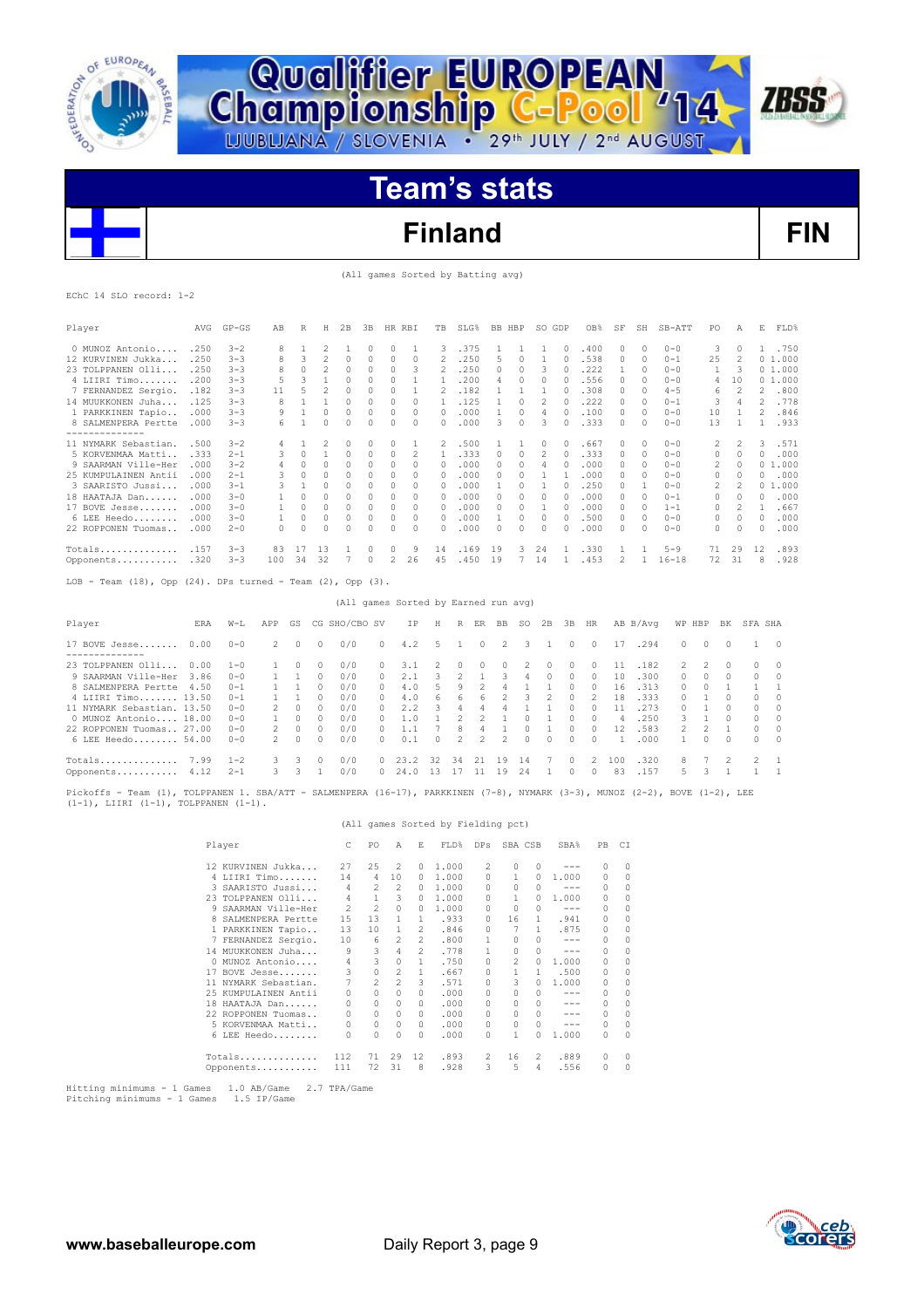

**Qualifier EUROPEAN<br>Championship C-Pool '14** 

# **Hungary HUN**

**ZBSS** 

(All games Sorted by Batting avg)

|  | EChC 14 SLO record: 1-2 |  |
|--|-------------------------|--|

| Player                                                                                                                     | AVG  | $GP - GS$                            | AB       | R              | Η            | 2B                                   | 3B                  | HR RBI              |              | TB                                 | $SLG$ $%$      |          | BB HBP           |              | SO GDP             |                                                                                                                                                                                                                                                                                                                                                                                              | OB%                | SF            | SH           | SB-ATT       | PO             | A        | E              | FLD%         |
|----------------------------------------------------------------------------------------------------------------------------|------|--------------------------------------|----------|----------------|--------------|--------------------------------------|---------------------|---------------------|--------------|------------------------------------|----------------|----------|------------------|--------------|--------------------|----------------------------------------------------------------------------------------------------------------------------------------------------------------------------------------------------------------------------------------------------------------------------------------------------------------------------------------------------------------------------------------------|--------------------|---------------|--------------|--------------|----------------|----------|----------------|--------------|
| 19 ANDO Jozsef                                                                                                             | .429 | $3 - 3$                              | -7       | 4              | 3            | 0                                    | 0                   | 0                   | 0            | 3                                  | .429           |          | 3                | 1            | 2                  | 0                                                                                                                                                                                                                                                                                                                                                                                            | .636               | 0             | 1            | $2 - 2$      | 6              | 0        |                | 01.000       |
| 20 ERDELYI Daniel                                                                                                          | .417 | $3 - 3$                              | 12       | 4              | 5            | 2                                    | 0                   | 1                   | 4            | 10                                 | .833           |          | 2                | 0            | 4                  | $\circ$                                                                                                                                                                                                                                                                                                                                                                                      | .500               | 0             | $\circ$      | $2 - 2$      | 1              | 6        | $\mathbf{1}$   | .875         |
| 24 NEMETH Balazs                                                                                                           | .300 | $3 - 3$                              | 10       | $\overline{4}$ | 3            | $\mathbf{1}$                         | 0                   | $\circ$             | 5            | 4                                  | .400           |          | 3                | 1            | 0                  | $\circ$                                                                                                                                                                                                                                                                                                                                                                                      | .500               | 0             | $\circ$      | $1 - 2$      | 20             | 1        |                | 1 .955       |
| 8 RADVANYI Tamas .200                                                                                                      |      | $3 - 3$                              | 10       | 5              | 2            | 0                                    | 0                   | 1                   | 3            | 5                                  | .500           |          | 4                | 0            | 0                  | 0                                                                                                                                                                                                                                                                                                                                                                                            | .429               | 0             | 1            | $0 - 0$      | 3              | 6        |                | 01.000       |
| 21 GOOR Norbert . 100<br>--------------                                                                                    |      | $3 - 3$                              | 10       | 1              | 1            | 1                                    | $\Omega$            | $\Omega$            | 2            | 2                                  | .200           |          | 2                | $\mathbf{1}$ | 4                  | $\Omega$                                                                                                                                                                                                                                                                                                                                                                                     | .308               | $\Omega$      | $\Omega$     | $0 - 0$      | 3              | $\Omega$ |                | 01.000       |
| 9 GOOR Csaba 1.000                                                                                                         |      | $3 - 1$                              | 2        | 2              | 2            | $\mathbf{1}$                         | 0                   | $\circ$             | 3            |                                    | 3 1.500        |          | $\mathbf{1}$     | 0            | $\circ$            |                                                                                                                                                                                                                                                                                                                                                                                              | 01.000             | 0             | $\mathbf{1}$ | $1 - 1$      | 2              | 0        | 2              | .500         |
| 17 MORUA Roberto .750                                                                                                      |      | $1 - 1$                              | 4        | $\mathbf{1}$   | 3            | $\circ$                              | $\circ$             | $\circ$             | $\circ$      | 3                                  | .750           |          | $\circ$          | 1            | $\circ$            | $\circ$                                                                                                                                                                                                                                                                                                                                                                                      | .800               | 0             | $\circ$      | $0 - 0$      | 7              | 1        |                | 01.000       |
| 3 ILLES Imre . 429                                                                                                         |      | $2 - 2$                              | 7        | 2              | 3            | $\circ$                              | 0                   | $\circ$             | 3            | 3                                  | .429           |          | 1                | 0            | 2                  | $\circ$                                                                                                                                                                                                                                                                                                                                                                                      | .500               | 0             | $\circ$      | $1 - 1$      | 4              | 2        |                | 01.000       |
| 22 TOTH Kornel . 429                                                                                                       |      | $2 - 2$                              | 7        | 1              | 3            | 1                                    | $\circ$             | $\circ$             | 2            | 4                                  | .571           |          | 0                | $\circ$      | 1                  | 1                                                                                                                                                                                                                                                                                                                                                                                            | .429               | 0             | $\circ$      | $0 - 0$      | 3              | $\Omega$ |                | 01.000       |
| 1 DARABOS Gabor . 250                                                                                                      |      | $2 - 2$                              | 4        | 1              | 1            | 0                                    | 0                   | 0                   | 0            | 1                                  | .250           |          | 2                | 1            | 1                  | $\circ$                                                                                                                                                                                                                                                                                                                                                                                      | .571               | 0             | 0            | $0 - 0$      | 1              | 0        |                | 01.000       |
| 11 LUPTAK Peter                                                                                                            | .167 | $3 - 3$                              | 6        | $\overline{c}$ | $\mathbf{1}$ | 1                                    | $\circ$             | $\circ$             | $\circ$      | $\overline{c}$                     | .333           |          | 1                | $\mathbf{1}$ | 2                  | $\circ$                                                                                                                                                                                                                                                                                                                                                                                      | .375               | 0             | $\circ$      | $0 - 1$      | 5              | 1        |                | 1 .857       |
| 2 FOLDESSY Miklos                                                                                                          | .143 | $2 - 2$                              | 7        | $\Omega$       | 1            | $\mathbf{1}$                         | $\circ$             | 0                   | 0            | 2                                  | .286           |          | $\mathbf{1}$     | 0            | 1                  | $\Omega$                                                                                                                                                                                                                                                                                                                                                                                     | .250               | $\Omega$      | $\circ$      | $0 - 0$      | 6              | $\Omega$ |                | 01.000       |
| 5 TOTH Krisztian                                                                                                           | .000 | $1 - 0$                              | 1        | 0              | $\circ$      | $\circ$                              | $\circ$             | $\circ$             | 0            | 0                                  | .000           |          | 1                | $\circ$      | 0                  | $\circ$                                                                                                                                                                                                                                                                                                                                                                                      | .500               | 0             | $\circ$      | $0 - 1$      | 2              | 0        |                | 1 .667       |
| 12 HALMOS Balazs                                                                                                           | .000 | $2 - 0$                              | 1        | 0              | $\circ$      | $\circ$                              | $\circ$             | $\circ$             | $\circ$      | $\Omega$                           | .000           |          | $\circ$          | $^{\circ}$   | 0                  | $\circ$                                                                                                                                                                                                                                                                                                                                                                                      | .000               | 0             | $\circ$      | $0 - 0$      | $\circ$        | $\circ$  | $\mathbf{1}$   | .000         |
| 18 VARKONYI Attila                                                                                                         | .000 | $2 - 2$                              | 0        | 0              | $\circ$      | 0                                    | 0                   | 0                   | 0            | 0                                  | .000           |          | 0                | $^{\circ}$   | 0                  | $\circ$                                                                                                                                                                                                                                                                                                                                                                                      | .000               | 0             | 0            | $0 - 0$      | 0              | 3        |                | 0 1.000      |
| 23 KOREIN Atilla                                                                                                           | .000 | $2 - 0$                              | 0        | 1              | $\circ$      | $\circ$                              | 0                   | $\circ$             | $\circ$      | $\circ$                            | .000           |          | 4                | $\circ$      | $\circ$            |                                                                                                                                                                                                                                                                                                                                                                                              | 01.000             | 0             | $\circ$      | $0 - 0$      | $\overline{2}$ | $\circ$  |                | 01.000       |
| 25 BALASKO Akos                                                                                                            | .000 | $2 - 0$                              | $\Omega$ | $\Omega$       | $\circ$      | $\circ$                              | 0                   | $\circ$             | $\circ$      | $\Omega$                           | .000           |          | 0                | 0            | $\circ$            | $\Omega$                                                                                                                                                                                                                                                                                                                                                                                     | .000               | $\Omega$      | $\circ$      | $0 - 0$      | $\mathbf{1}$   | $\Omega$ | $\mathbf{1}$   | .500         |
| $Totals$ .318                                                                                                              |      | $3 - 3$                              | 88       | 28             | 28           | 8                                    | 0                   | 2                   | 22           | 42                                 | .477           |          | 25               | 6            | 17                 | -1.                                                                                                                                                                                                                                                                                                                                                                                          | .496               | 0             | 3            | $7 - 10$     | 66             | 20       | 8              | .915         |
| Opponents                                                                                                                  | .261 | $3 - 3$                              | 88       | 18             | 23           | 3                                    | 0                   | $\mathbf{1}$        | 17           | 29                                 | .330           |          | 11               |              | 3, 17              | 0                                                                                                                                                                                                                                                                                                                                                                                            | .356               | 2             | $\mathbf{1}$ | $9 - 10$     | 66             | 32       | 4              | .961         |
| LOB - Team $(28)$ , Opp $(21)$ . DPs turned - Team $(0)$ , Opp $(2)$ .                                                     |      |                                      |          |                |              |                                      |                     |                     |              |                                    |                |          |                  |              |                    |                                                                                                                                                                                                                                                                                                                                                                                              |                    |               |              |              |                |          |                |              |
|                                                                                                                            |      |                                      |          |                |              | (All games Sorted by Earned run avg) |                     |                     |              |                                    |                |          |                  |              |                    |                                                                                                                                                                                                                                                                                                                                                                                              |                    |               |              |              |                |          |                |              |
|                                                                                                                            |      |                                      |          |                |              |                                      |                     |                     |              |                                    |                |          |                  |              |                    |                                                                                                                                                                                                                                                                                                                                                                                              |                    |               |              |              |                |          |                |              |
| Player                                                                                                                     | ERA  | $W-L$                                | APP      | GS             |              | CG SHO/CBO SV                        |                     |                     | ΙP           | Н                                  |                | R ER     | BB               | <b>SO</b>    | 2B                 | 3B                                                                                                                                                                                                                                                                                                                                                                                           | HR                 |               | AB B/Avq     |              | WP HBP         | BK       | SFA SHA        |              |
| 11 LUPTAK Peter                                                                                                            | 0.00 | $1 - 0$                              | 1        | 1              | 1            | 0/0                                  | 0                   |                     | 5.0          | 3                                  | 2              | $\circ$  | $\circ$          | 6            | 1                  | $\circ$                                                                                                                                                                                                                                                                                                                                                                                      | $\circ$            | 19            | .158         | 0            | -1             | n        | $\circ$        | $\circ$      |
| 25 BALASKO Akos                                                                                                            | 3.86 | $0 - 1$                              | 2        | $\circ$        | $\circ$      | 0/0                                  | 0                   |                     | 9.1          | 7                                  | 5              | 4        | 5                | 10           | $\mathbf{1}$       | 0                                                                                                                                                                                                                                                                                                                                                                                            | 1                  | 35            | .200         | 1            | $\circ$        | 0        | 2              | 0            |
| 18 VARKONYI Attila                                                                                                         | 9.39 | $0 - 1$                              | 2        | $\overline{c}$ | 0            | 0/0                                  |                     | 0                   | 7.2          | 13                                 | 11             | 8        | 6                | 1            | 1                  | 0                                                                                                                                                                                                                                                                                                                                                                                            | $\circ$            | 34            | .382         | $\mathbf{1}$ | 2              | 0        | 0              | $\mathbf{1}$ |
| Totals $4.91$                                                                                                              |      | $1 - 2$                              | 3        | 3              | 1            | 0/0                                  |                     | 0                   | 22.0         | 23                                 | 18             | 12       | 11               | 17           | 3                  | $\circ$                                                                                                                                                                                                                                                                                                                                                                                      | $\mathbf{1}$       | 88            | .261         | 2            | 3              | 0        | $\overline{c}$ | 1            |
| Opponents 9.00                                                                                                             |      | $2 - 1$                              | 3        | 3              | $\mathbf{1}$ | 0/0                                  |                     | 0                   | 22.0         | 28                                 | 28             | 22       | 25               | 17           | 8                  | 0                                                                                                                                                                                                                                                                                                                                                                                            | 2                  | 88            | .318         | 6            | 6              | 1        | $\circ$        | 3            |
| PB - Team (0), Opp (2). Pickoffs - Team (1), VARKONYI 1. SBA/ATT - MORUA (6-6), BALASKO (5-5), NEMETH (3-4), LUPTAK (3-4), |      |                                      |          |                |              |                                      |                     |                     |              |                                    |                |          |                  |              |                    |                                                                                                                                                                                                                                                                                                                                                                                              |                    |               |              |              |                |          |                |              |
| VARKONYI $(1-1)$ .                                                                                                         |      |                                      |          |                |              |                                      |                     |                     |              |                                    |                |          |                  |              |                    |                                                                                                                                                                                                                                                                                                                                                                                              |                    |               |              |              |                |          |                |              |
|                                                                                                                            |      |                                      |          |                |              |                                      |                     |                     |              | (All games Sorted by Fielding pct) |                |          |                  |              |                    |                                                                                                                                                                                                                                                                                                                                                                                              |                    |               |              |              |                |          |                |              |
|                                                                                                                            |      |                                      |          |                |              |                                      |                     |                     |              |                                    |                |          |                  |              |                    |                                                                                                                                                                                                                                                                                                                                                                                              |                    |               |              |              |                |          |                |              |
|                                                                                                                            |      | Player                               |          |                |              | С                                    | PO                  | Α                   | Ε            |                                    |                |          | FLD% DPs SBA CSB |              |                    | SBA%                                                                                                                                                                                                                                                                                                                                                                                         | PВ                 | C1            |              |              |                |          |                |              |
|                                                                                                                            |      | 8 RADVANYI Tamas                     |          |                |              | 9                                    | 3                   | 6                   | 0            |                                    | 1,000          | 0        |                  | $\circ$      | $\circ$            | $\frac{1}{2} \frac{1}{2} \frac{1}{2} \frac{1}{2} \frac{1}{2} \frac{1}{2} \frac{1}{2} \frac{1}{2} \frac{1}{2} \frac{1}{2} \frac{1}{2} \frac{1}{2} \frac{1}{2} \frac{1}{2} \frac{1}{2} \frac{1}{2} \frac{1}{2} \frac{1}{2} \frac{1}{2} \frac{1}{2} \frac{1}{2} \frac{1}{2} \frac{1}{2} \frac{1}{2} \frac{1}{2} \frac{1}{2} \frac{1}{2} \frac{1}{2} \frac{1}{2} \frac{1}{2} \frac{1}{2} \frac{$ | $\circ$            | $\Omega$      |              |              |                |          |                |              |
|                                                                                                                            |      | 17 MORUA Roberto                     |          |                |              | 8                                    | $\overline{7}$      | $\mathbf{1}$        | 0            | 1.000                              |                | 0        |                  | 6            | 0                  | 1.000<br>$- - -$                                                                                                                                                                                                                                                                                                                                                                             | $^{\circ}$         | 0             |              |              |                |          |                |              |
|                                                                                                                            |      | 2 FOLDESSY Miklos<br>3 ILLES Imre    |          |                |              | 6<br>6                               | 6<br>$\overline{4}$ | 0<br>$\overline{c}$ | $\circ$<br>0 |                                    | 1.000<br>1.000 | 0<br>0   |                  | 0<br>$\circ$ | $\circ$<br>$\circ$ | $\frac{1}{2}$                                                                                                                                                                                                                                                                                                                                                                                | $\circ$<br>$\circ$ | 0<br>$\Omega$ |              |              |                |          |                |              |
|                                                                                                                            |      |                                      |          |                |              |                                      |                     | $\circ$             | $\Omega$     |                                    | 1.000          | 0        |                  | $\circ$      | $\circ$            | $\frac{1}{2}$                                                                                                                                                                                                                                                                                                                                                                                | $\circ$            | $\Omega$      |              |              |                |          |                |              |
|                                                                                                                            |      | 19 ANDO Jozsef<br>18 VARKONYI Attila |          |                |              | 6<br>3                               | 6<br>$\Omega$       | 3                   | $\Omega$     |                                    | 1,000          | $\Omega$ |                  | 1            | $\Omega$           | 1,000                                                                                                                                                                                                                                                                                                                                                                                        | $\circ$            | $\Omega$      |              |              |                |          |                |              |
|                                                                                                                            |      | 22 TOTH Kornel                       |          |                |              | 3                                    | 3                   | $\circ$             | 0            |                                    | 1,000          | 0        |                  | $\circ$      | 0                  | $- - -$                                                                                                                                                                                                                                                                                                                                                                                      | 0                  | O             |              |              |                |          |                |              |
|                                                                                                                            |      | 21 GOOR Norbert                      |          |                |              | 3                                    | 3                   | $\circ$             | $\circ$      |                                    | 1.000          |          | 0                | 0            | $\circ$            | $---$                                                                                                                                                                                                                                                                                                                                                                                        | $\circ$            | 0             |              |              |                |          |                |              |
|                                                                                                                            |      | 23 KOREIN Atilla                     |          |                |              | $\overline{c}$                       | $\overline{2}$      | $\circ$             | $\Omega$     |                                    | 1,000          |          | 0                | $\circ$      | $\circ$            | $\sim$ $\sim$ $\sim$                                                                                                                                                                                                                                                                                                                                                                         | $\circ$            | 0             |              |              |                |          |                |              |
|                                                                                                                            |      | 1 DARABOS Gabor                      |          |                |              | 1                                    | 1                   | $\circ$             | 0            |                                    | 1.000          |          | 0                | $\circ$      | 0                  | $\frac{1}{2} \frac{1}{2} \frac{1}{2} \frac{1}{2} \frac{1}{2} \frac{1}{2} \frac{1}{2} \frac{1}{2} \frac{1}{2} \frac{1}{2} \frac{1}{2} \frac{1}{2} \frac{1}{2} \frac{1}{2} \frac{1}{2} \frac{1}{2} \frac{1}{2} \frac{1}{2} \frac{1}{2} \frac{1}{2} \frac{1}{2} \frac{1}{2} \frac{1}{2} \frac{1}{2} \frac{1}{2} \frac{1}{2} \frac{1}{2} \frac{1}{2} \frac{1}{2} \frac{1}{2} \frac{1}{2} \frac{$ | $\circ$            | O             |              |              |                |          |                |              |
|                                                                                                                            |      | 24 NEMETH Balazs                     |          |                |              | 22                                   | 20                  | 1                   | $\mathbf{1}$ |                                    | .955           | 0        |                  | 3            | 1                  | .750                                                                                                                                                                                                                                                                                                                                                                                         | $\circ$            | $\Omega$      |              |              |                |          |                |              |
|                                                                                                                            |      | 20 ERDELYI Daniel                    |          |                |              | 8                                    | 1                   | 6                   | $\mathbf{1}$ |                                    | .875           | 0        |                  | 0            | $\circ$            | $\frac{1}{2} \frac{1}{2} \frac{1}{2} \frac{1}{2} \frac{1}{2} \frac{1}{2} \frac{1}{2} \frac{1}{2} \frac{1}{2} \frac{1}{2} \frac{1}{2} \frac{1}{2} \frac{1}{2} \frac{1}{2} \frac{1}{2} \frac{1}{2} \frac{1}{2} \frac{1}{2} \frac{1}{2} \frac{1}{2} \frac{1}{2} \frac{1}{2} \frac{1}{2} \frac{1}{2} \frac{1}{2} \frac{1}{2} \frac{1}{2} \frac{1}{2} \frac{1}{2} \frac{1}{2} \frac{1}{2} \frac{$ | $\circ$            | 0             |              |              |                |          |                |              |
|                                                                                                                            |      | 11 LUPTAK Peter                      |          |                |              | 7                                    | 5                   | 1                   | $\mathbf{1}$ |                                    | .857           |          | 0                | 3            | $\mathbf{1}$       | .750                                                                                                                                                                                                                                                                                                                                                                                         | $\circ$            | 0             |              |              |                |          |                |              |
|                                                                                                                            |      | 5 TOTH Krisztian                     |          |                |              | 3                                    | 2                   | $\circ$             | 1            |                                    | .667           | 0        |                  | $\circ$      | $\Omega$           | $\frac{1}{2} \frac{1}{2} \frac{1}{2} \frac{1}{2} \frac{1}{2} \frac{1}{2} \frac{1}{2} \frac{1}{2} \frac{1}{2} \frac{1}{2} \frac{1}{2} \frac{1}{2} \frac{1}{2} \frac{1}{2} \frac{1}{2} \frac{1}{2} \frac{1}{2} \frac{1}{2} \frac{1}{2} \frac{1}{2} \frac{1}{2} \frac{1}{2} \frac{1}{2} \frac{1}{2} \frac{1}{2} \frac{1}{2} \frac{1}{2} \frac{1}{2} \frac{1}{2} \frac{1}{2} \frac{1}{2} \frac{$ | $\circ$            | $\Omega$      |              |              |                |          |                |              |
|                                                                                                                            |      | $9$ GOOR Csaba                       |          |                |              | 4                                    | 2                   | $\circ$             | 2            |                                    | .500           | 0        |                  | $\circ$      | 0                  | $- - -$                                                                                                                                                                                                                                                                                                                                                                                      | $\circ$            | 0             |              |              |                |          |                |              |
|                                                                                                                            |      | 25 BALASKO Akos                      |          |                |              | $\overline{c}$                       | 1                   | $\Omega$            | 1            |                                    | .500           | $\Omega$ |                  | 5            | $\Omega$           | 1.000<br>$- - -$                                                                                                                                                                                                                                                                                                                                                                             | $\Omega$           | $\Omega$      |              |              |                |          |                |              |
|                                                                                                                            |      | 12 HALMOS Balazs                     |          |                |              | 1                                    | $\Omega$            | $\Omega$            | $\mathbf{1}$ |                                    | .000           |          | $\Omega$         | $\Omega$     | $\Omega$           |                                                                                                                                                                                                                                                                                                                                                                                              | $\Omega$           | Λ             |              |              |                |          |                |              |



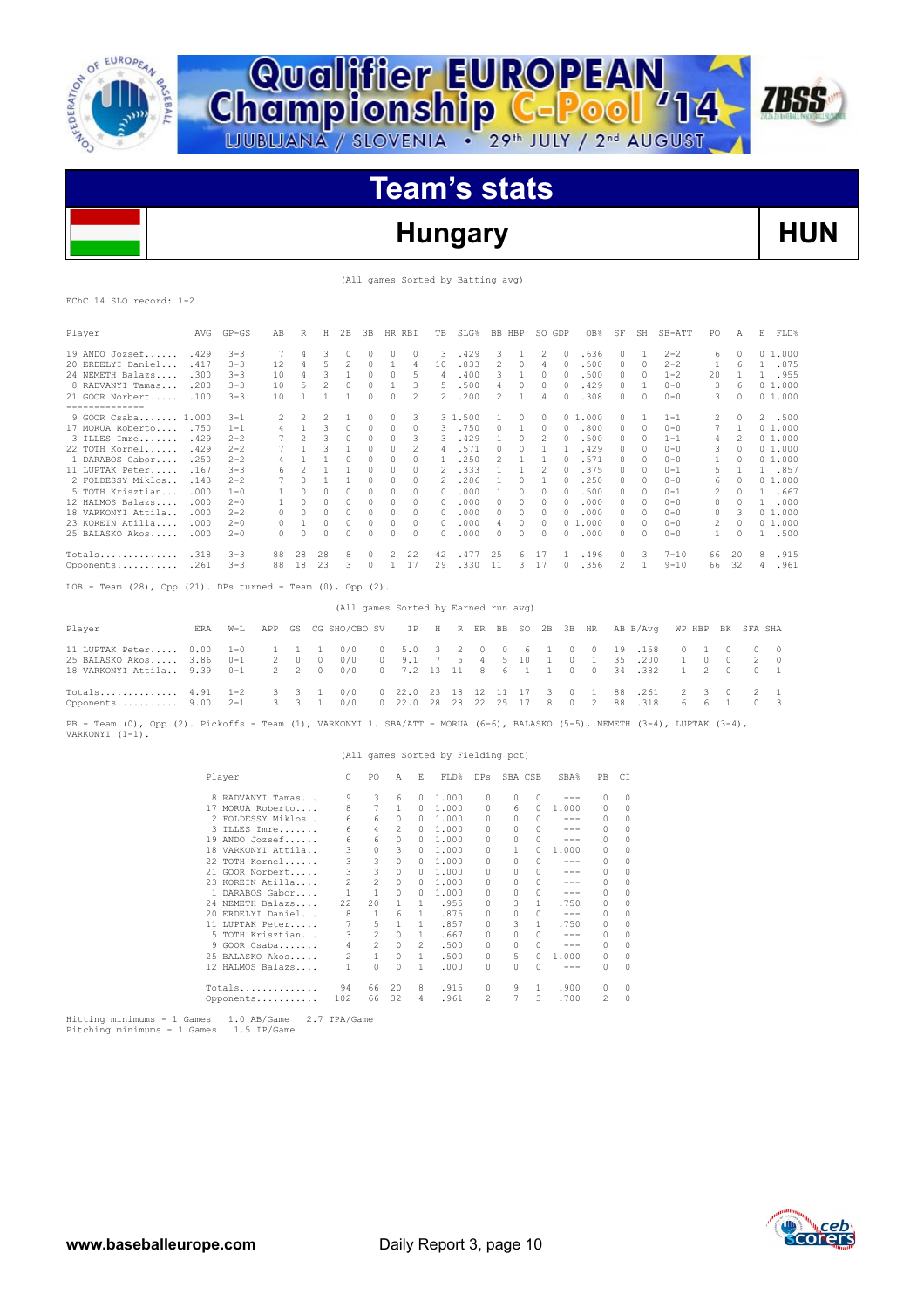



**Championship C-Pool** 14

# **Ireland IRL**

**ZBSS** 

(All games Sorted by Batting avg)

EChC 14 SLO record: 3-0

| Player                                                                                             | AVG  | $GP - GS$            | AВ           | R              | H        | 2B            | ЗВ           | HR RBI         |                | TB           | <b>SLG&amp;</b>                      |                | BB HBP               | SO GDP         |                                                                                                                                                                                                                                                                                                                                                                                              | OB%       | SF           | SH           | SB-ATT   | PO.            | Α            | Е              | FLD%           |
|----------------------------------------------------------------------------------------------------|------|----------------------|--------------|----------------|----------|---------------|--------------|----------------|----------------|--------------|--------------------------------------|----------------|----------------------|----------------|----------------------------------------------------------------------------------------------------------------------------------------------------------------------------------------------------------------------------------------------------------------------------------------------------------------------------------------------------------------------------------------------|-----------|--------------|--------------|----------|----------------|--------------|----------------|----------------|
| 31 ANGLIN Nathaniel.                                                                               | .667 | $3 - 3$              | 12           | 3              | 8        | 2             | 0            | 1              | 12             |              | 13 1.083                             | 3              | 0                    | 0              | 0                                                                                                                                                                                                                                                                                                                                                                                            | .733      | $\circ$      | 0            | $0 - 0$  | 19             | 2            |                | 01.000         |
| 17 FERRATO Michael-A                                                                               | .667 | $3 - 3$              | 9            | 10             | 6        | 2             | 0            | 2              | 5              |              | 14 1.556                             | 5              | 1                    | 1              | $\circ$                                                                                                                                                                                                                                                                                                                                                                                      | .800      | $\circ$      | $\circ$      | $0 - 0$  | 27             | 4            |                | 01.000         |
| 19 HERNANDEZ Tommy                                                                                 | .417 | $3 - 3$              | 12           | 2              | 5        | 1             | $\circ$      | $\circ$        | 4              | 6            | .500                                 | $\overline{c}$ | 0                    | $\circ$        | $\overline{2}$                                                                                                                                                                                                                                                                                                                                                                               | .500      | 0            | $\circ$      | $0 - 1$  | 3              | 4            |                | 01.000         |
| 11 CUEVAS Jamie                                                                                    | .364 | $3 - 2$              | 11           | 6              | 4        | 0             | 0            | 0              | 0              | 4            | .364                                 | $\overline{c}$ | 0                    | $\circ$        | $\Omega$                                                                                                                                                                                                                                                                                                                                                                                     | .462      | $\circ$      | 0            | $0 - 0$  | 7              | $\mathbf{1}$ |                | 01.000         |
| 33 WOODBURNE Daniel.                                                                               | .286 | $3 - 3$              | 7            | 2              | 2        | $\circ$       | 0            | $\circ$        | 1              | 2            | .286                                 | 4              | 2                    | 1              | $\circ$                                                                                                                                                                                                                                                                                                                                                                                      | .571      | $\mathbf{1}$ | $\circ$      | $0 - 0$  | 1              | 3            |                | 01.000         |
| 5 PITA Jimmy                                                                                       | .273 | $3 - 3$              | 11           | $\overline{4}$ | 3        | $\circ$       | $\circ$      | $\Omega$       | $\overline{c}$ | 3            | .273                                 | 4              | $\mathbf{1}$         | $\overline{c}$ | $\overline{1}$                                                                                                                                                                                                                                                                                                                                                                               | .500      | $\Box$       | $\circ$      | $0 - 0$  | 6              | 3            |                | 01.000         |
| 87 CUNNINGHAM Joe                                                                                  | .200 | $3 - 2$              | 10           | 1              | 2        | $\circ$       | $\circ$      | $\circ$        | 1              | 2            | .200                                 | 1              | 0                    | 1              | 0                                                                                                                                                                                                                                                                                                                                                                                            | .273      | $\circ$      | 0            | $0 - 0$  | $\mathbf{1}$   | 2            |                | 01.000         |
| 58 FARRELL Leo                                                                                     | .125 | $3 - 2$              | 8            | $\circ$        | 1        | 0             | 0            | 0              | $\mathbf{1}$   | 1.           | .125                                 | 1              | 0                    | 3              | 0                                                                                                                                                                                                                                                                                                                                                                                            | .222      | $\circ$      | $\mathbf{1}$ | $0 - 0$  | 3              | 1            |                | 01.000         |
| 22 POWER Brendan                                                                                   | .100 | $3 - 3$              | 10           | 3              | 1        | $\Omega$      | $\Omega$     | 0              | 3              | 1            | .100                                 | $\Omega$       | 4                    | $\Omega$       | $\Omega$                                                                                                                                                                                                                                                                                                                                                                                     | .333      | $\mathbf{1}$ | $\Omega$     | $0 - 0$  | 5              | 6            |                | 1 .917         |
| --------------                                                                                     |      |                      |              |                |          |               |              |                |                |              |                                      |                |                      |                |                                                                                                                                                                                                                                                                                                                                                                                              |           |              |              |          |                |              |                |                |
| 7 GEOGHEGAN Frank                                                                                  | .200 | $2 - 1$              | 5            | 1              | 1        | 0             | 0            | 0              | 0              | $\mathbf{1}$ | .200                                 | 0              | 0                    | 3              | 0                                                                                                                                                                                                                                                                                                                                                                                            | .200      | 0            | 0            | $0 - 0$  | 1              | 0            |                | 01.000         |
| 18 FOX Alan                                                                                        | .000 | $2 - 2$              | 6            | $\circ$        | $\circ$  | $\Omega$      | $\Omega$     | $\Omega$       | $\circ$        | 0            | .000                                 | 0              | $\circ$              | $\overline{1}$ | $\Omega$                                                                                                                                                                                                                                                                                                                                                                                     | .000      | $\circ$      | $\circ$      | $2 - 2$  | $\overline{c}$ | 0            |                | 01.000         |
| Totals $.327$                                                                                      |      | $3 - 3$              | 101          | 32             | 33       | 5             | 0            | 3              | 29             | 47           | .465                                 | 22             | 8                    | 12             | 3                                                                                                                                                                                                                                                                                                                                                                                            | .474      | 2            | 1            | $2 - 3$  | 75             | 26           | $\mathbf{1}$   | .990           |
| Opponents                                                                                          | .305 | $3 - 3$              | 95           | 9              | 29       | 6             | $\circ$      | $\circ$        | 6              | 35           | .368                                 | 5              | 1                    | 26             | 2                                                                                                                                                                                                                                                                                                                                                                                            | .347      | $\Omega$     | 3            | $5 - 6$  | 70             | 28           | 9              | .916           |
| LOB - Team (33), Opp (20). DPs turned - Team (2), Opp (3). CI - Team (0), Opp (1).                 |      |                      |              |                |          |               |              |                |                |              |                                      |                |                      |                |                                                                                                                                                                                                                                                                                                                                                                                              |           |              |              |          |                |              |                |                |
|                                                                                                    |      |                      |              |                |          |               |              |                |                |              | (All games Sorted by Earned run avg) |                |                      |                |                                                                                                                                                                                                                                                                                                                                                                                              |           |              |              |          |                |              |                |                |
| Player                                                                                             | ERA  | $W-L$                | APP          | GS             |          | CG SHO/CBO SV |              |                | ΙP             | Н            | R                                    | ER<br>BB       | SO                   | 2B             | 3B                                                                                                                                                                                                                                                                                                                                                                                           | HR        |              | AB B/Avq     | WP HBP   |                | BK           | SFA SHA        |                |
| 31 ANGLIN Nathaniel.                                                                               | 0.00 | $1 - 0$              | 1            | 1              | $\Omega$ | 0/0           |              | 0              | 6.0            | 2            | 0                                    | 0              | 2<br>8               | 0              | 0                                                                                                                                                                                                                                                                                                                                                                                            | $\bigcap$ | 16           | .125         | 1        | 0              | $\Omega$     | 0              | 1              |
| 33 WOODBURNE Daniel.                                                                               | 2.70 | $1 - 0$              | 2            | 1              | 1        | 0/0           |              | 0              | 10.0           | 14           | 3                                    | 3              | $\overline{c}$<br>12 | 2              | $\Omega$                                                                                                                                                                                                                                                                                                                                                                                     | $\Omega$  | 39           | .359         | 3        | 1              | $\Omega$     | 0              | $\overline{2}$ |
| 11 CUEVAS Jamie                                                                                    | 4.00 | $1 - 0$              | $\mathbf{1}$ | $\mathbf{1}$   | 1        | 0/0           |              | $\Omega$       | 9.0            | 13           | 6                                    | 4              | 1<br>6               | 4              | $\Omega$                                                                                                                                                                                                                                                                                                                                                                                     | $\bigcap$ | 40           | .325         | $\Omega$ | $\circ$        | $\Omega$     | 0              | $\circ$        |
| Totals $2.52$                                                                                      |      | $3 - 0$              | 3            | 3              | 2        | 0/0           |              | $\circ$        | 25.0           | 29           | 9                                    | 7              | 5<br>26              | 6              | $\Omega$                                                                                                                                                                                                                                                                                                                                                                                     | $\circ$   | 95           | .305         | 4        | 1              | 0            | 0              | 3              |
| Opponents                                                                                          | 9.26 | $0 - 3$              | 3            | 3              | $\circ$  | 0/0           |              | 0              | 23.1           | 33           | 32                                   | 24<br>22       | 12                   | 5              | $\Omega$                                                                                                                                                                                                                                                                                                                                                                                     | 3         | 101          | .327         | 6        | 8              | $\Omega$     | $\overline{c}$ | $\overline{1}$ |
| Team (0), Opp (3). SBA/ATT - FERRATO (5-6), CUEVAS (3-4), WOODBURNE (1-1), ANGLIN (1-1).<br>$PB -$ |      |                      |              |                |          |               |              |                |                |              |                                      |                |                      |                |                                                                                                                                                                                                                                                                                                                                                                                              |           |              |              |          |                |              |                |                |
|                                                                                                    |      |                      |              |                |          |               |              |                |                |              | (All games Sorted by Fielding pct)   |                |                      |                |                                                                                                                                                                                                                                                                                                                                                                                              |           |              |              |          |                |              |                |                |
|                                                                                                    |      | Player               |              |                |          | C             | PO           | Α              | Ε              |              | FLD%                                 | DPs SBA CSB    |                      |                | SBA%                                                                                                                                                                                                                                                                                                                                                                                         | PB        | CI           |              |          |                |              |                |                |
|                                                                                                    |      | 17 FERRATO Michael-A |              |                |          | 31            | 27           | 4              | 0              | 1.000        |                                      | 0              | 5                    | 1              | .833                                                                                                                                                                                                                                                                                                                                                                                         | 0         | 0            |              |          |                |              |                |                |
|                                                                                                    |      | 31 ANGLIN Nathaniel. |              |                |          | 21            | 19           | 2              | 0              | 1.000        |                                      | 1              | 1                    | 0              | 1,000                                                                                                                                                                                                                                                                                                                                                                                        | $\circ$   | $\circ$      |              |          |                |              |                |                |
|                                                                                                    |      | 5 PITA Jimmy         |              |                |          | 9             | 6            | 3              | 0              | 1,000        |                                      | $\mathbf{1}$   | 0                    | $\mathcal{O}$  | $\qquad \qquad - -$                                                                                                                                                                                                                                                                                                                                                                          | 0         | 0            |              |          |                |              |                |                |
|                                                                                                    |      | 11 CUEVAS Jamie      |              |                |          | 8             | 7            | 1              | $\Omega$       | 1.000        |                                      | $\mathbf{1}$   | 3                    | 1              | .750                                                                                                                                                                                                                                                                                                                                                                                         | 0         | 0            |              |          |                |              |                |                |
|                                                                                                    |      | 19 HERNANDEZ Tommy   |              |                |          | 7             | 3            | $\overline{4}$ | $\Omega$       | 1,000        |                                      | $\Omega$       | $\Omega$             | $\Omega$       | $\frac{1}{2} \frac{1}{2} \frac{1}{2} \frac{1}{2} \frac{1}{2} \frac{1}{2} \frac{1}{2} \frac{1}{2} \frac{1}{2} \frac{1}{2} \frac{1}{2} \frac{1}{2} \frac{1}{2} \frac{1}{2} \frac{1}{2} \frac{1}{2} \frac{1}{2} \frac{1}{2} \frac{1}{2} \frac{1}{2} \frac{1}{2} \frac{1}{2} \frac{1}{2} \frac{1}{2} \frac{1}{2} \frac{1}{2} \frac{1}{2} \frac{1}{2} \frac{1}{2} \frac{1}{2} \frac{1}{2} \frac{$ | 0         | $\Omega$     |              |          |                |              |                |                |
|                                                                                                    |      | 33 WOODBURNE Daniel. |              |                |          | 4             | $\mathbf{1}$ | 3              | $\Omega$       | 1,000        |                                      | $\Omega$       | $\mathbf{1}$         | O.             | 1,000                                                                                                                                                                                                                                                                                                                                                                                        | 0         | $\Omega$     |              |          |                |              |                |                |
|                                                                                                    |      | 58 FARRELL Leo       |              |                |          | 4             | 3            | $\mathbf{1}$   | $\Omega$       | 1,000        |                                      | $\Omega$       | $\Omega$             | $\cap$         | $- - -$                                                                                                                                                                                                                                                                                                                                                                                      | 0         | $\Omega$     |              |          |                |              |                |                |

58 FARRELL Leo...... 4 3 1 0 1.000 0 0 0 --- 0 0<br>87 CUNNINGHAM Joe... 3 1 2 0 1.000 0 0 0 --- 0 0<br>18 FOX Alan.......... 2 2 0 0 1.000 0 0 0 --- 0 0<br>7 GEOGHEGAN Frank... 1 1 0 0 1.000 0 0 0 --- 0 0<br>22 POWER Brendan.... 12 5 Totals.............. 102 75 26 1 .990 2 5 1 .833 0 0 Opponents........... 107 70 28 9 .916 3 2 1 .667 3 1

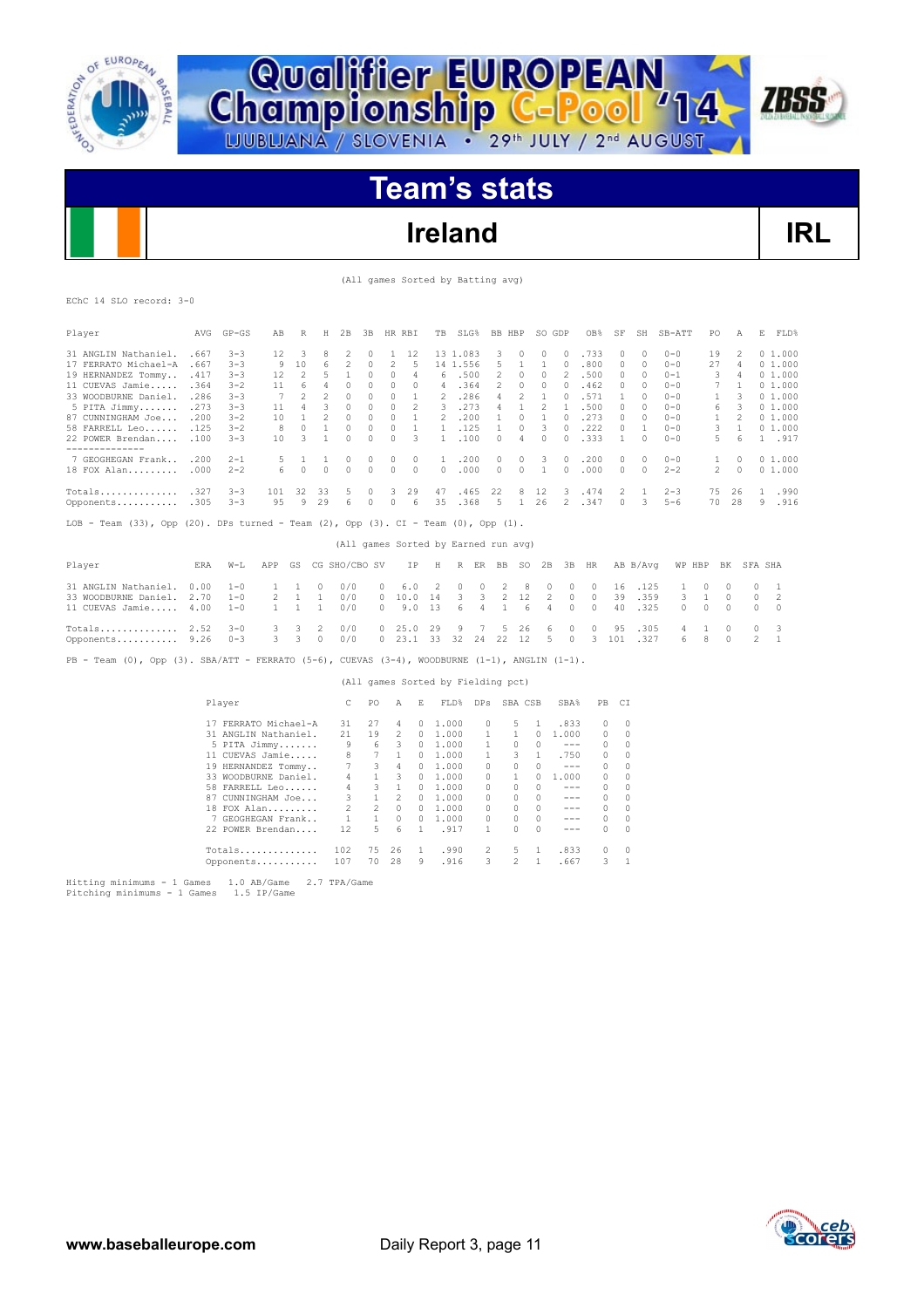

**Qualifier EUROPEAN<br>Championship C-Pool '14** 

# **Israel ISR**

**ZBSS** 

### (All games Sorted by Batting avg)

EChC 14 SLO record: 3-0

✿

| Player                                                                                                      | AVG  | $GP - GS$          | AB             | R            | Н            | 2B                                   | 3B             | HR RBI                             |              | TB             | $SLG$ <sup>8</sup> |              | BB HBP         |                | SO GDP       |                                                                                                                                                                                                                                                                                                                                                                                              | OB <sub>8</sub> | SF       | SH           | SB-ATT       | PO             | Α              |                | E FLD%         |  |
|-------------------------------------------------------------------------------------------------------------|------|--------------------|----------------|--------------|--------------|--------------------------------------|----------------|------------------------------------|--------------|----------------|--------------------|--------------|----------------|----------------|--------------|----------------------------------------------------------------------------------------------------------------------------------------------------------------------------------------------------------------------------------------------------------------------------------------------------------------------------------------------------------------------------------------------|-----------------|----------|--------------|--------------|----------------|----------------|----------------|----------------|--|
| 39 ROSEMBAUM Simon                                                                                          | .545 | $3 - 3$            | 11             | 6            | 6            | 1                                    | 0              | 2                                  | 5            |                | 13 1.182           |              | 0              | 2              | 1            | 0                                                                                                                                                                                                                                                                                                                                                                                            | .615            | 0        | 1            | $1 - 1$      | 25             | 1              | 1              | .963           |  |
| 32 ROTHEM Dan                                                                                               | .500 | $3 - 3$            | 6              | 3            | 3            | 1                                    | 0              | $\circ$                            | 0            | 4              | .667               |              | 3              | $\circ$        | $\mathbf{1}$ | $\circ$                                                                                                                                                                                                                                                                                                                                                                                      | .667            | $\circ$  | $\circ$      | $0 - 0$      | 3              | 4              | $\mathbf{1}$   | .875           |  |
| 15 WEISS David                                                                                              | .455 | $3 - 2$            | 11             | 3            | 5            | $\circ$                              | 0              | 1                                  | 4            | 8              | .727               |              | $\overline{c}$ | 1              | 0            | $\circ$                                                                                                                                                                                                                                                                                                                                                                                      | .571            | $\circ$  | $\circ$      | $5 - 6$      | 2              | $\circ$        | $\mathbf{1}$   | .667           |  |
| 19 WEINBERG Aric                                                                                            | .333 | $3 - 3$            | 12             | 5            | 4            | 3                                    | 0              | 1                                  | 7            | 10             | .833               |              | 1              | 3              | 0            | $\circ$                                                                                                                                                                                                                                                                                                                                                                                      | .500            | 0        | 0            | $1 - 1$      | 4              | 0              |                | 01.000         |  |
| 8 GAL Oren                                                                                                  | .333 | $2 - 2$            | $\overline{9}$ | 1            | 3            | $\circ$                              | 0              | 0                                  | 3            | 3              | .333               |              | $\mathbf{1}$   | $\circ$        | 1            | $\circ$                                                                                                                                                                                                                                                                                                                                                                                      | .400            | $\circ$  | $\circ$      | $0 - 0$      | $\mathbf{2}$   | $\overline{7}$ |                | 01.000         |  |
| 35 FISH Nate                                                                                                | .308 | $3 - 3$            | 13             | 1            | 4            | 1                                    | 0              | $\circ$                            | 3            | 5              | .385               |              | 2              | 1              | 0            | $\circ$                                                                                                                                                                                                                                                                                                                                                                                      | .438            | $\circ$  | $\circ$      | $1 - 1$      | 4              | 8              |                | 01.000         |  |
| 10 ISAAC Jonathan                                                                                           | .300 | $3 - 2$            | 10             | 3            | 3            | 0                                    | 0              | $\circ$                            | 1            | 3              | .300               |              | $\mathbf{1}$   | $\circ$        | 2            | $\circ$                                                                                                                                                                                                                                                                                                                                                                                      | .364            | 0        | 0            | $1 - 1$      | 0              | 0              | $\circ$        | .000           |  |
| 33 MAOZ Eitan                                                                                               | .154 | $3 - 3$            | 13             | 5            | $\mathbf{2}$ | $\circ$                              | 0              | $\circ$                            | 1            | 2              | .154               |              | $\mathbf{1}$   | 2              | 0            | $\overline{c}$                                                                                                                                                                                                                                                                                                                                                                               | .313            | $\circ$  | $\circ$      | $4 - 4$      | 24             | 4              |                | 01.000         |  |
| --------------                                                                                              |      |                    |                |              |              |                                      |                |                                    |              |                |                    |              |                |                |              |                                                                                                                                                                                                                                                                                                                                                                                              |                 |          |              |              |                |                |                |                |  |
| 23 GOTTLIEB Orr                                                                                             | .333 | $1 - 1$            | 3              | 2            | 1            | 0                                    | 0              | 0                                  | 0            | 1              | .333               |              | 1              | 0              | 1            | 0                                                                                                                                                                                                                                                                                                                                                                                            | .500            | 0        | 0            | $0 - 0$      | 1              | 0              |                | 01.000         |  |
| 22 KURZ Amit                                                                                                | .333 | $1 - 1$            | 3              | $\circ$      | 1            | $\circ$                              | 0              | $\circ$                            | 1            | $\mathbf{1}$   | .333               |              | $\circ$        | $\circ$        | $\circ$      | $\circ$                                                                                                                                                                                                                                                                                                                                                                                      | .333            | $\circ$  | $\circ$      | $1 - 1$      | $\overline{c}$ | $\mathbf{1}$   | $\mathbf{1}$   | .750           |  |
| 21 KATZ Ophir                                                                                               | .200 | $3 - 1$            | 5              | 0            | 1            | 0                                    | 0              | 0                                  | 2            | 1              | .200               |              | 0              | 0              | 2            | $\circ$                                                                                                                                                                                                                                                                                                                                                                                      | .200            | 0        | 0            | $0 - 0$      | 3              | 0              |                | 01.000         |  |
| 12 WEISS Josh                                                                                               | .167 | $3 - 2$            | 6              | $\mathbf{1}$ | $\mathbf{1}$ | $\circ$                              | $\circ$        | $\circ$                            | $\mathbf{1}$ | 1              | .167               |              | $\mathbf{1}$   | $\circ$        | 4            | $\circ$                                                                                                                                                                                                                                                                                                                                                                                      | .286            | 0        | 0            | $0 - 1$      | 3              | $\circ$        |                | 01.000         |  |
| 13 EREL Tal                                                                                                 | .000 | $1 - 1$            | 1              | 1            | $\circ$      | $\circ$                              | $\circ$        | $\circ$                            | $\circ$      | $\cap$         | .000               |              | 1              | 2              | 1            | $\circ$                                                                                                                                                                                                                                                                                                                                                                                      | .750            | $\circ$  | 1            | $2 - 2$      | 7              | 1              |                | 01.000         |  |
| 36 LIPETZ Shlomo                                                                                            | .000 | $1 - 1$            | $\circ$        | $\circ$      | $\Box$       | 0                                    | $\circ$        | 0                                  | $\circ$      | 0              | .000               |              | $\circ$        | $\circ$        | 0            | $\circ$                                                                                                                                                                                                                                                                                                                                                                                      | .000            | 0        | $\circ$      | $0 - 0$      | $\circ$        | 4              |                | 01.000         |  |
| 25 BEN-AMRAM Yotam                                                                                          | .000 | $2 - 0$            | 0              | $\circ$      | $\circ$      | $\circ$                              | $\circ$        | 0                                  | 0            | $\circ$        | .000               |              | 0              | $\circ$        | 0            | $\circ$                                                                                                                                                                                                                                                                                                                                                                                      | .000            | $\circ$  | $\circ$      | $0 - 0$      | $\circ$        | $\circ$        | $\Omega$       | .000           |  |
| 6 KREMER Dean                                                                                               | .000 | $1 - 1$            | $\Omega$       | $\Omega$     | $\circ$      | $\circ$                              | $\circ$        | 0                                  | $\circ$      | <sup>0</sup>   | .000               |              | $\Omega$       | $\Omega$       | 0            | $\Omega$                                                                                                                                                                                                                                                                                                                                                                                     | .000            | 0        | $\circ$      | $0 - 0$      | 1              | 1              |                | 01.000         |  |
| 20 TZIPPIN Yuli                                                                                             | .000 | $2 - 1$            | 0              | $\circ$      | 0            | 0                                    | $\circ$        | 0                                  | 0            | 0              | .000               |              | 0              | $\circ$        | 0            | $\circ$                                                                                                                                                                                                                                                                                                                                                                                      | .000            | 0        | 0            | $0 - 0$      | 0              | $\circ$        | 0              | .000           |  |
|                                                                                                             |      |                    |                |              |              |                                      |                |                                    |              |                |                    |              |                |                |              |                                                                                                                                                                                                                                                                                                                                                                                              |                 |          |              |              |                |                |                |                |  |
| $Totals$                                                                                                    | .330 | $3 - 3$            | 103            | 31           | 34           | 6                                    | 0              | 4                                  | 28           | 52             | .505               |              | 14             | 11             | 13           | 2                                                                                                                                                                                                                                                                                                                                                                                            | .461            | 0        | 2            | $16 - 18$    | 81             | -31            | 4              | .966           |  |
| Opponents                                                                                                   | .145 | $3 - 3$            | 83             | 4            | 12           | $\circ$                              | 0              | $\mathbb O$                        | 3            | 12             | .145               |              | 13             | $\mathbf{1}$   | 34           | $\mathbf{1}$                                                                                                                                                                                                                                                                                                                                                                                 | .263            | 2        | $\mathbf{1}$ | $2 - 5$      | 75             | 28             | 4              | .963           |  |
|                                                                                                             |      |                    |                |              |              |                                      |                |                                    |              |                |                    |              |                |                |              |                                                                                                                                                                                                                                                                                                                                                                                              |                 |          |              |              |                |                |                |                |  |
| $LOB$ - Team $(24)$ , Opp $(15)$ . DPs turned - Team $(3)$ , Opp $(3)$ .                                    |      |                    |                |              |              |                                      |                |                                    |              |                |                    |              |                |                |              |                                                                                                                                                                                                                                                                                                                                                                                              |                 |          |              |              |                |                |                |                |  |
|                                                                                                             |      |                    |                |              |              | (All games Sorted by Earned run avg) |                |                                    |              |                |                    |              |                |                |              |                                                                                                                                                                                                                                                                                                                                                                                              |                 |          |              |              |                |                |                |                |  |
|                                                                                                             |      |                    |                |              |              |                                      |                |                                    |              |                |                    |              |                |                |              |                                                                                                                                                                                                                                                                                                                                                                                              |                 |          |              |              |                |                |                |                |  |
| Player                                                                                                      | ERA  | $W-L$              | APP            | GS           |              | CG SHO/CBO SV                        |                |                                    | ΙP           | Η              |                    | R ER BB      |                | SO.            | 2B           | 3B                                                                                                                                                                                                                                                                                                                                                                                           | HR              |          | AB B/Avq     |              | WP HBP         | ΒK             | SFA SHA        |                |  |
| 36 LIPETZ Shlomo                                                                                            | 0.00 | $1 - 0$            | 1              | $\mathbf{1}$ | 1            | 1/0                                  | 0              |                                    | 9.0          | 6              | 0                  | $\circ$      | 1              | 10             | 0            | $\circ$                                                                                                                                                                                                                                                                                                                                                                                      | $\circ$         | 28       | .214         | 0            | $\circ$        | 0              | $\circ$        | $\mathbf{1}$   |  |
| 25 BEN-AMRAM Yotam                                                                                          | 0.00 | $1 - 0$            | 2              | 0            | $\circ$      | 0/0                                  | 0              |                                    | 5.0          | 2              | 0                  | 0            | 2              | $\overline{7}$ | 0            | 0                                                                                                                                                                                                                                                                                                                                                                                            | 0               | 17       | .118         | $\mathbf{1}$ | $\circ$        | 0              | 0              | $\circ$        |  |
| 6 KREMER Dean                                                                                               | 0.00 | $1 - 0$            | 1              | 1            | $\circ$      | 0/0                                  | $\circ$        |                                    | 5.0          | 2              | 1                  | $\circ$      | 1              | 9              | 0            | $\circ$                                                                                                                                                                                                                                                                                                                                                                                      | $\circ$         | 16       | .125         | 1            | $\circ$        | 0              | $\circ$        | $\circ$        |  |
| 20 TZIPPIN Yuli                                                                                             | 3.86 | $0 - 0$            | $\overline{2}$ | $1\,$        | $\circ$      | 0/0                                  | 0              |                                    | 7.0          | $\overline{c}$ | 3                  | 3            | 9              | $\overline{7}$ | 0            | 0                                                                                                                                                                                                                                                                                                                                                                                            | $\circ$         | 19       | .105         | $\mathbf{1}$ | $\mathbf{1}$   | 0              | $\overline{c}$ | $\circ$        |  |
| --------------                                                                                              |      |                    |                |              |              |                                      |                |                                    |              |                |                    |              |                |                |              |                                                                                                                                                                                                                                                                                                                                                                                              |                 |          |              |              |                |                |                |                |  |
| 23 GOTTLIEB Orr 0.00                                                                                        |      | $0 - 0$            | 1              | 0            | 0            | 0/0                                  | 0              |                                    | $1.0$        | 0              | 0                  | 0            | 0              | 1              | 0            | 0                                                                                                                                                                                                                                                                                                                                                                                            | $\circ$         | 3        | .000         | 0            | 0              | 0              | 0              | 0              |  |
|                                                                                                             |      |                    |                |              |              |                                      |                |                                    |              |                |                    |              |                |                |              |                                                                                                                                                                                                                                                                                                                                                                                              |                 |          |              |              |                |                |                |                |  |
| $Totals$ $1.00$                                                                                             |      | $3 - 0$            | 3              | 3            | 1            | 1/0                                  | 0              | 27.0                               |              | 12             | 4                  | 3            | 13             | 34             | 0            | 0                                                                                                                                                                                                                                                                                                                                                                                            | 0               | 83       | .145         | 3            | 1              | 0              | 2              | 1              |  |
| Opponents 10.80                                                                                             |      | $0 - 3$            | 3              | 3            | 0            | 0/0                                  | $\circ$        | 25.0                               |              | 34             | 31                 | 30           | 14             | 13             | 6            | 0                                                                                                                                                                                                                                                                                                                                                                                            | 4               | 103      | .330         | 3            | 11             | 1              | $\circ$        | $\overline{2}$ |  |
|                                                                                                             |      |                    |                |              |              |                                      |                |                                    |              |                |                    |              |                |                |              |                                                                                                                                                                                                                                                                                                                                                                                              |                 |          |              |              |                |                |                |                |  |
| Pickoffs - Team (2), LIPETZ 2. SBA/ATT - MAOZ (0-3), TZIPPIN (2-3), EREL (2-2), KREMER (0-1), LIPETZ (0-1). |      |                    |                |              |              |                                      |                |                                    |              |                |                    |              |                |                |              |                                                                                                                                                                                                                                                                                                                                                                                              |                 |          |              |              |                |                |                |                |  |
|                                                                                                             |      |                    |                |              |              |                                      |                | (All games Sorted by Fielding pct) |              |                |                    |              |                |                |              |                                                                                                                                                                                                                                                                                                                                                                                              |                 |          |              |              |                |                |                |                |  |
|                                                                                                             |      |                    |                |              |              | С                                    | PO             | Α                                  | Ε            |                |                    | DPs          |                | SBA CSB        |              | SBA%                                                                                                                                                                                                                                                                                                                                                                                         | PВ              | C1       |              |              |                |                |                |                |  |
|                                                                                                             |      | Player             |                |              |              |                                      |                |                                    |              |                | FLD%               |              |                |                |              |                                                                                                                                                                                                                                                                                                                                                                                              |                 |          |              |              |                |                |                |                |  |
|                                                                                                             |      | 33 MAOZ Eitan      |                |              |              | 28                                   | 24             | 4                                  | 0            |                | 1.000              | 1            |                | 0              | 3            | .000                                                                                                                                                                                                                                                                                                                                                                                         | 0               | $\circ$  |              |              |                |                |                |                |  |
|                                                                                                             |      | 35 FISH Nate       |                |              |              | 12                                   | 4              | 8                                  | 0            |                | 1.000              | 2            |                | 0              | $\Omega$     | $- - -$                                                                                                                                                                                                                                                                                                                                                                                      | $\circ$         | $\Omega$ |              |              |                |                |                |                |  |
|                                                                                                             |      | 8 GAL Oren         |                |              |              | 9                                    | $\overline{c}$ | 7                                  | 0            |                | 1.000              | 1            |                | 0              | $\Omega$     | $\frac{1}{2} \frac{1}{2} \frac{1}{2} \frac{1}{2} \frac{1}{2} \frac{1}{2} \frac{1}{2} \frac{1}{2} \frac{1}{2} \frac{1}{2} \frac{1}{2} \frac{1}{2} \frac{1}{2} \frac{1}{2} \frac{1}{2} \frac{1}{2} \frac{1}{2} \frac{1}{2} \frac{1}{2} \frac{1}{2} \frac{1}{2} \frac{1}{2} \frac{1}{2} \frac{1}{2} \frac{1}{2} \frac{1}{2} \frac{1}{2} \frac{1}{2} \frac{1}{2} \frac{1}{2} \frac{1}{2} \frac{$ | $\circ$         | $\Omega$ |              |              |                |                |                |                |  |
|                                                                                                             |      | 13 EREL Tal        |                |              |              | 8                                    | $\overline{7}$ | 1                                  | 0            |                | 1.000              | $\circ$      |                | 2              | $\circ$      | 1.000                                                                                                                                                                                                                                                                                                                                                                                        | $\circ$         | $\circ$  |              |              |                |                |                |                |  |
|                                                                                                             |      | 36 LIPETZ Shlomo   |                |              |              | 4                                    | $\circ$        | 4                                  | 0            |                | 1.000              | 0            |                | 0              | 1            | .000                                                                                                                                                                                                                                                                                                                                                                                         | 0               | $\Omega$ |              |              |                |                |                |                |  |
|                                                                                                             |      | 19 WEINBERG Aric   |                |              |              | 4                                    | 4              | $\circ$                            | 0            |                | 1.000              | 0            |                | 0              | $\circ$      | $\frac{1}{2}$                                                                                                                                                                                                                                                                                                                                                                                | 0               | $\circ$  |              |              |                |                |                |                |  |
|                                                                                                             |      | 12 WEISS Josh      |                |              |              | 3                                    | 3              | $\circ$                            | $\circ$      |                | 1.000              | $\circ$      |                | $\circ$        | $\circ$      | $\frac{1}{2}$                                                                                                                                                                                                                                                                                                                                                                                | $\circ$         | $\Omega$ |              |              |                |                |                |                |  |
|                                                                                                             |      | 21 KATZ Ophir      |                |              |              | 3                                    | 3              | $\circ$                            | 0            |                | 1.000              | 0            |                | 0              | $\Omega$     | $\frac{1}{2} \frac{1}{2} \frac{1}{2} \frac{1}{2} \frac{1}{2} \frac{1}{2} \frac{1}{2} \frac{1}{2} \frac{1}{2} \frac{1}{2} \frac{1}{2} \frac{1}{2} \frac{1}{2} \frac{1}{2} \frac{1}{2} \frac{1}{2} \frac{1}{2} \frac{1}{2} \frac{1}{2} \frac{1}{2} \frac{1}{2} \frac{1}{2} \frac{1}{2} \frac{1}{2} \frac{1}{2} \frac{1}{2} \frac{1}{2} \frac{1}{2} \frac{1}{2} \frac{1}{2} \frac{1}{2} \frac{$ | 0               | $\Omega$ |              |              |                |                |                |                |  |
|                                                                                                             |      | 6 KREMER Dean      |                |              |              | $\overline{c}$                       | $\mathbf{1}$   | 1                                  | 0            |                | 1.000              | 0            |                | 0              | 1            | .000                                                                                                                                                                                                                                                                                                                                                                                         | 0               | $\Omega$ |              |              |                |                |                |                |  |
|                                                                                                             |      | 23 GOTTLIEB Orr    |                |              |              | $\mathbf{1}$                         | $\mathbf{1}$   | $\Omega$                           | $\Omega$     |                | 1,000              | $\circ$      |                | $\circ$        | $\Omega$     | $\frac{1}{2}$                                                                                                                                                                                                                                                                                                                                                                                | $\Omega$        | $\Omega$ |              |              |                |                |                |                |  |
|                                                                                                             |      | 39 ROSEMBAUM Simon |                |              |              | 27                                   | 25             | 1                                  | 1            |                | .963               | 2            |                | 0              | $\Omega$     | $\frac{1}{2}$                                                                                                                                                                                                                                                                                                                                                                                | $\circ$         | $\Omega$ |              |              |                |                |                |                |  |
|                                                                                                             |      | 32 ROTHEM Dan      |                |              |              | 8                                    | 3              | 4                                  | $\mathbf{1}$ |                | .875               | $\mathbf{1}$ |                | 0              | $\circ$      | $- - -$                                                                                                                                                                                                                                                                                                                                                                                      | 0               | $\circ$  |              |              |                |                |                |                |  |
|                                                                                                             |      | 22 KURZ Amit       |                |              |              | $\overline{4}$                       | 2              | 1                                  | $\mathbf{1}$ |                | .750               | $\circ$      |                | $\circ$        | $\Omega$     | $\sim$ $\sim$ $\sim$                                                                                                                                                                                                                                                                                                                                                                         | $\Omega$        | $\Omega$ |              |              |                |                |                |                |  |
|                                                                                                             |      | 15 WEISS David     |                |              |              | 3                                    | 2              | $\circ$                            | 1            |                | .667               | 0            |                | 0              | $\circ$      | $\frac{1}{2}$                                                                                                                                                                                                                                                                                                                                                                                | 0               | $\Omega$ |              |              |                |                |                |                |  |
|                                                                                                             |      | 20 TZIPPIN Yuli    |                |              |              | 0                                    | 0              | $\circ$                            | $\circ$      |                | .000               | 0            |                | $\overline{c}$ | $\mathbf{1}$ | .667                                                                                                                                                                                                                                                                                                                                                                                         | 0               | $\circ$  |              |              |                |                |                |                |  |
|                                                                                                             |      | 10 ISAAC Jonathan  |                |              |              | $\Omega$                             | $\Omega$       | $\Omega$                           | $\Omega$     |                | .000               | $\Omega$     |                | $\Omega$       | $\Omega$     | $\frac{1}{2} \frac{1}{2} \frac{1}{2} \frac{1}{2} \frac{1}{2} \frac{1}{2} \frac{1}{2} \frac{1}{2} \frac{1}{2} \frac{1}{2} \frac{1}{2} \frac{1}{2} \frac{1}{2} \frac{1}{2} \frac{1}{2} \frac{1}{2} \frac{1}{2} \frac{1}{2} \frac{1}{2} \frac{1}{2} \frac{1}{2} \frac{1}{2} \frac{1}{2} \frac{1}{2} \frac{1}{2} \frac{1}{2} \frac{1}{2} \frac{1}{2} \frac{1}{2} \frac{1}{2} \frac{1}{2} \frac{$ | $\Omega$        | $\Omega$ |              |              |                |                |                |                |  |
|                                                                                                             |      | 25 BEN-AMRAM Yotam |                |              |              | $\circ$                              | $\circ$        | $\circ$                            | 0            |                | .000               | $\circ$      |                | $\circ$        | $\Omega$     | $\frac{1}{2}$                                                                                                                                                                                                                                                                                                                                                                                | $\circ$         | $\Omega$ |              |              |                |                |                |                |  |
|                                                                                                             |      |                    |                |              |              |                                      |                |                                    |              |                |                    |              |                |                |              |                                                                                                                                                                                                                                                                                                                                                                                              |                 |          |              |              |                |                |                |                |  |

Hitting minimums - 1 Games 1.0 AB/Game 2.7 TPA/Game Pitching minimums - 1 Games 1.5 IP/Game

Totals.............. 116 81 31 4 .966 3 2 3 .400 0 0 Opponents........... 107 75 28 4 .963 3 16 2 .889 0 0

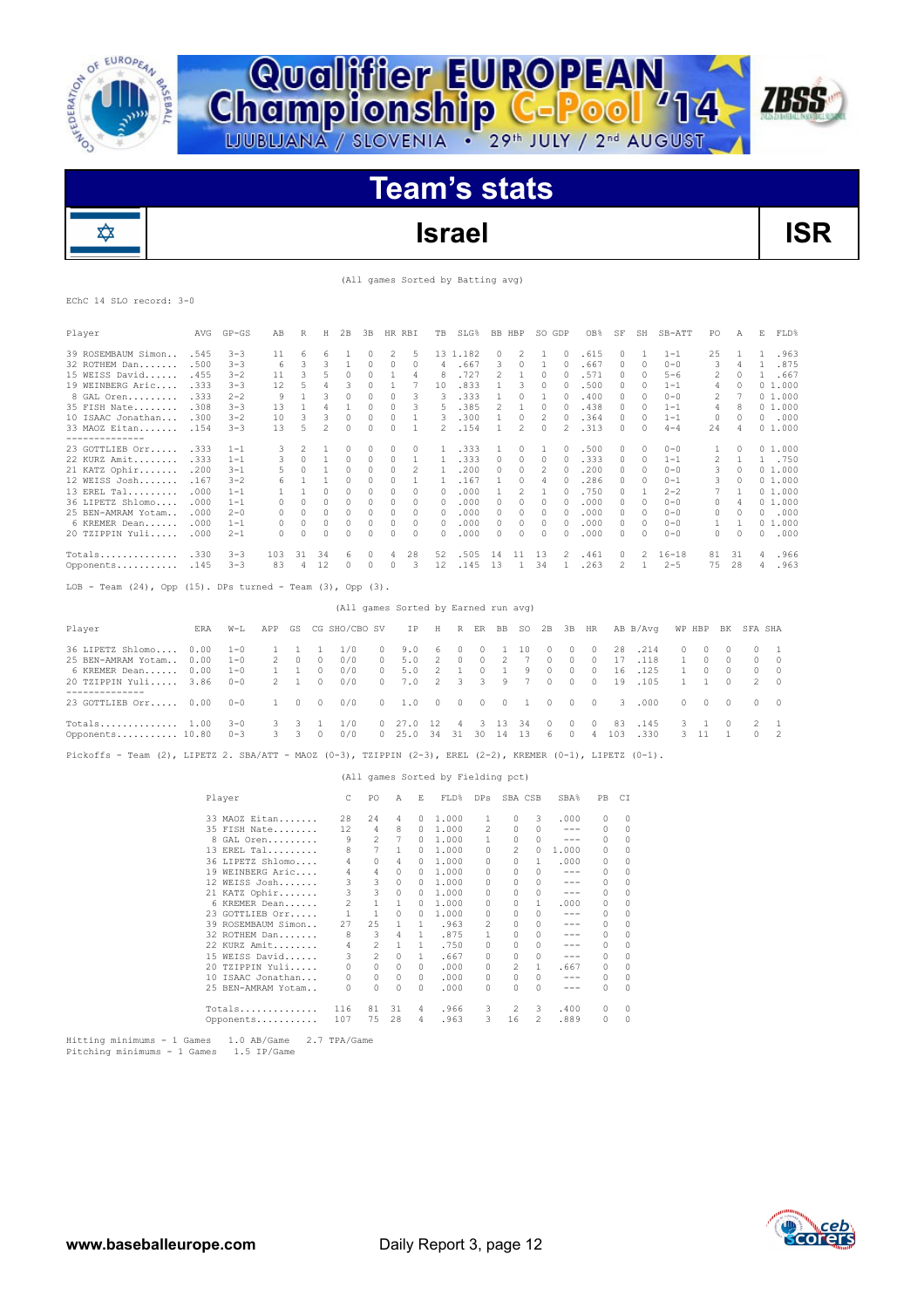



**Championship C-Pool** 14

# **Latvia LAT**

**ZBSS** 

(All games Sorted by Batting avg)

EChC 14 SLO record: 0-3

| Player               | AVG  | $GP - GS$ | AB | R                        | Η                        | 2B       | 3B | HR. | RBI      | TB           | SLG%  | BB.                      | HBP                      | SO.          | GDP      | OB <sub>8</sub>        | SF            | SH       | SB-ATT    | PO                       | Α        | E            | FLD%   |
|----------------------|------|-----------|----|--------------------------|--------------------------|----------|----|-----|----------|--------------|-------|--------------------------|--------------------------|--------------|----------|------------------------|---------------|----------|-----------|--------------------------|----------|--------------|--------|
| 2 ALDINS Kristaps    | .667 | $3 - 2$   | 3  | 5                        | $\overline{\mathcal{L}}$ | $\Omega$ |    | 0   | $\Omega$ | 2            | 667.  | 5                        |                          | $\Omega$     |          | .889                   | $\mathcal{O}$ | $\Omega$ | $2 - 2$   | 6                        | 3        |              | 01.000 |
| 5 DUSELIS Janis      | .333 | $3 - 3$   | 12 | $\Omega$                 | 4                        |          | 0  | 0   | $\Omega$ | 5            | 417   | $\mathcal{L}$            | $\Omega$                 |              | $\Omega$ | .429                   | $\Omega$      | $\Omega$ | $1 - 1$   | 30                       | $\Omega$ |              | 01.000 |
| 3 DUSELIS Kristaps.  | .300 | $3 - 3$   | 10 |                          | 3                        | $\Omega$ | 0  | 0   | 2        | 3            | .300  |                          |                          | 2            | $\Omega$ | .385                   |               | $\Omega$ | $1 - 1$   | 2                        | 6        | 2            | .800   |
| 77 ALEKSEJEVS Igors. | .167 | $3 - 3$   | 12 | $\Omega$                 |                          | $\Omega$ | U  | 0   |          | 2            | .167  |                          | n                        | 5            |          | .214                   |               | $\Omega$ | $0 - 0$   | 8                        | $\Omega$ | 0            | 1.000  |
| 6 ANSONS Andis       | .167 | $3 - 3$   | 12 | $\Omega$                 |                          | $\Omega$ |    | 0   | 0        |              | . 167 | 2                        | 0                        |              |          | .286                   |               | $\Omega$ | $0 - 0$   | 6                        |          |              | .875   |
| 18 STASUNS Nikita    | .125 | $3 - 3$   | 8  | $\overline{\phantom{a}}$ |                          | $\Omega$ | U  | 0   | 2        |              | .125  | $\overline{\mathcal{L}}$ | 0                        | 4            |          | .300                   | $\Omega$      |          | $3 - 3$   | $\overline{\mathcal{L}}$ |          |              | 01.000 |
| 16 GUTMANTS Andris   | .111 | $3 - 2$   | 9  | $\Omega$                 |                          | $\Omega$ | 0  | 0   |          |              | . 111 |                          |                          | 3            |          | .273                   | $\Omega$      | $\Omega$ | $1 - 2$   | 10                       |          |              | 01.000 |
| 7 SKRASTINS Agris    | .000 | $3 - 3$   | 6  |                          | 0                        | O        |    | n   | O        | n.           | .000  | 4                        | $\overline{\mathcal{L}}$ | २            |          | .500                   | $\Omega$      | $\Omega$ | $0 - 0$   | 6                        | 5        | 2            | .846   |
| 51 RIMICANS Ritvars. | .000 | $2 - 2$   |    | $\Omega$                 | 0                        | $\Omega$ |    |     |          | $\Omega$     | .000  |                          | 0                        |              |          | .000                   |               | $\Omega$ | $0 - 0$   | 4                        |          |              | .833   |
| 25 KIRIJAKS Leonids. | .000 | $2 - 1$   | 3  | $\Omega$                 | $\Omega$                 | $\Omega$ | 0  | 0   | $\Omega$ | $\Omega$     | .000  |                          | 0                        |              |          | .250                   | $\Omega$      | $\Omega$ | $0 - 0$   | 0                        | $\Omega$ | $\Omega$     | .000   |
| 17 GEIDANS Vilnis    | .000 | $3 - 1$   | 3  | $\Omega$                 | 0                        | $\Omega$ | 0  | 0   | $\Omega$ | $\Omega$     | .000  |                          | 0                        |              | 0        | .250                   | $\Omega$      | $\Omega$ | $0 - 0$   |                          | 4        | 0            | .000   |
| 10 KNOPKENS Arturs   | .000 | $3 - 1$   | 3  | $\Omega$                 | Ω                        |          |    | 0   | $\Omega$ | 0            | .000  |                          | n                        |              |          | .250                   | O.            |          | $1 - 1$   | 0                        | 0        | n            | .000   |
| 4 STERNFELDS Kaspar  | .000 | $2 - 1$   |    |                          |                          |          |    | 0   | 0        |              | .000  |                          |                          | Ω            |          | .000                   |               | $\Omega$ | $0 - 0$   | 0                        | 0        | <sup>n</sup> | .000   |
| 50 BIRULIS Ainars    | .000 | $1 - 0$   |    | Ω                        | Ω                        |          |    | 0   | O        | O.           | .000  | U                        | n                        | O.           |          | .000                   | O.            | $\Omega$ | $0 - 0$   | 0                        | O.       | 0            | .000   |
| 55 SILAVS Janis      | .000 | $1 - 0$   | 0  | 0                        | 0                        |          | 0  | 0   | 0        | 0            | .000  | 0                        | 0                        | 0            |          | .000                   | $\Omega$      | $\Omega$ | $0 - 0$   | 0                        | 0        | 0            | .000   |
| 21 NAGLIS Edgars     | .000 | $1 - 0$   | 0  | $\Omega$                 | 0                        |          | U  | 0   | $\Omega$ | 0            | .000  | U                        |                          | 0            |          | .000<br>0 <sub>1</sub> | 0             | $\Omega$ | $0 - 0$   | 0                        | $\Omega$ | $\Omega$     | .000   |
| 13 SAMOILOVS Alvils  | .000 | $1 - 0$   | 0  | $\Omega$                 | 0                        | $\Omega$ | 0  | 0   | 0        | $\Omega$     | .000  | 0.                       | 0                        | $\Omega$     |          | .000                   | O.            | $\Omega$ | $0 - 0$   | 0                        | $\Omega$ | $\Omega$     | .000   |
| 33 MUCENIEKS Arturs. | .000 | $1 - 0$   | 0  | $\Omega$                 | U                        |          |    | U   | $\Omega$ | <sup>0</sup> | .000  | U                        | 0                        | <sup>0</sup> |          | .000                   | 0             | $\cap$   | $0 - 0$   | 0                        | $\Omega$ | $\Omega$     | .000   |
| Totals               | .169 | $3 - 3$   | 89 | 9                        | 15                       |          | 0  | 0   |          | 16           | .180  | 21                       | 6                        | 28           |          | .353                   | З             | 2        | $9 - 10$  | 75                       | 29       | 6            | .945   |
| Opponents            | .240 | $3 - 3$   | 96 | 29                       | 23                       |          |    |     | 17       | 27           | .281  | 21                       | 10                       | 10           |          | .419                   |               |          | $14 - 14$ | 81                       | 32       | 6            | .950   |

LOB - Team (31), Opp (27). DPs turned - Team (2), Opp (2). Picked off - BIRULIS 1.

|  |  | (All games Sorted by Earned run avg) |  |
|--|--|--------------------------------------|--|

| Player                     | ERA  | $W-L$   | APP           | GS     |          | CG SHO/CBO SV |          | IP.  | Н             |    | R ER          | BB            | SO.      | 2B            | 3B         | HR       |               | AB B/Avq |               | WP HBP        | BK       | SFA SHA |                |
|----------------------------|------|---------|---------------|--------|----------|---------------|----------|------|---------------|----|---------------|---------------|----------|---------------|------------|----------|---------------|----------|---------------|---------------|----------|---------|----------------|
| 2 ALDINS Kristaps          | 0.00 | $0 - 0$ |               |        | 0        | 0/0           |          | 8.0  | 6.            | 3  |               | $\mathcal{P}$ |          |               | $^{\circ}$ | $\Omega$ | 32.           | .188     | 2             | $\Box$        |          |         | $0 \quad 0$    |
| 4 STERNFELDS Kaspar 7.50   |      | $0 - 1$ |               |        | $\Omega$ | 0/0           | $\Omega$ | 6.0  | .5.           | 5  | $\mathcal{L}$ | -5.           |          | $\mathcal{P}$ | $\Omega$   | $\Omega$ | 22            | .227     | $\mathcal{P}$ | -3            | $\Omega$ |         | $0 \quad 1$    |
| 3 DUSELIS Kristaps. 8.10   |      | $0 - 1$ | $\mathcal{P}$ |        |          | 0/0           | $\cap$   | 6.2  |               | 6. | 6             | 2             |          |               | $\cap$     | $\cap$   | 27            | .259     |               | २             |          |         | $0 \quad 1$    |
|                            |      |         |               |        |          |               |          |      |               |    |               |               |          |               |            |          |               |          |               |               |          |         |                |
| 55 SILAVS Janis 0.00       |      | $0 - 0$ |               |        |          | 0/0           |          | 0.0  | $\cap$        | 2  |               | 3             | $^{(1)}$ | n.            | $\Omega$   | $\Box$   |               | . 000    |               | $\cap$        | $\Box$   |         | $0 \quad 0$    |
| 17 GEIDANS Vilnis 16.88    |      | $0 - 0$ | $\mathcal{P}$ | $\cap$ | $\cap$   | 0/0           | $\cap$   | 2.2  | $\mathcal{R}$ | 5  | 5             | 4             |          |               | $\cap$     | $\cap$   | 9             | .333     |               | $\cap$        | $\cap$   |         | $2 \quad 0$    |
| 13 SAMOILOVS Alvils, 27.00 |      | $0 - 0$ |               |        |          | 0/0           |          | 0.2  |               |    |               |               | 0        | $\cap$        | $\cap$     | $\cap$   | 3.            | . 667    |               | $\cap$        | $\cap$   |         | $0\qquad 0$    |
| 6 ANSONS Andis 45.00       |      | $0 - 1$ |               |        |          | 0/0           | $\cap$   | 1.0  | $\cap$        | 5  | 5             | $\mathcal{R}$ | $\Omega$ | $\cap$        | $\Omega$   | $\cap$   | $\mathcal{P}$ | .000     | $\cap$        | $\mathcal{L}$ | $\cap$   |         | $0 \quad 0$    |
| 33 MUCENIEKS Arturs, 99.00 |      | $0 - 0$ |               |        |          | 0/0           | O.       | 0.0  | $\cap$        |    |               |               | $\Omega$ | $\cap$        | $\cap$     | $\cap$   | $\cap$        |          |               | $\mathcal{P}$ | $\cap$   | $\cap$  | $\bigcap$      |
| Totals $8.64$              |      | $0 - 3$ | 3.            | 3      |          | 0/0           | $\cap$   | 25.0 | -23           | 29 | 2.4           | 21            | 10       | $\mathcal{A}$ | $\cap$     | $\cap$   | 96.           | .240     | 8.            | 10            |          |         | 2 <sub>2</sub> |
| Opponents 2.33             |      | $3 - 0$ | 3.            |        |          | 0/0           |          | 27.0 | 1.5           | 9  |               | 21            | -28      |               | $\Omega$   | $\Omega$ | 89            | .169     | .5.           | 6             | $\Omega$ |         | $3 \t 2$       |

Pickoffs - Team (0), Opp (1). SBA/ATT - ANSONS (8-8), GUTMANIS (7-7), DUSELIS K (7-7), ALDINS (2-2), GEIDANS (2-2), SAMOILOVS (1-1), STERNFELDS (1-1).

(All games Sorted by Fielding pct)

| Player                                          | C.       | PO.            | A             | E.             | FLD%  | DPs          | SBA CSB      |               | SBA%    | PB       | CI       |
|-------------------------------------------------|----------|----------------|---------------|----------------|-------|--------------|--------------|---------------|---------|----------|----------|
| 5 DUSELIS Janis                                 | 30       | 30             | $\mathcal{O}$ | 0              | 1,000 | 2            | $\Omega$     | $\mathcal{O}$ | $- - -$ | $\Omega$ | $\Omega$ |
| 16 GUTMANIS Andris                              | 12       | 10             | 2             | 0              | 1,000 | $\Omega$     | 7            | 0             | 1,000   | 0        | $\circ$  |
| 2 ALDINS Kristaps                               | 9        | 6              | 3             | $\Omega$       | 1,000 | $\Omega$     | 2            | 0             | 1.000   | 0        | 0        |
| 18 STASUNS Nikita                               | 9        | 2              | 7             | $\Omega$       | 1,000 | $\Omega$     | $\Omega$     | 0             | ---     | 0        | $\Omega$ |
| 77 ALEKSEJEVS Igors.                            | 8        | 8              | $\Omega$      | 0              | 1,000 | $\Omega$     | $\Omega$     | 0             | $- - -$ | 0        | $\circ$  |
| 17 GEIDANS Vilnis                               | 5        | $\mathbf{1}$   | 4             | 0              | 1,000 | $\Omega$     | 2            | 0             | 1,000   | 0        | $\circ$  |
| 6 ANSONS Andis                                  | 8        | 6              | $\mathbf{1}$  | 1.             | .875  | $\Omega$     | 8            | O.            | 1.000   | 0        | 0        |
| 7 SKRASTINS Agris                               | 13       | 6              | 5             | $2^{\circ}$    | .846  |              |              | 0             | ---     | $\Omega$ | $\circ$  |
| 51 RIMICANS Ritvars.                            | 6        | 4              | 1             | $\mathbf{1}$   | .833  |              | $\Omega$     |               | $- - -$ | $\Omega$ | 0        |
| 3 DUSELIS Kristaps.                             | 10       | $\overline{2}$ | 6             | $\mathfrak{D}$ | .800  | $\Omega$     | 7            |               | 1,000   | 0        | $\Omega$ |
| 10 KNOPKENS Arturs                              | 0        | 0              | $\Omega$      | $\Omega$       | .000  | $\Omega$     | $\Omega$     | 0             | ---     | 0        | 0        |
| 55 SILAVS Janis                                 | 0        | 0              | $\Omega$      | $\Omega$       | .000  | $\Omega$     |              |               | ---     | $\Omega$ | $\Omega$ |
| 21 NAGLIS Edgars                                | $\Omega$ | 0              | $\mathcal{O}$ | $\Omega$       | .000  | $\Omega$     |              |               | $- - -$ | $\Omega$ | $\Omega$ |
| 33 MUCENIEKS Arturs.                            | $\Omega$ | $\Omega$       | $\Omega$      | $\Omega$       | .000  | $\Omega$     |              |               | ---     | $\Omega$ | $\Omega$ |
| 25 KIRIJAKS Leonids.                            | 0        | 0              | $\mathcal{O}$ | $\Omega$       | .000  | $\Omega$     | $\Omega$     |               | $- - -$ | 0        | $\circ$  |
| 4 STERNFELDS Kaspar                             | $\Omega$ | $\Omega$       | $\mathcal{O}$ | $\Omega$       | .000  | $\Omega$     |              | 0             | 1,000   | 0        | $\Omega$ |
| 13 SAMOILOVS Alvils.                            | $\Omega$ | 0              | $\Omega$      | $\Omega$       | .000  | $\Omega$     | $\mathbf{1}$ | $\Omega$      | 1.000   | 0        | $\circ$  |
| 50 BIRULIS Ainars                               | 0        | $\Omega$       | <sup>0</sup>  | 0              | .000  | <sup>0</sup> | <sup>0</sup> | <sup>0</sup>  | ---     | 0        | $\circ$  |
| Totals                                          | 110      | 75             | 29            | 6              | .945  | 2            | 14           | 0             | 1.000   | 0        | 0        |
| Opponents                                       | 119      | 81             | 32            | 6              | .950  | 2            | 9            | 1             | .900    | 0        | 0        |
| المناصب والمستحدث والمستحدث والمستحدث والمستحدث |          |                |               |                |       |              |              |               |         |          |          |

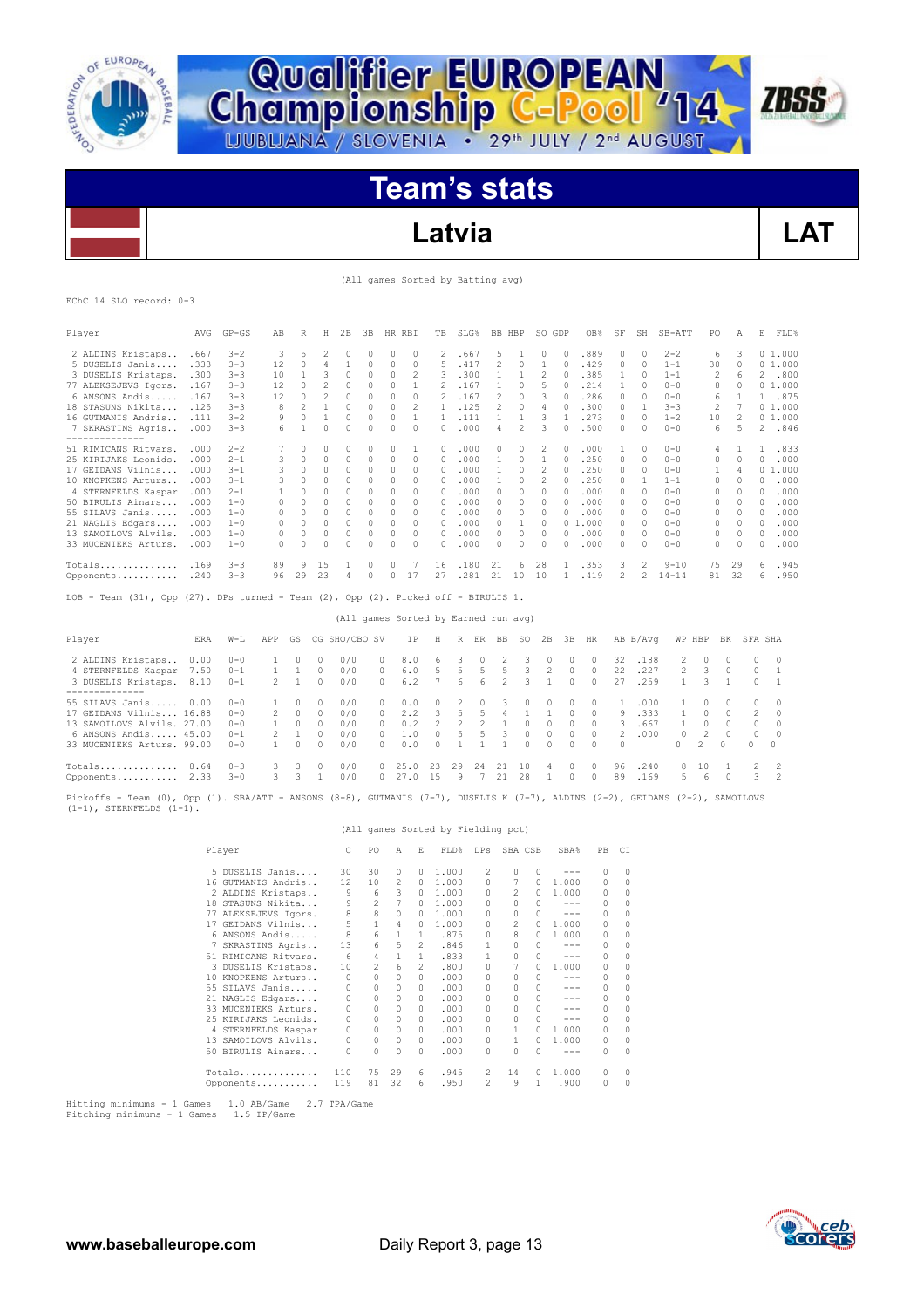



**Qualifier EUROPEAN<br>Championship C-Pool '14** 

# **Norway NOR**

**ZBSS** 

|  |  |  |  |  | (All games Sorted by Batting avg) |  |  |
|--|--|--|--|--|-----------------------------------|--|--|
|--|--|--|--|--|-----------------------------------|--|--|

### EChC 14 SLO record: 0-3

| Player                                                                                                                                                                                                                                     | AVG  | $GP - GS$ | AВ             | R              | Н            | 2B            | 3B       | HR RBI      |          | TB             | SLG%                                         | BB HBP         |              | SO GDP         |                    | OB%           | SF       | SH             | SB-ATT    | PO.            | Α            | E             | FLD%         |
|--------------------------------------------------------------------------------------------------------------------------------------------------------------------------------------------------------------------------------------------|------|-----------|----------------|----------------|--------------|---------------|----------|-------------|----------|----------------|----------------------------------------------|----------------|--------------|----------------|--------------------|---------------|----------|----------------|-----------|----------------|--------------|---------------|--------------|
| 6 ALVAREZ Jaliet                                                                                                                                                                                                                           | .250 | $3 - 3$   | 8              | $\circ$        | 2            | 1             | $\circ$  | $\circ$     | 2        | 3              | .375                                         | 0              | 0            | $\mathbf{1}$   | $\circ$            | .222          | 1        | $\circ$        | $0 - 0$   | 4              | 9            | $\mathbf{1}$  | .929         |
| 14 HEGSTAD Eilev                                                                                                                                                                                                                           | .250 | $3 - 3$   | 8              | $\overline{2}$ | 2            | $\circ$       | $\circ$  | $\mathbf 0$ | 0        | 2              | .250                                         | $\mathbf{1}$   | $\circ$      | 3              | $\circ$            | .333          | 0        | 1              | $2 - 2$   | 5              | 3            | $\mathbf{1}$  | .889         |
| 4 PEREZ Alejandro<br>--------------                                                                                                                                                                                                        | .100 | $3 - 3$   | 10             | 1              | $\mathbf{1}$ | 0             | $\circ$  | $\circ$     | 1        | 1              | .100                                         | 1              | $\circ$      | 4              | $\circ$            | .182          | 0        | 0              | $1 - 1$   | 4              | $\mathbf{1}$ |               | 01.000       |
| 9 RUST Robert                                                                                                                                                                                                                              | .667 | $3 - 3$   | 3              | 0              | 2            | 0             | 0        | 0           | 0        | 2              | .667                                         | 0              | 0            | 0              | 0                  | .667          | 0        | 0              | $0 - 1$   | 3              | 0            | 2             | .600         |
| 17 TONNESSEN Sven                                                                                                                                                                                                                          | .333 | $3 - 2$   | 3              | 0              | $\mathbf{1}$ | 0             | $\circ$  | $\circ$     | 0        | 1              | .333                                         | 0              | $\circ$      | 0              | $\circ$            | .333          | 0        | 0              | $0 - 0$   | 3              | $\circ$      | 2             | .600         |
| 8 DUDEK Mathias                                                                                                                                                                                                                            | .200 | $2 - 2$   | 5              | 1              | 1            | 1             | 0        | $\circ$     | 0        | 2              | .400                                         | 0              | 0            | 4              | 0                  | .200          | 0        | 0              | $0 - 0$   | 3              | $\circ$      |               | 01.000       |
| 7 FJELLVANG Emil                                                                                                                                                                                                                           | .200 | $3 - 3$   | 5              | 0              | 1            | 0             | 0        | 0           | 0        | 1              | .200                                         | 2              | 0            | $\overline{c}$ | 0                  | .429          | 0        | 0              | $0 - 0$   | 8              | 1            | $\mathbf{1}$  | .900         |
| 16 MELING Erlend                                                                                                                                                                                                                           | .000 | $3 - 2$   | 5              | $\Omega$       | 0            | 0             | $\Omega$ | $\Omega$    | $\Omega$ | $\Omega$       | .000                                         | $\overline{c}$ | $\Omega$     | 3              | $\Omega$           | .286          | 0        | $\Omega$       | $1 - 1$   | 6              | $\Omega$     | 1             | .857         |
| 3 BJORNSON Erik                                                                                                                                                                                                                            | .000 | $3 - 2$   | 4              | $\circ$        | 0            | $\circ$       | $\circ$  | $\circ$     | $\Omega$ | $\Omega$       | .000                                         | 1              | $\circ$      | 1              | $\Omega$           | .200          | $\Omega$ | $\Omega$       | $0 - 0$   | 3              | 3            |               | 01.000       |
| 1 JOHANSEN Bendik                                                                                                                                                                                                                          | .000 | $1 - 1$   | 3              | $\Omega$       | 0            | 0             | $\Omega$ | 0           | $\Omega$ | $\Omega$       | .000                                         | $\Omega$       | $\Omega$     | $\overline{c}$ | $\Omega$           | .000          | 0        | 0              | $0 - 0$   | 10             | $\Omega$     |               | 01.000       |
| 12 HOLLERUD Tormod                                                                                                                                                                                                                         | .000 | $2 - 1$   | 3              | 1              | 0            | $\circ$       | $\circ$  | $\circ$     | $\circ$  | 0              | .000                                         | 0              | $\circ$      | $\overline{c}$ | $\circ$            | .000          | 0        | $\circ$        | $1 - 1$   | $\overline{2}$ | $\circ$      |               | 01.000       |
| 2 BACH Christopher.                                                                                                                                                                                                                        | .000 | $2 - 1$   | 3              | 1              | 0            | 0             | 0        | 0           | 0        | $\Omega$       | .000                                         | 1              | 1            | 3              | $^{\circ}$         | .400          | 0        | 0              | $0 - 0$   | 1              | 2            | 1             | .750         |
| 20 HANSELMANN Henrik                                                                                                                                                                                                                       | .000 | $2 - 1$   | 3              | 0              | 0            | 0             | 0        | 0           | 1        | 0              | .000                                         | 0              | 0            | 0              | $^{\circ}$         | .000          | 0        | 0              | $1 - 1$   | 1              | 0            |               | 01.000       |
| 10 LASSEN Benjamin                                                                                                                                                                                                                         | .000 | $3 - 2$   | 3              | 1              | 0            | 0             | 0        | 0           | 0        | 0              | .000                                         | 0              | 1            | $\overline{c}$ | $\Omega$           | .250          | 0        | 0              | $0 - 0$   | 2              | 2            |               | 01.000       |
| 5 BACH Nicholas                                                                                                                                                                                                                            | .000 | $1 - 0$   | $\overline{2}$ | 0              | 0            | 0             | 0        | $\circ$     | 0        | $\Omega$       | .000                                         | 0              | 0            | 0              | 1                  | .000          | 0        | 0              | $0 - 0$   | $\circ$        | 0            | $\mathcal{O}$ | .000         |
| 18 WESTRANG Christof                                                                                                                                                                                                                       | .000 | $1 - 1$   | 1              | 0              | 0            | 0             | 0        | 0           | 0        | 0              | .000                                         | 0              | 0            | 1              | $^{\circ}$         | .000          | 0        | 0              | $0 - 0$   | 3              | 0            |               | 01.000       |
| 19 HARS Martinius                                                                                                                                                                                                                          | .000 | $1 - 0$   | $\mathbf{1}$   | $\Omega$       | $\Omega$     | 0             | $\circ$  | $\circ$     | $\circ$  | $\Omega$       | .000                                         | 0              | $\Omega$     | 1              | $\Omega$           | .000          | 0        | $\Omega$       | $0 - 0$   | $\Omega$       | $\Omega$     | $\Omega$      | .000         |
| 13 NILSEN Aleksander                                                                                                                                                                                                                       | .000 | $1 - 0$   | 0              | $\circ$        | $\circ$      | $\circ$       | $\circ$  | $\circ$     | $\circ$  | 0              | .000                                         | $\circ$        | $\circ$      | $\circ$        | $\circ$            | .000          | $\circ$  | $\circ$        | $0 - 0$   | $\circ$        | $\circ$      | $\circ$       | .000         |
| 30 MORCH Adrian                                                                                                                                                                                                                            | .000 | $1 - 0$   | $\cap$         | $\Omega$       | n            | $\circ$       | $\Omega$ | $\circ$     | $\Omega$ | $\Omega$       | .000                                         | $\Omega$       | $\circ$      | $\Omega$       | $\Omega$           | .000          | 0        | $\Omega$       | $0 - 0$   | $\Omega$       | 1            |               | 01.000       |
| Totals                                                                                                                                                                                                                                     | .143 | $3 - 3$   | 70             | 7              | 10           | 2             | 0        | 0           | 4        | 12             | .171                                         | 8              | 2            | 29             | 1                  | .247          | 1        | 1              | $6 - 7$   | 58             | 22           | 9             | .899         |
| Opponents                                                                                                                                                                                                                                  | .305 | $3 - 3$   | 82             | 39             | 25           | 5             | $\circ$  | 3           | 32       | 39             | .476                                         | 31             | 6            | 5              | $\overline{c}$     | .512          | 2        | $\overline{c}$ | $20 - 22$ | 63             | 14           | 7             | .917         |
| LOB - Team (12), Opp (27). DPs turned - Team (2), Opp (1). CI - Team (1), BACH C 1. Picked off - ALVAREZ 1.                                                                                                                                |      |           |                |                |              |               |          |             |          |                |                                              |                |              |                |                    |               |          |                |           |                |              |               |              |
| Player                                                                                                                                                                                                                                     | ERA  | $W-L$     | APP            | GS             |              | CG SHO/CBO SV |          |             | ΙP       | Η              | (All games Sorted by Earned run avg)<br>R ER | BB             | so           | 2B             | 3B                 | HR            |          | AB B/Avq       | WP HBP    |                | BK           | SFA SHA       |              |
|                                                                                                                                                                                                                                            | 7.71 | $0 - 0$   | 1              | 0              | $\Omega$     |               |          | 0           |          | 4              | 6<br>4                                       | 3              | 1            | 1              | 0                  | 0             | 16       |                |           | 3              | 1            | 1             | 1            |
| 13 NILSEN Aleksander<br>--------------                                                                                                                                                                                                     |      |           |                |                |              | 0/0           |          |             | 4.2      |                |                                              |                |              |                |                    |               |          | .250           | 2         |                |              |               |              |
| 5 BACH Nicholas                                                                                                                                                                                                                            | 3.38 | $0 - 0$   | 1              | 0              | 0            | 0/0           |          | 0           | 2.2      | 4              | 2<br>1                                       | 2              | 0            | 0              | 0                  | 0             | 11       | .364           | 2         | 1              | 0            | 1             | $\Omega$     |
| 9 RUST Robert                                                                                                                                                                                                                              | 6.23 | $0 - 1$   | 1              | 1              | $\Omega$     | 0/0           |          | 0           | 4.1      | 4              | 5<br>3                                       | 6              | $\circ$      | 1              | $\Omega$           | $\Omega$      | 17       | .235           | 1         | $\Omega$       | $\Omega$     | $\Omega$      | $\Omega$     |
| 30 MORCH Adrian 12.00                                                                                                                                                                                                                      |      | $0 - 0$   | 1              | 0              | $\Omega$     | 0/0           |          | 0           | 3.0      | 4              | 8<br>4                                       | 8              | 0            | $\circ$        | $\circ$            | 1             | 13       | .308           | 0         | $\circ$        | 1            | $\circ$       | $\mathbf{1}$ |
| 7 FJELLVANG Emil 14.73                                                                                                                                                                                                                     |      | $0 - 1$   | 1              | $\mathbf{1}$   | $\Omega$     | 0/0           |          | 0           | 3.2      | 6              | 9<br>6                                       | 6              | 3            | 1              | $\circ$            | $\mathbf{1}$  | 19       | .316           | 3         | $\overline{c}$ | 0            | $\circ$       | $\Omega$     |
| 16 MELING Erlend 54.00                                                                                                                                                                                                                     |      | $0 - 0$   | 1              | 0              | $\circ$      | 0/0           |          | 0           | 0.1      | $\mathbf{1}$   | 2<br>2                                       | $\mathbf{1}$   | 0            | 0              | $\circ$            | 1             | 2        | .500           | 0         | 0              | $\circ$      | 0             | $\circ$      |
| 17 TONNESSEN Sven 94.50                                                                                                                                                                                                                    |      | $0 - 1$   | 1              | 1              | $\Omega$     | 0/0           |          | 0           | 0.2      | $\overline{2}$ | 7<br>7                                       | 5              | $\mathbf{1}$ | $\mathfrak{D}$ | $\Omega$           | $\mathcal{O}$ | 4        | .500           | 2         | $\Omega$       | 0            | $\Omega$      | $\Omega$     |
| Totals $12.57$                                                                                                                                                                                                                             |      | $0 - 3$   | 3              | 3              | 0            | 0/0           |          | 0           | 19.1     | 25             | 39<br>27                                     | 31             | 5            | 5              | 0                  | 3             | 82       | .305           | 10        | 6              | 2            | 2             | 2            |
| Opponents 1.29                                                                                                                                                                                                                             |      | $3 - 0$   | 3              | 3              | 1            | 0/0           |          | $\Omega$    | 21.0     | 10             | 7<br>3                                       | 8              | 29           | 2              | $\circ$            | $\Omega$      | 70       | .143           | 3         | 2              | $\Omega$     | 1             | $\mathbf{1}$ |
| PB - Team (4), HANSELMANN 2, WESTRANG 1, BACH C 1. Pickoffs - Team (0), Opp (1). SBA/ATT - BACH C (13-15), RUST (6-7), NILSEN<br>$(6-7)$ , HANSELMANN $(6-6)$ , MORCH $(4-4)$ , TONNESSEN $(2-2)$ , FJELLVANG $(2-2)$ , WESTRANG $(1-1)$ . |      |           |                |                |              |               |          |             |          |                |                                              |                |              |                |                    |               |          |                |           |                |              |               |              |
|                                                                                                                                                                                                                                            |      |           |                |                |              |               |          |             |          |                | (All games Sorted by Fielding pct)           |                |              |                |                    |               |          |                |           |                |              |               |              |
|                                                                                                                                                                                                                                            |      | Player    |                |                |              | С             | PO       | Α           | Ε        |                | FLD%<br>DPs                                  |                | SBA CSB      |                | $SBA$ <sup>8</sup> | PB.           | CI.      |                |           |                |              |               |              |

|     | rıayer               |                | PU.            | A              | в              | F.PD.2 | <b>DFS</b>   | SBA CSB        |    | 5BAT    | FБ       | -01          |
|-----|----------------------|----------------|----------------|----------------|----------------|--------|--------------|----------------|----|---------|----------|--------------|
|     | 1 JOHANSEN Bendik    | 10             | 10             | $\Omega$       | 0              | 1,000  | $\Omega$     | 0              | 0  |         | $\Omega$ | $\Omega$     |
|     | 3 BJORNSON Erik      | 6              | 3              | 3              | 0              | 1,000  | $\Omega$     | 0              | 0  | ---     | $\Omega$ | 0            |
|     | 4 PEREZ Alejandro    | 5              | 4              | 1              | 0              | 1,000  | $\Omega$     | 0              | 0  |         | $\Omega$ | 0            |
|     | 10 LASSEN Benjamin   | 4              | 2              | $\mathfrak{D}$ | 0              | 1.000  | <sup>0</sup> | 0              | 0  | ---     | $\Omega$ | 0            |
| 18  | WESTRANG Christof    | 3              | 3              | 0              | 0              | 1,000  | <sup>0</sup> |                |    | 1,000   |          | $\Omega$     |
| 8   | DUDEK Mathias        | 3              | 3              | 0              | 0              | 1,000  | $\Omega$     | 0              | U  | $- - -$ | $\Omega$ | $\Omega$     |
|     | 12 HOLLERUD Tormod   | $\mathfrak{D}$ | $\overline{c}$ | $\Omega$       | 0              | 1,000  | <sup>0</sup> | 0              | 0  |         | $\Omega$ | $\Omega$     |
| 30. | MORCH Adrian         | 1              | $\Omega$       | 1              | n              | 1,000  | <sup>0</sup> | 4              | O. | 1,000   | 0        | $\Omega$     |
|     | 20 HANSELMANN Henrik | 1              |                | 0              | n.             | 1.000  | <sup>0</sup> | 6              | n. | 1.000   | 2        | $\Omega$     |
|     | 6 ALVAREZ Jaliet     | 14             | 4              | 9              | 1              | .929   | 2            | 0              | 0  | $- - -$ | $\Omega$ | 0            |
| 7   | FJELLVANG Emil       | 10             | 8              |                | 1              | .900   |              | $\mathfrak{D}$ | n. | 1,000   | 0        | 0            |
|     | 14 HEGSTAD Eilev     | 9              | 5              | 3              | 1.             | .889   | <sup>0</sup> | <sup>0</sup>   | n  | $- - -$ | $\Omega$ | $\Omega$     |
|     | 16 MELING Erlend     |                | 6              | 0              | 1.             | .857   | $\Omega$     | $\Omega$       | 0  | $- - -$ | $\Omega$ | 0            |
|     | 2 BACH Christopher.  | 4              |                | 2              | 1              | .750   | $\Omega$     | 13             | 2  | .867    |          | $\mathbf{1}$ |
| 17  | TONNESSEN Sven       | 5              | 3              | $\Omega$       | 2              | .600   |              | $\mathfrak{D}$ | 0  | 1,000   | 0        | $\Omega$     |
|     | 9 RUST Robert        | 5              | 3              | $\Omega$       | $\mathfrak{D}$ | .600   | <sup>0</sup> | 6              | 1. | .857    | 0        | $\Omega$     |
|     | 19 HARS Martinius    | 0              | $\Omega$       | 0              | 0              | .000   | $\Omega$     | 0              | 0  | ---     | $\Omega$ | $\Omega$     |
|     | 13 NILSEN Aleksander | 0              | $\Omega$       | 0              | 0              | .000   | $\Omega$     | 6              | 1  | .857    | 0        | $\Omega$     |
|     | 5 BACH Nicholas      |                | 0              | 0              | 0              | .000   | $\Omega$     | O              | 0  | $- - -$ | $\Omega$ | $\Omega$     |
|     | Totals               | 89             | 58             | 22             | 9              | .899   | 2            | 20             | 2  | .909    | 4        |              |
|     | Opponents            | 84             | 63             | 14             |                | .917   |              | 6              | 1  | .857    | $\Omega$ | 0            |

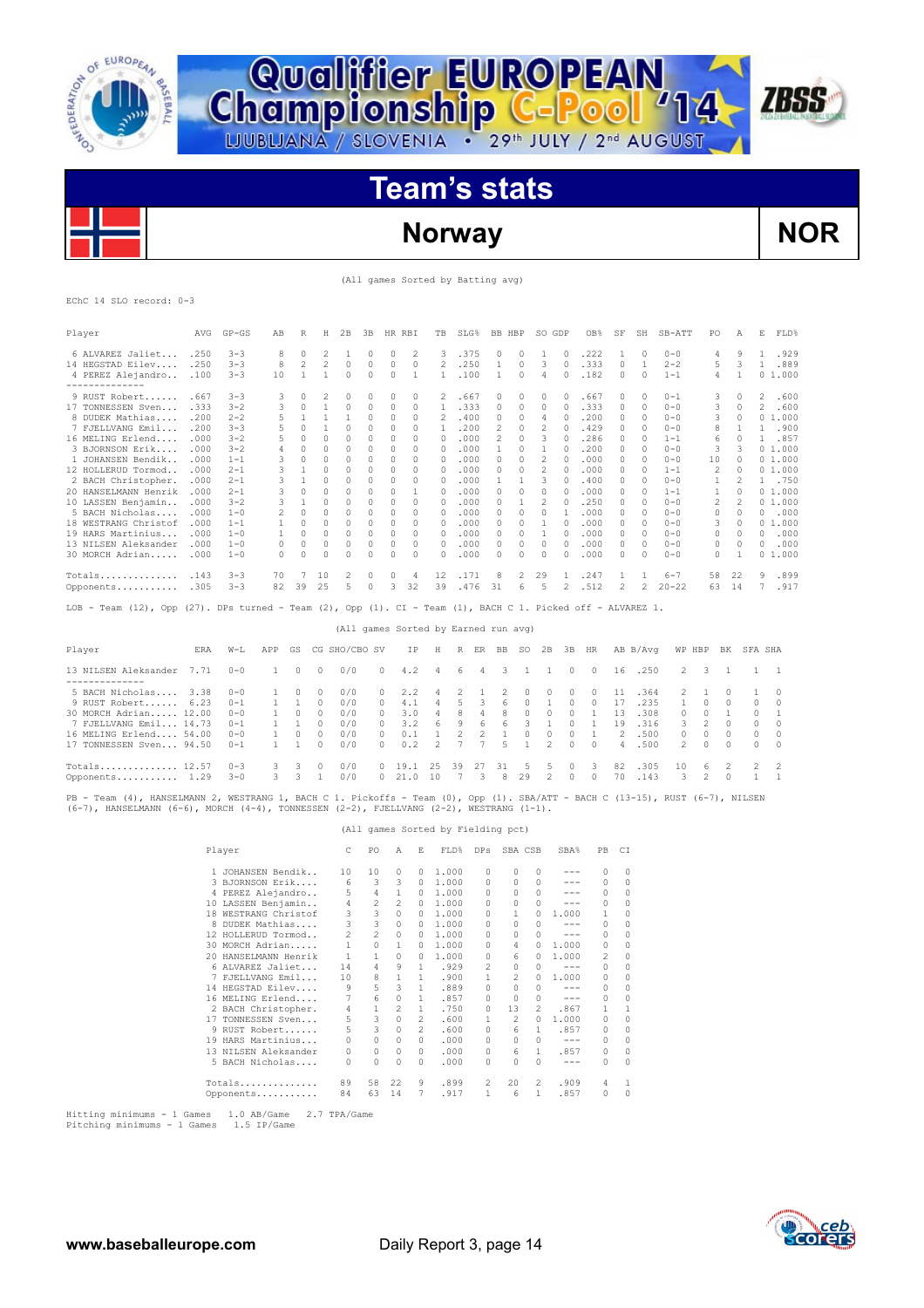

**Championship C-Pool** '14

# **Romania ROM**

**ZBSS** 

(All games Sorted by Batting avg)

|  | EChC 14 SLO record: 2-1 |  |
|--|-------------------------|--|

| Player                                                                                                                                                                                            | AVG   | $GP - GS$                               | AВ           | R            | Η              | 2B             | 3B             | HR RBI                               |                | TB       |                | $SLG$ $%$ | BB HBP           |              | SO GDP           |                                                                                                                                                                                                                                                                                                                                                                                              | OB <sub>8</sub> | SF                   | SH           | SB-ATT    | PO           |              | А            | Е<br>FLD%            |
|---------------------------------------------------------------------------------------------------------------------------------------------------------------------------------------------------|-------|-----------------------------------------|--------------|--------------|----------------|----------------|----------------|--------------------------------------|----------------|----------|----------------|-----------|------------------|--------------|------------------|----------------------------------------------------------------------------------------------------------------------------------------------------------------------------------------------------------------------------------------------------------------------------------------------------------------------------------------------------------------------------------------------|-----------------|----------------------|--------------|-----------|--------------|--------------|--------------|----------------------|
| 9 PANAITESCU Dan C.                                                                                                                                                                               | .500  | $3 - 3$                                 | 16           | 4            | 8              | 2              | 0              | 0                                    | 3              | 10       |                | .625      | 0                | 0            | 0                | 0                                                                                                                                                                                                                                                                                                                                                                                            | .500            | 0                    | 0            | $5 - 5$   | 2            |              | 9            | 01.000               |
| 5 PREDA Andrian                                                                                                                                                                                   | .444  | $3 - 3$                                 | 9            | 5            | $\overline{4}$ | $\circ$        | $\circ$        | 0                                    | $\overline{c}$ | 4        |                | .444      | 4                | $\circ$      | $\circ$          | $\circ$                                                                                                                                                                                                                                                                                                                                                                                      | .615            | $\circ$              | $\circ$      | $2 - 2$   | 3            |              | 0            | 01.000               |
| 16 MIRESCU Andrei                                                                                                                                                                                 | .333  | $3 - 3$                                 | 12           | 5            | 4              | 0              | 0              | 0                                    | 4              | 4        |                | .333      | 2                | 2            | 2                | $\circ$                                                                                                                                                                                                                                                                                                                                                                                      | .500            | 0                    | $\circ$      | $4 - 4$   | 5            |              | 4            | 2<br>.818            |
| 10 NIKOLICI Klaus .308                                                                                                                                                                            |       | $3 - 3$                                 | 13           | 0            | 4              | 0              | 0              | 0                                    | 6              | 4        |                | .308      | 1                | 0            | 1                | 0                                                                                                                                                                                                                                                                                                                                                                                            | .333            | 1                    | 0            | $3 - 5$   | 9            |              | 1            | .909<br>$\mathbf{1}$ |
| 3 PIRVU Eduard                                                                                                                                                                                    | . 273 | $3 - 3$                                 | 11           | 4            | 3              | 3              | 0              | 0                                    | 2              | 6        |                | .545      | 1                | 1            | 4                | 0                                                                                                                                                                                                                                                                                                                                                                                            | .357            | 1                    | 0            | $2 - 2$   | 2            |              | 6            | 1<br>.889            |
| 1 GAVRILA Catalin                                                                                                                                                                                 | .182  | $3 - 3$                                 | 11           | 3            | $\overline{2}$ | $\circ$        | 0              | 0                                    | 1              | 2        |                | .182      | 3                | $\circ$      | 1                | 0                                                                                                                                                                                                                                                                                                                                                                                            | .357            | $\circ$              | $\circ$      | $3 - 3$   | 5            |              | 1            | $\mathbf{1}$<br>.857 |
| --------------                                                                                                                                                                                    |       |                                         |              |              |                |                |                |                                      |                |          |                |           |                  |              |                  |                                                                                                                                                                                                                                                                                                                                                                                              |                 |                      |              |           |              |              |              |                      |
| 7 TOCU Liviu I . 600                                                                                                                                                                              |       | $2 - 1$                                 | 5            | 1            | 3              | 0              | 0              | 0                                    | 1              | 3        |                | .600      | 0                | 0            | 1                | 0                                                                                                                                                                                                                                                                                                                                                                                            | .500            | 1                    | $\circ$      | $0 - 0$   | 4            |              | 0            | .800<br>$\mathbf{1}$ |
| 8 APOSTOAEI Andrei.                                                                                                                                                                               | .429  | $2 - 1$                                 | 7            | 2            | 3              | 2              | $\circ$        | 0                                    | 2              | 5        |                | .714      | 1                | 0            | 0                | 0                                                                                                                                                                                                                                                                                                                                                                                            | .500            | $\circ$              | $\circ$      | $2 - 2$   | 4            |              | 4            | 01.000               |
| 17 BURLEA Mihai .000                                                                                                                                                                              |       | $3 - 3$                                 | 8            | $\mathbf{1}$ | $\circ$        | 0              | 0              | 0                                    | 0              | $\Omega$ |                | .000      | 0                | 0            | $\overline{2}$   | $\circ$                                                                                                                                                                                                                                                                                                                                                                                      | .000            | $\circ$              | 0            | $0 - 0$   | 20           |              | 1            | .955<br>1            |
| 11 MANOLE Lucian                                                                                                                                                                                  | .000  | $3 - 2$                                 | 6            | 1            | $\circ$        | $\circ$        | $\circ$        | $\circ$                              | 1              | $\Omega$ |                | .000      | 0                | 1            | 3                | $\Omega$                                                                                                                                                                                                                                                                                                                                                                                     | .143            | $\circ$              | $\mathbf{1}$ | $0 - 0$   | 15           |              | 6            | 01.000               |
| 15 SUSANU Sergiu                                                                                                                                                                                  | .000  | $3 - 1$                                 | 5            | $\mathbf{1}$ | 0              | $\circ$        | 0              | 0                                    | 0              | 0        |                | .000      | 2                | 0            | 1                | $\circ$                                                                                                                                                                                                                                                                                                                                                                                      | .286            | 0                    | $\circ$      | $0 - 1$   | $\mathbf{1}$ |              | $\mathbf{1}$ | 01.000               |
| 13 MIHAI Andrei A                                                                                                                                                                                 | .000  | $1 - 1$                                 | 3            | 0            | $\circ$        | $\circ$        | $\circ$        | $\circ$                              | 0              | 0        |                | .000      | 0                | $\circ$      | $\circ$          | 0                                                                                                                                                                                                                                                                                                                                                                                            | .000            | $\circ$              | $\circ$      | $0 - 0$   | 6            |              | $\circ$      | 1 .857               |
| 14 LAZAR Catalin                                                                                                                                                                                  | .000  | $1 - 1$                                 | 0            | 0            | $\circ$        | 0              | 0              | 0                                    | 0              | 0        |                | .000      | 0                | 0            | 0                | $\circ$                                                                                                                                                                                                                                                                                                                                                                                      | .000            | $\circ$              | $\circ$      | $0 - 0$   | 1            |              | 0            | 01.000               |
| 12 ADUMITRACHIOAIE A                                                                                                                                                                              | .000  | $1 - 1$                                 | $\circ$      | $\circ$      | $\circ$        | $\circ$        | $\circ$        | 0                                    | 0              | 0        |                | .000      | $\circ$          | 0            | $\circ$          | $\circ$                                                                                                                                                                                                                                                                                                                                                                                      | .000            | $\circ$              | $\circ$      | $0 - 0$   | $\mathbf{1}$ |              | 1            | 01.000               |
| $Totals$                                                                                                                                                                                          | .292  | $3 - 3$                                 | 106          | 27           | 31             | 7              | 0              | 0                                    | 22             | 38       |                | .358      | 14               | 4            | 15               | 0                                                                                                                                                                                                                                                                                                                                                                                            | .386            | 3                    | 1            | $21 - 24$ | 78           | 34           |              | .933<br>8            |
| Opponents                                                                                                                                                                                         | .250  | $3 - 3$                                 | 100          | 28           | 25             | 8              | $\circ$        | 1                                    | 22             | 36       |                | .360      | 22               | 10           | 25               | 1                                                                                                                                                                                                                                                                                                                                                                                            | .425            | 2                    | $\Omega$     | $2 - 6$   | 78           | 28           |              | .946<br>6            |
| LOB - Team (23), Opp (28). DPs turned - Team (2). Picked off - MIRESCU 1.                                                                                                                         |       |                                         |              |              |                |                |                |                                      |                |          |                |           |                  |              |                  |                                                                                                                                                                                                                                                                                                                                                                                              |                 |                      |              |           |              |              |              |                      |
|                                                                                                                                                                                                   |       |                                         |              |              |                |                |                |                                      |                |          |                |           |                  |              |                  |                                                                                                                                                                                                                                                                                                                                                                                              |                 |                      |              |           |              |              |              |                      |
|                                                                                                                                                                                                   |       |                                         |              |              |                |                |                | (All games Sorted by Earned run avg) |                |          |                |           |                  |              |                  |                                                                                                                                                                                                                                                                                                                                                                                              |                 |                      |              |           |              |              |              |                      |
| Player                                                                                                                                                                                            | ERA   | W-L                                     | APP          | GS           |                | CG SHO/CBO SV  |                |                                      | ΙP             | Η        | R              | ER        | BB               | so           | 2B               | ЗB                                                                                                                                                                                                                                                                                                                                                                                           | HR              |                      | AB B/Avq     |           | WP HBP       | BК           |              | SFA SHA              |
| 15 SUSANU Sergiu 0.00                                                                                                                                                                             |       | $1 - 0$                                 | 1            | 0            | 0              | 0/0            |                | 0                                    | 5.0            | 1        | 0              | 0         | 1                | 7            | 0                | 0                                                                                                                                                                                                                                                                                                                                                                                            | 0               | 15                   | .067         | 1         | 0            | 0            | 1            | 0                    |
| 3 PIRVU Eduard 2.16                                                                                                                                                                               |       | $1 - 0$                                 | 2            | $\circ$      | 0              | 0/0            |                | 0                                    | 8.1            | 6        | 4              | 2         | 4                | 9            | 2                | 0                                                                                                                                                                                                                                                                                                                                                                                            | $\circ$         | 27                   | .222         | 0         | 3            | 0            | 1            | 0                    |
| 14 LAZAR Catalin 10.50                                                                                                                                                                            |       | $0 - 0$                                 | 1            | $\mathbf{1}$ | 0              | 0/0            |                | 0                                    | 6.0            | 8        | 9              | 7         | 7                | 3            | 3                | $\circ$                                                                                                                                                                                                                                                                                                                                                                                      | $\circ$         | 28                   | .286         | 2         | 4            | $\circ$      | 0            | 0                    |
| --------------                                                                                                                                                                                    |       |                                         |              |              |                |                |                |                                      |                |          |                |           |                  |              |                  |                                                                                                                                                                                                                                                                                                                                                                                              |                 |                      |              |           |              |              |              |                      |
| 12 ADUMITRACHIOAIE A 4.50                                                                                                                                                                         |       | $0 - 0$                                 | 1            | 1            | 0              | 0/0            |                | 0                                    | 4.0            | 1        | 4              | 2         | 5                | 6            | 1                | 0                                                                                                                                                                                                                                                                                                                                                                                            | $\circ$         | 14                   | .071         | 0         | 1            | 0            | 0            | 0                    |
| 8 APOSTOAEI Andrei.                                                                                                                                                                               | 7.71  | $0 - 0$                                 | $\mathbf{1}$ | $\circ$      | 0              | 0/0            |                | 0                                    | 2.1            | 3        | 2              | 2         | $\overline{c}$   | 0            | 2                | $\circ$                                                                                                                                                                                                                                                                                                                                                                                      | $\circ$         | 9                    | .333         | 0         | 2            | $\circ$      | 0            | 0                    |
| 10 NIKOLICI Klaus 99.00                                                                                                                                                                           |       | $0 - 1$                                 | 1            | 1            | 0              | 0/0            |                | 0                                    | 0.1            | 6        | 9              | 9         | 3                | $\circ$      | $\circ$          | 0                                                                                                                                                                                                                                                                                                                                                                                            | 1               | 7                    | .857         | 0         | $\circ$      | $\circ$      | 0            | 0                    |
| Totals                                                                                                                                                                                            | 7.62  | $2 - 1$                                 | 3            | 3            | 0              | 0/0            |                | 0                                    | 26.0           | 25       | 28             | 22        | 22               | 25           | 8                | 0                                                                                                                                                                                                                                                                                                                                                                                            | 1               | 100                  | .250         | 3         | 10           | 0            | 2            | 0                    |
| Opponents                                                                                                                                                                                         | 6.58  | $1 - 2$                                 | 3            | 3            | $\mathbf{1}$   | 0/0            |                | $\circ$                              | 26.0           |          | 31 27 19       |           | 14               | 15           | $\boldsymbol{7}$ | $\circ$                                                                                                                                                                                                                                                                                                                                                                                      | 0               | 106                  | .292         | 4         | 4            | $\mathbf{1}$ | 3            | $\mathbf{1}$         |
| PB - Team (2), MANOLE 2, Opp (1). Pickoffs - Team (1), ADUMITRAC. A 1, Opp (1). SBA/ATT - MANOLE (0-3), MIHAI (2-2), PIRVU E<br>$(0-2)$ , LAZAR $(0-2)$ , SUSANU $(1-1)$ , ADUMITRAC. A $(1-1)$ . |       |                                         |              |              |                |                |                |                                      |                |          |                |           |                  |              |                  |                                                                                                                                                                                                                                                                                                                                                                                              |                 |                      |              |           |              |              |              |                      |
|                                                                                                                                                                                                   |       |                                         |              |              |                |                |                | (All games Sorted by Fielding pct)   |                |          |                |           |                  |              |                  |                                                                                                                                                                                                                                                                                                                                                                                              |                 |                      |              |           |              |              |              |                      |
|                                                                                                                                                                                                   |       | Player                                  |              |              |                | С              | PO             | Α                                    | Ε              |          |                |           | FLD% DPs SBA CSB |              |                  | <b>SBA%</b>                                                                                                                                                                                                                                                                                                                                                                                  | PB              | CI                   |              |           |              |              |              |                      |
|                                                                                                                                                                                                   |       |                                         |              |              |                |                |                |                                      |                |          |                |           |                  |              |                  | .000                                                                                                                                                                                                                                                                                                                                                                                         |                 | 0                    |              |           |              |              |              |                      |
|                                                                                                                                                                                                   |       | 11 MANOLE Lucian<br>9 PANAITESCU Dan C. |              |              |                | 21<br>11       | 15<br>2        | 6<br>9                               | 0<br>0         |          | 1.000<br>1.000 |           | 1<br>0           | 0<br>$\circ$ | 3<br>$\Omega$    | $- - -$                                                                                                                                                                                                                                                                                                                                                                                      |                 | 2<br>$\Omega$<br>0   |              |           |              |              |              |                      |
|                                                                                                                                                                                                   |       | 8 APOSTOAEI Andrei.                     |              |              |                | 8              | 4              | 4                                    | $\Omega$       |          | 1.000          |           | 1                | 0            | $\cap$           | $\frac{1}{2} \frac{1}{2} \frac{1}{2} \frac{1}{2} \frac{1}{2} \frac{1}{2} \frac{1}{2} \frac{1}{2} \frac{1}{2} \frac{1}{2} \frac{1}{2} \frac{1}{2} \frac{1}{2} \frac{1}{2} \frac{1}{2} \frac{1}{2} \frac{1}{2} \frac{1}{2} \frac{1}{2} \frac{1}{2} \frac{1}{2} \frac{1}{2} \frac{1}{2} \frac{1}{2} \frac{1}{2} \frac{1}{2} \frac{1}{2} \frac{1}{2} \frac{1}{2} \frac{1}{2} \frac{1}{2} \frac{$ |                 | $\Omega$<br>0        |              |           |              |              |              |                      |
|                                                                                                                                                                                                   |       | 5 PREDA Andrian                         |              |              |                | 3              | 3              | $\circ$                              | $\circ$        |          | 1.000          |           | 0                | 0            | 0                | $- - -$                                                                                                                                                                                                                                                                                                                                                                                      |                 | 0<br>0               |              |           |              |              |              |                      |
|                                                                                                                                                                                                   |       | 12 ADUMITRACHIOAIE A                    |              |              |                | $\overline{c}$ | $\mathbf{1}$   | $\mathbf{1}$                         | 0              |          | 1.000          |           | 0                | 1            | 0                | 1.000                                                                                                                                                                                                                                                                                                                                                                                        |                 | 0<br>0               |              |           |              |              |              |                      |
|                                                                                                                                                                                                   |       | 15 SUSANU Sergiu                        |              |              |                | 2              | 1              | 1                                    | 0              |          | 1.000          |           | 0                | 1            | 0                | 1,000                                                                                                                                                                                                                                                                                                                                                                                        |                 | 0<br>0               |              |           |              |              |              |                      |
|                                                                                                                                                                                                   |       | 14 LAZAR Catalin                        |              |              |                | 1              | 1              | $\mathcal{O}$                        | $\Omega$       |          | 1.000          |           | 0                | 0            | 2                | .000                                                                                                                                                                                                                                                                                                                                                                                         |                 | 0<br>0               |              |           |              |              |              |                      |
|                                                                                                                                                                                                   |       | 17 BURLEA Mihai                         |              |              |                | 22             | 20             | 1                                    | 1              |          | .955           |           | 2                | $\circ$      | $\cap$           | $ -$                                                                                                                                                                                                                                                                                                                                                                                         |                 | $\circ$<br>0         |              |           |              |              |              |                      |
|                                                                                                                                                                                                   |       | 10 NIKOLICI Klaus                       |              |              |                | 11             | 9              | 1                                    | 1              |          | .909           |           | 1                | 0            | $\circ$          | $\frac{1}{2} \frac{1}{2} \frac{1}{2} \frac{1}{2} \frac{1}{2} \frac{1}{2} \frac{1}{2} \frac{1}{2} \frac{1}{2} \frac{1}{2} \frac{1}{2} \frac{1}{2} \frac{1}{2} \frac{1}{2} \frac{1}{2} \frac{1}{2} \frac{1}{2} \frac{1}{2} \frac{1}{2} \frac{1}{2} \frac{1}{2} \frac{1}{2} \frac{1}{2} \frac{1}{2} \frac{1}{2} \frac{1}{2} \frac{1}{2} \frac{1}{2} \frac{1}{2} \frac{1}{2} \frac{1}{2} \frac{$ |                 | $\Omega$<br>0        |              |           |              |              |              |                      |
|                                                                                                                                                                                                   |       | 3 PIRVU Eduard                          |              |              |                | 9              | $\overline{c}$ | 6                                    | 1              |          | .889           |           | $\circ$          | 0            | 2                | .000                                                                                                                                                                                                                                                                                                                                                                                         |                 | 0<br>0               |              |           |              |              |              |                      |
|                                                                                                                                                                                                   |       | 13 MIHAI Andrei A                       |              |              |                | 7              | 6              | $\circ$                              | 1              |          | .857           |           | 0                | 2            | $\mathcal{O}$    | 1,000                                                                                                                                                                                                                                                                                                                                                                                        |                 | 0<br>0               |              |           |              |              |              |                      |
|                                                                                                                                                                                                   |       | 1 GAVRILA Catalin                       |              |              |                | 7              | 5              | $\mathbf{1}$                         | 1              |          | .857           |           | $\Omega$         | $\Omega$     | $\cap$           | $- - -$                                                                                                                                                                                                                                                                                                                                                                                      |                 | $\Omega$<br>$\Omega$ |              |           |              |              |              |                      |
|                                                                                                                                                                                                   |       | 16 MIRESCU Andrei                       |              |              |                | 11             | 5              | $\overline{4}$                       | $\mathfrak{D}$ |          | .818           |           | $\cap$           | $\theta$     | $\cap$           | $- - -$                                                                                                                                                                                                                                                                                                                                                                                      |                 | 0<br>$\Omega$        |              |           |              |              |              |                      |

15 SUSANU Sergiu.... 2 1 1 0 1.000 0 1 0 1.000 0 0<br>17 BURAR Catalin.... 2 1 1 0 1.000 0 0 0 2 .000 0 0<br>17 BURLEA Mihai..... 22 20 1 1 .955 2 0 0 --- 0 0<br>10 NIKOLICI Klaus... 11 9 1 1 .909 1 0 0 --- 0 0<br>3 BIRVU Eduard.... 7

Totals.............. 120 78 34 8 .933 2 2 4 .333 2 0 Opponents........... 112 78 28 6 .946 0 21 3 .875 1 0

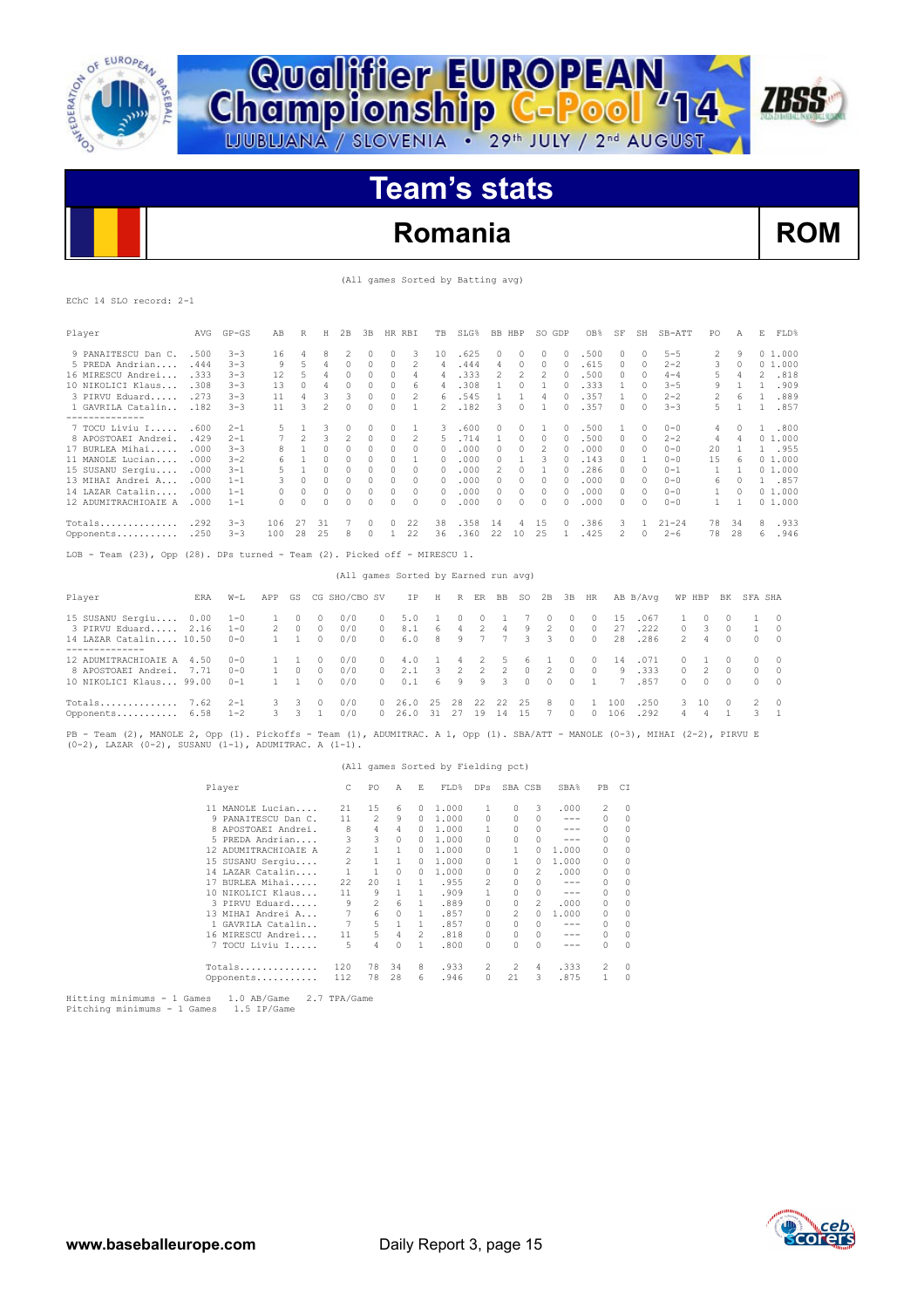

**Championship C-Pool** 14

# **Slovenia SLO**

**ZBSS** 

(All games Sorted by Batting avg)

EChC 14 SLO record: 2-1

| Player               | AVG  | $GP - GS$ | AB             | R              | Н              | 2B       | 3B | HR.      | RBI      | TB           | SLG%    | BB.            | HBP                      | SO GDP   |           | OB <sub>8</sub> | SF            | SH       | SB-ATT    | PO. | Α            | E | FLD%   |
|----------------------|------|-----------|----------------|----------------|----------------|----------|----|----------|----------|--------------|---------|----------------|--------------------------|----------|-----------|-----------------|---------------|----------|-----------|-----|--------------|---|--------|
| 47 MAROLT Tine       | .571 | $3 - 3$   |                | 4              | 4              |          | 0  | $\Omega$ |          | 5.           | .714    | 4              | $\Omega$                 | 2        |           | .727            | O.            | $\cap$   | $4 - 4$   | 6   | <sup>0</sup> |   | 01.000 |
| 68 TROBEC Jakob      | .375 | $3 - 3$   | 8              | 3              | 3              |          | 0  | $\circ$  | 5        | 4            | .500    | $\overline{c}$ | 2                        |          | $\circ$   | .500            | 2             | $\Omega$ | $1 - 1$   | 0   | 6            |   | .857   |
| 59 RUDOLF Uros       | .273 | $3 - 3$   | 11             | 4              | 3              |          | 0  | $\Omega$ |          | 4            | .364    |                | $\Omega$                 |          |           | .333            | O.            |          | $3 - 3$   | 3   | 6            |   | .900   |
| 84 SERBEC Jaka       | .125 | $2 - 2$   | 8              |                |                | $\Omega$ | 0  | $\Omega$ |          |              | .125    |                | $\Omega$                 |          |           | .222            | $\mathcal{O}$ | $\Omega$ | $0 - 0$   | 1.  |              |   | 01.000 |
| 69 VADAS Rok         | .000 | $3 - 3$   | 8              | $\Omega$       | 0              | $\Omega$ | U  | $\Omega$ |          | 0            | .000    |                | 0                        | $\Omega$ |           | .111            | $\mathcal{O}$ | $\Omega$ | $0 - 1$   | 5.  | $\Omega$     |   | 01.000 |
| -------------        |      |           |                |                |                |          |    |          |          |              |         |                |                          |          |           |                 |               |          |           |     |              |   |        |
| 50 STARC Bor 1.000   |      | $2 - 1$   |                | $\Omega$       |                | $\Omega$ | 0  | $\Omega$ |          |              | 1 1,000 |                | $\Omega$                 | $\Omega$ |           | 0, 1, 000       | $\Omega$      | $\Omega$ | $0 - 0$   | 0   |              |   | 01.000 |
| 94 JERMAN Matic A    | .600 | $2 - 2$   | 5              | $\overline{4}$ | 3              |          | 0  | $\Omega$ |          | 4            | .800    | 0              | $\overline{\mathcal{L}}$ |          |           | .714            | $\Omega$      | $\Omega$ | $1 - 2$   | 5   | 0            |   | 01.000 |
| 58 KREITMAYER Luka   | .500 | $2 - 2$   | 4              | $\Omega$       | $\mathfrak{D}$ |          | O  | $\Omega$ | 0        | 3            | .750    |                | 0                        |          |           | .500            | $\Omega$      | $\Omega$ | $1 - 1$   | 10  |              |   | 01.000 |
| 87 DROBNAK Igor      | .500 | $1 - 1$   | 2              | $\Omega$       |                | $\Omega$ | 0  | $\Omega$ | 0        |              | .500    |                | 0                        | $\Omega$ |           | .500            | $\Omega$      |          | $0 - 0$   | 8   |              |   | 01.000 |
| 56 GRIMSIC Miha      | .500 | $1 - 0$   | $\mathfrak{D}$ | $\Omega$       |                | $\Omega$ | 0  | $\Omega$ | $\Omega$ |              | .500    |                | 0                        |          |           | .500            |               | $\Omega$ | $0 - 0$   | 2   | $\Omega$     |   | 01.000 |
| 49 GODNIC Martin     | .286 | $2 - 2$   |                | 2              | $\overline{2}$ | 0        | 0  | 0        | 2        | 2            | .286    | 0              | 0                        | $\Omega$ | $\bigcap$ | .286            | $\Omega$      |          | $1 - 1$   | 4   | 4            |   | .889   |
| 89 BIZJAK Andrej     | .167 | $3 - 2$   | 6              | $\mathcal{P}$  |                | $\Omega$ | 0  | $\Omega$ |          |              | .167    | 2              | $\Omega$                 |          |           | .375            | 0             | 0        | $2 - 2$   | 2   |              |   | 01.000 |
| 67 STRUKELJ Ziga     | .000 | $2 - 2$   | 6              |                | 0              | $\Omega$ | 0  | $\Omega$ | 0        | 0            | .000    | 2              | 0                        |          |           | .250            | O.            | 0        | $0 - 0$   | 16  | З            |   | 01.000 |
| 71 ZELEZNIKAR Kleman | .000 | $2 - 1$   |                |                |                | $\Omega$ |    | $\Omega$ | $\Omega$ | $\Omega$     | .000    |                | 0                        |          |           | .000            | $\Omega$      | $\Omega$ | $0 - 0$   |     | $\Omega$     |   | 01.000 |
| 44 LESNJAK Matic     | .000 | $1 - 1$   |                | $\Omega$       | $\mathcal{O}$  | $\Omega$ | 0  | $\Omega$ | 0        | 0            | .000    |                | 0                        |          |           | .000            |               | 0        | $0 - 0$   | 3.  |              |   | .833   |
| 85 PUCNIK Jan        | .000 | $1 - 1$   |                | $\Omega$       | $\mathcal{O}$  | $\Omega$ | 0  | $\Omega$ | 0        | 0            | .000    | 0              | 0                        |          |           | .000            | <sup>n</sup>  | 0        | $0 - 0$   | 2   | 0            |   | 01.000 |
| $55$ CUCEK Rok       | .000 | $2 - 1$   |                |                | 0              | 0        | 0  | 0        | 0        | $\Omega$     | .000    |                | $\Omega$                 | 0        |           | 01.000          | O.            | $\Omega$ | $0 - 0$   | 0   |              |   | 1 .500 |
| 57 SMOLNIKAR Jaka    | .000 | $1 - 0$   | 0              | $\Omega$       | $\mathcal{O}$  | $\cap$   | Λ  | $\cap$   | $\Omega$ | <sup>0</sup> | .000    | 0              | $\Omega$                 | 0        |           | .000            | $\mathcal{O}$ | $\Omega$ | $0 - 0$   |     |              |   | 01.000 |
| Totals               | .265 | $3 - 3$   | 83             | 23             | 22             | 5        | 0  | $\Omega$ | 14       | 27           | .325    | 15             | 4                        | 15       |           | .394            | 2             | ्र       | $13 - 15$ | 69  | 29           | 5 | .951   |
|                      |      |           |                |                |                |          | O. |          |          |              |         |                |                          |          |           |                 |               |          |           |     |              |   |        |
| Opponents            | .215 | $3 - 3$   | 79             | 13             | 17             | 2        |    | 2        | 12       | 25           | .316    | 16             | 6                        | 22       |           | .386            |               |          | $11 - 15$ | 68  | 27           | 9 | .913   |

LOB - Team (16), Opp (23). DPs turned - Team (2), Opp (1). Picked off - VADAS 1, MAROLT 1.

|                                                                    |     |                               |             |                    |                   | (All games Sorted by Earned run avg) |                                |                                  |                      |                           |              |                     |                             |                                  |                 |                |                      |          |                     |                 |                                |        |
|--------------------------------------------------------------------|-----|-------------------------------|-------------|--------------------|-------------------|--------------------------------------|--------------------------------|----------------------------------|----------------------|---------------------------|--------------|---------------------|-----------------------------|----------------------------------|-----------------|----------------|----------------------|----------|---------------------|-----------------|--------------------------------|--------|
| Player                                                             | ERA | $W-L$                         |             |                    |                   | APP GS CG SHO/CBO SV                 |                                | IP H                             |                      |                           |              | R ER BB SO 2B 3B HR |                             |                                  |                 |                | AB B/Avq             | WP HBP   |                     | BK              | SFA SHA                        |        |
| 55 CUCEK Rok 2.00<br>50 STARC Bor 3.00<br>58 KREITMAYER Luka 10.12 |     | $1 - 0$<br>$1 - 0$<br>$0 - 1$ |             | $1 \quad 1$        | $\Omega$          | 0/0<br>0/0<br>0/0                    | $\Omega$<br>$\circ$<br>$\circ$ | 9.0<br>6.0<br>5.1                | 3 2 2<br>$4 \quad 2$ | - 2                       | 4<br>8 7 6 3 | 10                  | $\Omega$<br>$\Omega$<br>5 2 | $\Omega$<br>$\Omega$<br>$\Omega$ | - 0<br>$\Omega$ | 27<br>21<br>22 | .111<br>.190<br>.364 | $\Omega$ | $\overline{2}$<br>2 | - 0<br>$\Omega$ | $\Omega$<br>$\Omega$<br>$\cap$ | - 2    |
| 57 SMOLNIKAR Jaka 6.75 0-0                                         |     |                               | $1 \quad 0$ |                    | $\circ$           | 0/0                                  |                                | $0 \t2.2 \t2 \t2 \t2$            |                      |                           |              | 2 0 0               |                             |                                  | $0 \quad 1$     |                | 9.222                |          |                     | $\overline{0}$  | $\overline{0}$                 | $\Box$ |
| Totals $4.70$ 2-1<br>Opponents $4.76$ 1-2                          |     |                               | 3           | - 3<br>$3 \quad 3$ | 2<br>$\mathbf{1}$ | 0/0<br>1/0                           |                                | $0\quad 23.0$<br>$0 \t22.2 \t22$ | 13<br>23             | -12<br>$\cdot$ 12 $\cdot$ | 16<br>15     | 22<br>15            | $\overline{2}$<br>5.        | $\Omega$<br>$\Omega$             | - 2<br>$\Omega$ | 79<br>83       | .215<br>.265         | 3.<br>-9 | -6<br>-4            |                 | 0                              | - 4    |

Pickoffs - Team (0), Opp (2). SBA/ATT - STRUKELJ (7-9), CUCEK (5-5), STARC (2-4), KREITMAYER (3-4), LESNJAK (4-4), SMOLNIKAR  $(1-2)$ .

### (All games Sorted by Fielding pct)

|     | Player             | C              | P0             | A              | E.       | FLD%  | <b>DPs</b> | SBA CSB  |          | SBA%    | PB       | СI       |
|-----|--------------------|----------------|----------------|----------------|----------|-------|------------|----------|----------|---------|----------|----------|
|     | 67 STRUKELJ Ziga   | 19             | 16             | 3              | $\Omega$ | 1,000 | 0          | 7        | 2        | .778    | 0        | $\Omega$ |
|     | 58 KREITMAYER Luka | 11             | 10             | 1              | $\Omega$ | 1,000 | 2          | 3        | 1        | .750    | 0        | 0        |
| 87  | DROBNAK Igor       | 9              | 8              | 1              | 0        | 1,000 | $\Omega$   | $\Omega$ | $\Omega$ | ---     | $\Omega$ | $\Omega$ |
| 47  | MAROLT Tine        | 6              | 6              | $\mathcal{O}$  | 0        | 1,000 | O          | $\Omega$ | $\Omega$ | $- - -$ | 0        | $\Omega$ |
| 69  | VADAS Rok          | 5              | 5              | $\Omega$       | 0        | 1,000 | O          | $\Omega$ | $\Omega$ | $- - -$ | 0        | $\Omega$ |
| 94  | JERMAN Matic A     | 5              | 5              | $\mathcal{O}$  | 0        | 1,000 | 0          | $\Omega$ | $\Omega$ | ---     | 0        | 0        |
|     | 89 BIZJAK Andrej   | 4              | $\overline{c}$ | 2              | $\Omega$ | 1,000 | 0          | $\Omega$ | 0        | ---     | 0        | 0        |
| 85  | PUCNIK Jan         | 2              | $\overline{c}$ | $\Omega$       | 0        | 1,000 | 0          | $\Omega$ | $\Omega$ | ---     | $\Omega$ | 0        |
| 84  | SERBEC Jaka        | $\mathcal{L}$  | 1              | 1              | 0        | 1,000 |            | $\Omega$ | 0        | $- - -$ | 0        | 0        |
| 57  | SMOLNIKAR Jaka     | $\overline{c}$ | $\mathbf{1}$   | 1              | $\Omega$ | 1,000 | 0          | 1        | 1        | .500    | 0        | 0        |
|     | 56 GRIMSIC Miha    | 2              | 2              | $\Omega$       | 0        | 1,000 | 0          | $\Omega$ | 0        | $-- -$  | 0        | 0        |
| 71. | ZELEZNIKAR Kleman  | $\mathbf{1}$   | $\mathbf{1}$   | 0              | 0        | 1,000 | 0          | $\Omega$ | 0        | $- - -$ | 0        | 0        |
|     | $50$ STARC Bor     | 1              | $\circ$        | 1              | $\Omega$ | 1,000 | 0          | 2        | 2        | .500    | 0        | 0        |
|     | 59 RUDOLF Uros     | 10             | 3              | 6              | 1.       | .900  | 0          | $\Omega$ | $\Omega$ | $- - -$ | 0        | $\Omega$ |
| 49  | GODNIC Martin      | 9              | 4              | 4              | 1.       | .889  |            | $\Omega$ | $\Omega$ | $- - -$ | 0        | $\Omega$ |
| 68  | TROBEC Jakob       | 7              | 0              | 6              | 1.       | .857  | 1.         | $\Omega$ | $\Omega$ | $- - -$ | $\Omega$ | $\Omega$ |
|     | 44 LESNJAK Matic   | 6              | 3              | $\mathfrak{D}$ | 1        | .833  | 0          | 4        | $\Omega$ | 1,000   | 0        | 0        |
|     | 55 CUCEK Rok       | 2              | 0              | 1              | 1.       | .500  | 0          | 5.       | $\Omega$ | 1,000   | 0        | 0        |
|     | Totals             | 103            | 69             | 29             | 5        | .951  | 2          | 11       | 4        | .733    | 0        | 0        |
|     | Opponents          | 104            | 68             | 27             | 9        | .913  | 1          | 13       | 2        | .867    | 0        | $\Omega$ |

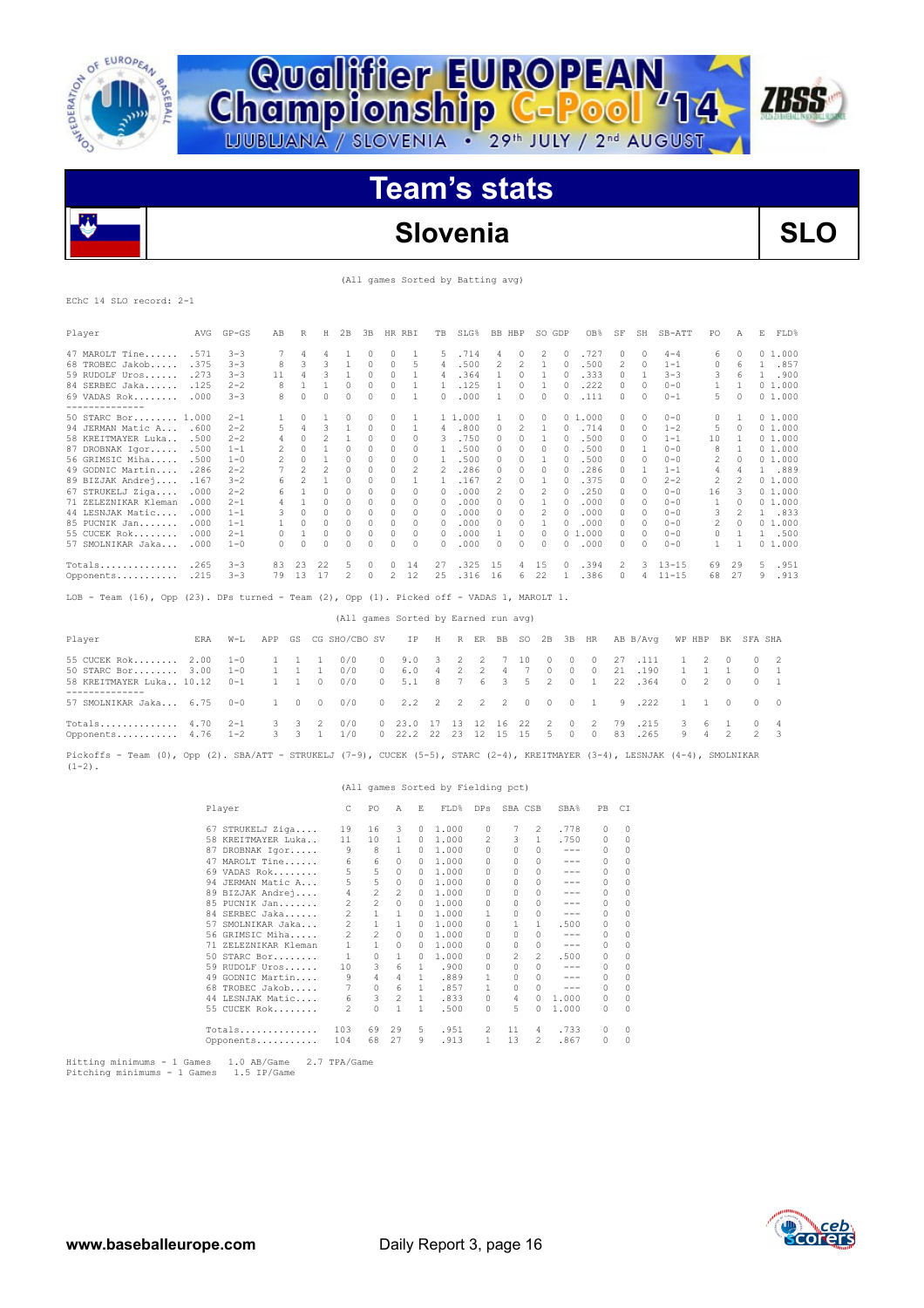

**Championship C-Pool** 14



**Leaders Summary**

 **EChC 14 SLO Batting Leaders (as of Jul 31, 2014) (All games)**

| Hitting minimums - 1 Games<br>Pitching minimums - 1 Games                                                                                                                                                                                                        | $1.0$ AB/Game<br>2.7 TPA/Game<br>1.5 IP/Game                                                                                                                                                                                                                                                                                        |                                                                                                                                                                                                                                                                                                                                                                                                                                                                          |
|------------------------------------------------------------------------------------------------------------------------------------------------------------------------------------------------------------------------------------------------------------------|-------------------------------------------------------------------------------------------------------------------------------------------------------------------------------------------------------------------------------------------------------------------------------------------------------------------------------------|--------------------------------------------------------------------------------------------------------------------------------------------------------------------------------------------------------------------------------------------------------------------------------------------------------------------------------------------------------------------------------------------------------------------------------------------------------------------------|
| Batting avg                                                                                                                                                                                                                                                      | Slugging pct                                                                                                                                                                                                                                                                                                                        | On base pct                                                                                                                                                                                                                                                                                                                                                                                                                                                              |
| -----------<br>1. ANGLIN Nathaniel, IRL<br>FERRATO Michael-An, IRL<br>ALDINS Kristaps, LAT<br>4. MAROLT Tine, SLO .571<br>5. ROSEMBAUM Simon, ISR<br>6. PANAITESCU Dan C., ROM .500<br>ROTHEM Dan, ISR<br>8. WEISS David, ISR . 455<br>9. PREDA Andrian, ROM     | ------------<br>.667<br>1. FERRATO Michael-An, IRL 1.556<br>.667<br>2. ROSEMBAUM Simon, ISR 1.182<br>.667<br>3. ANGLIN Nathaniel, IRL 1.083<br>4. WEINBERG Aric, ISR .833<br>.545<br>ERDELYI Daniel, HUN .833<br>6. WEISS David, ISR .727<br>.500<br>7. MAROLT Tine, SLO<br>8. ROTHEM Dan, ISR .667<br>.444<br>ALDINS Kristaps, LAT | -----------<br>.889<br>1. ALDINS Kristaps, LAT<br>2. FERRATO Michael-An, IRL<br>.800<br>.733<br>3. ANGLIN Nathaniel, IRL<br>4. MAROLT Tine, SLO .727<br>5. ROTHEM Dan, ISR .667<br>6. ANDO Jozsef, HUN .636<br>.615<br>.714<br>7. ROSEMBAUM Simon, ISR<br>PREDA Andrian, ROM . 615<br>.667<br>9. WEISS David, ISR<br>.571                                                                                                                                                |
| $10.ANDO JOzsef, HUN.$                                                                                                                                                                                                                                           | .429<br>10. PANAITESCU Dan C., ROM                                                                                                                                                                                                                                                                                                  | .625<br>WOODBURNE Daniel, IRL<br>.571                                                                                                                                                                                                                                                                                                                                                                                                                                    |
| Runs scored<br>-----------                                                                                                                                                                                                                                       | Hits<br>$---$                                                                                                                                                                                                                                                                                                                       | Runs batted in<br>--------------                                                                                                                                                                                                                                                                                                                                                                                                                                         |
| 1. FERRATO Michael-An, IRL<br>2. CUEVAS Jamie, IRL<br>ROSEMBAUM Simon, ISR<br>4. ALDINS Kristaps, LAT<br>MAOZ Eitan, ISR<br>PREDA Andrian, ROM<br>FERNANDEZ Sergio, FIN<br>WEINBERG Aric, ISR<br>RADVANYI Tamas, HUN<br>MIRESCU Andrei, ROM                      | 10<br>1. PANAITESCU Dan C., ROM<br>6<br>ANGLIN Nathaniel, IRL<br>6<br>3. ROSEMBAUM Simon, ISR<br>5<br>FERRATO Michael-An, IRL<br>5<br>5. ERDELYI Daniel, HUN<br>5<br>HERNANDEZ Tommy, IRL<br>5<br>WEISS David, ISR<br>5<br>8. 8 tied at<br>5<br>5                                                                                   | 8<br>12<br>1. ANGLIN Nathaniel, IRL<br>7<br>8<br>2. WEINBERG Aric, ISR<br>6<br>6<br>3. NIKOLICI Klaus, ROM<br>5<br>6<br>4. NEMETH Balazs, HUN<br>5<br>5<br>$TROBEC Jakob, SLO \ldots \ldots$<br>5<br>5<br>FERRATO Michael-An, IRL<br>5<br>5<br>ROSEMBAUM Simon, ISR<br>4<br>4<br>8. 4 tied at                                                                                                                                                                            |
| Doubles                                                                                                                                                                                                                                                          | Triples                                                                                                                                                                                                                                                                                                                             | Home runs                                                                                                                                                                                                                                                                                                                                                                                                                                                                |
| -------<br>1. PIRVU Eduard, ROM<br>WEINBERG Aric, ISR<br>3. FERRATO Michael-An, IRL<br>APOSTOAEI Andrei, ROM<br>ERDELYI Daniel, HUN<br>ANGLIN Nathaniel, IRL<br>PANAITESCU Dan C., ROM                                                                           | -------<br>3<br>3<br>$\overline{c}$<br>$\overline{2}$<br>$\overline{2}$<br>$\overline{c}$<br>2                                                                                                                                                                                                                                      | ---------<br>2<br>1. FERRATO Michael-An, IRL<br>$\overline{a}$<br>ROSEMBAUM Simon, ISR<br>1<br>3. WEINBERG Aric, ISR<br>$\mathbf{1}$<br>WEISS David, ISR<br>1<br>RADVANYI Tamas, HUN<br>$\mathbf 1$<br>ERDELYI Daniel, HUN<br>$\mathbf{1}$<br>ANGLIN Nathaniel, IRL                                                                                                                                                                                                      |
| Total bases                                                                                                                                                                                                                                                      | Walks                                                                                                                                                                                                                                                                                                                               | Hit by pitch                                                                                                                                                                                                                                                                                                                                                                                                                                                             |
| -----------<br>1. FERRATO Michael-An, IRL<br>2. ANGLIN Nathaniel, IRL<br>ROSEMBAUM Simon, ISR<br>4. WEINBERG Aric, ISR<br>PANAITESCU Dan C., ROM<br>ERDELYI Daniel, HUN<br>7. WEISS David, ISR<br>8. HERNANDEZ Tommy, IRL<br>PIRVU Eduard, ROM<br>$10.5$ tied at | -----<br>14<br>1. KURVINEN Jukka, FIN<br>13<br>FERRATO Michael-An, IRL<br>13<br>ALDINS Kristaps, LAT<br>10<br>4. 8 tied at<br>10<br>10<br>8<br>6<br>6<br>5                                                                                                                                                                          | ------------<br>5<br>1. POWER Brendan, IRL<br>4<br>5<br>3<br>2. WEINBERG Aric, ISR<br>$\overline{a}$<br>5<br>3. MIRESCU Andrei, ROM<br>$\overline{2}$<br>4<br>JERMAN Matic A., SLO<br>$\overline{\mathbf{c}}$<br>SKRASTINS Agris, LAT<br>$\overline{\mathbf{c}}$<br>MAOZ Eitan, ISR<br>$\overline{\mathbf{c}}$<br>ROSEMBAUM Simon, ISR<br>$\overline{a}$<br>WOODBURNE Daniel, IRL<br>$\overline{2}$<br>$EREL$ Tal, $ISR$<br>$\overline{\mathbf{c}}$<br>TROBEC Jakob, SLO |
| Sac bunts<br>---------                                                                                                                                                                                                                                           | Sac flies<br>---------                                                                                                                                                                                                                                                                                                              | Stolen bases<br>------------                                                                                                                                                                                                                                                                                                                                                                                                                                             |
| 1. 14 tied at                                                                                                                                                                                                                                                    | 1<br>1. TROBEC Jakob, SLO<br>2. 10 tied at                                                                                                                                                                                                                                                                                          | 2<br>5<br>1. PANAITESCU Dan C., ROM<br>5<br>$\mathbf{1}$<br>WEISS David, ISR<br>4<br>3. MIRESCU Andrei, ROM<br>$\overline{\bf{4}}$<br>MAOZ Eitan, ISR<br>4<br>MAROLT Tine, SLO<br>$\cdot$                                                                                                                                                                                                                                                                                |

### Total plate appearances **At bats** At bats **At actional Steal attempts** Steal attempts

| 1. WEINBERG Aric, ISR 16  | 1. PANAITESCU Dan C., ROM 16 | 1. WEISS David, ISR 6      |  |
|---------------------------|------------------------------|----------------------------|--|
| MAOZ Eitan, ISR 16        | 2. NIKOLICI Klaus, ROM 13    | 2. FERNANDEZ Sergio, FIN 5 |  |
| PANAITESCU Dan C., ROM 16 | FISH Nate, $ISR$ 13          | PANAITESCU Dan C., ROM 5   |  |
| MIRESCU Andrei, ROM 16    | MAOZ Eitan, ISR 13           | NIKOLICI Klaus, ROM 5      |  |
| FISH Nate, $ISR$ 16       | 5. 8 tied at 12              | $5.$ MAROLT Tine, $SLO$ 4  |  |
| PITA Jimmy, $IRL$ 16      |                              | MAOZ Eitan, ISR 4          |  |

|  | FIIA UIMMY, IRL |  |  |  |  | ΤĐ |
|--|-----------------|--|--|--|--|----|
|  | $. 6$ tied at   |  |  |  |  | 15 |
|  |                 |  |  |  |  |    |
|  |                 |  |  |  |  |    |

### On base pct

| . ALDINS Kristaps, LAT    | .889 |
|---------------------------|------|
| . FERRATO Michael-An, IRL | .800 |
| 3. ANGLIN Nathaniel, IRL  | .733 |
| 1. MAROLT Tine, SLO       | .727 |
| $5.$ ROTHEM Dan, ISR      | .667 |
| $5.$ ANDO Jozsef, $HUN$   | .636 |
| 7. ROSEMBAUM Simon, ISR   | .615 |
| PREDA Andrian, ROM        | .615 |
| ). WEISS David, ISR       | .571 |
| WOODBURNE Daniel, IRL     | .571 |
|                           |      |

| 1. ANGLIN Nathaniel, IRL | 12 |
|--------------------------|----|
| 2. WEINBERG Aric, ISR    | 7  |
| 3. NIKOLICI Klaus, ROM   | 6  |
| 4. NEMETH Balazs, HUN    | 5  |
| TROBEC Jakob, SLO        | 5  |
| FERRATO Michael-An, IRL  | 5  |
| ROSEMBAUM Simon, ISR     | 5. |
|                          | 4  |

| 1. FERRATO Michael-An, IRL | 2 |
|----------------------------|---|
| ROSEMBAUM Simon, ISR       | 2 |
| 3. WEINBERG Aric, ISR      | 1 |
| WEISS David, ISR           | 1 |
| RADVANYI Tamas, HUN        | 1 |
| ERDELYI Daniel, HUN        | 1 |
| ANGLIN Nathaniel, IRL      | 1 |
|                            |   |

### **Hit by pitch**

| 1. POWER Brendan, IRL  | 4              |
|------------------------|----------------|
| 2. WEINBERG Aric, ISR  | 3              |
| 3. MIRESCU Andrei, ROM | $\overline{2}$ |
| JERMAN Matic A., SLO   | $\overline{2}$ |
| SKRASTINS Agris, LAT   | 2              |
| MAOZ Eitan, ISR        | $\overline{2}$ |
| ROSEMBAUM Simon, ISR   | $\overline{2}$ |
| WOODBURNE Daniel, IRL  | $\overline{2}$ |
| EREL Tal, $ISR$        | $\overline{2}$ |
| TROBEC Jakob, SLO      | $\overline{2}$ |

|  | $1.$ TROBEC Jakob, SLO 2<br>2. 10 tied at 1 | 1. PANAITESCU Dan C., ROM 5<br>WEISS David, ISR 5 |  |
|--|---------------------------------------------|---------------------------------------------------|--|
|  |                                             |                                                   |  |
|  |                                             | 3. MIRESCU Andrei, ROM 4                          |  |
|  |                                             | MAOZ Eitan, ISR 4                                 |  |
|  |                                             | MAROLT Tine, SLO 4                                |  |
|  |                                             | FERNANDEZ Sergio, FIN 4                           |  |
|  |                                             | 7. STASUNS Nikita, LAT 3                          |  |
|  |                                             | RUDOLF Uros, SLO 3                                |  |
|  |                                             | GAVRILA Catalin, ROM 3                            |  |
|  |                                             | NIKOLICI Klaus, ROM 3                             |  |

- 
- **PITA Jimmy, IRL............ 16 MAOZ Eitan, ISR............ 4 7. 6 tied at.................. 15 MIRESCU Andrei, ROM........ 4**

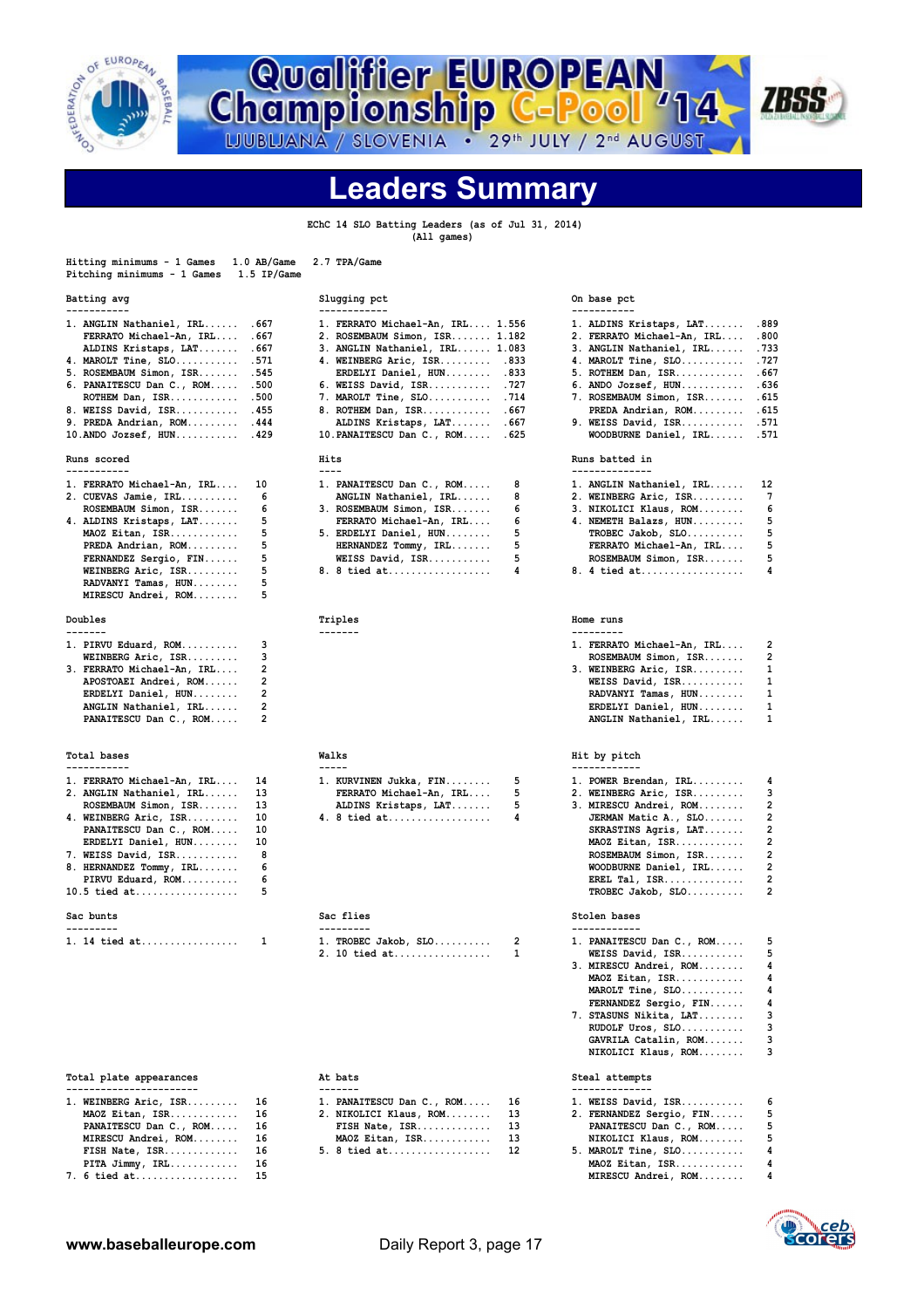

# **Qualifier EUROPEAN<br>Championship C-Pool '14** LJUBLJANA / SLOVENIA . 29th JULY / 2nd AUGUST



| 1. ALEKSEJEVS Igors, LAT 5<br>STASUNS Nikita, LAT 4<br>WEISS Josh, $ISR \ldots \ldots \ldots$<br>PEREZ Alejandro, NOR 4<br>DUDEK Mathias, NOR 4<br>PARKKINEN Tapio, FIN 4<br>GOOR Norbert, $HUN$ 4 | 1. MAOZ Eitan, ISR 2<br>1. NIKOLICI Klaus, ROM 2<br>2. PIRVU Eduard, ROM 4 2. 15 tied at 1<br>HERNANDEZ Tommy, IRL 2<br>3. BACH Nicholas, NOR 1<br>GUTMANIS Andris, LAT 1<br>TOTH Kornel, HUN 1<br>KUMPULAINEN Antii, FIN 1<br>PITA Jimmy, $IRL$ 1 |  |
|----------------------------------------------------------------------------------------------------------------------------------------------------------------------------------------------------|----------------------------------------------------------------------------------------------------------------------------------------------------------------------------------------------------------------------------------------------------|--|
| SAARMAN Ville-Herm, FIN 4<br>ERDELYI Daniel, HUN 4                                                                                                                                                 |                                                                                                                                                                                                                                                    |  |

### **Strikeouts Caught stealing Grounded into DP**

**---------- --------------- ---------------- 1. ALEKSEJEVS Igors, LAT...... 5 1. NIKOLICI Klaus, ROM........ 2 1. MAOZ Eitan, ISR............ 2 2. 15 tied at.................** 

| 1. ALEKSEJEVS Igors, LAT    5 | 1. NIKOLICI Klaus, ROM 2 | 1. MAOZ Eitan, ISR 2         |  |
|-------------------------------|--------------------------|------------------------------|--|
| 2. PIRVU Eduard, ROM     4    | 2. 15 tied at        1   | HERNANDEZ Tommy, IRL 2       |  |
| STASUNS Nikita, LAT 4         |                          | 3. BACH Nicholas, NOR 1      |  |
| WEISS Josh, $ISR$ $4$         |                          | $GUTMANIS$ Andris, $LAT$ $1$ |  |
| PEREZ Alejandro, NOR 4        |                          | TOTH Kornel, HUN 1           |  |
| DUDEK Mathias, NOR 4          |                          | KUMPULAINEN Antii, FIN 1     |  |
| PARKKINEN Tapio, FIN 4        |                          | PITA $Jimmy$ , $IRL$ 1       |  |

### **EChC 14 SLO Pitching Leaders (as of Jul 31, 2014) (All games)**

| Hitting minimums - 1 Games 1.0 AB/Game 2.7 TPA/Game<br>Pitching minimums - 1 Games 1.5 IP/Game |                  |                 |
|------------------------------------------------------------------------------------------------|------------------|-----------------|
| Earned run avg                                                                                 | Opposing bat avg | Innings pitched |
|                                                                                                |                  |                 |

| $1.$ LIPETZ Shlomo, ISR $0.00$ | 1. SUSANU Sergiu, ROM .067    | 1. WOODBURNE Daniel, IRL 10.0 |     |
|--------------------------------|-------------------------------|-------------------------------|-----|
| ALDINS Kristaps, LAT 0.00      | 2. TZIPPIN Yuli, ISR .105     | 2. BALASKO Akos, HUN 9.1      |     |
| ANGLIN Nathaniel, IRL 0.00     | $3.$ CUCEK Rok, SLO $.111$    | 3. CUCEK Rok, SLO 9.0         |     |
| BEN-AMRAM Yotam, ISR 0.00      | 4. BEN-AMRAM Yotam, ISR . 118 | CUEVAS Jamie, IRL 9.0         |     |
| SUSANU Sergiu, ROM 0.00        | 5. ANGLIN Nathaniel, IRL .125 | LIPETZ Shlomo, ISR 9.0        |     |
| LUPTAK Peter, HUN 0.00         | KREMER Dean, ISR .125         | 6. PIRVU Eduard, ROM 8.1      |     |
| KREMER Dean, ISR 0.00          | 7. LUPTAK Peter, HUN 158      | 7. ALDINS Kristaps, LAT 8.0   |     |
| BOVE Jesse, $FIN$ $0.00$       | 8. ALDINS Kristaps, LAT . 188 | 8. VARKONYI Attila, HUN 7.2   |     |
| 9. CUCEK Rok, $SLO$ 2.00       | 9. STARC Bor, SLO .190        | 9. TZIPPIN Yuli, ISR          | 7.0 |
| 10. PIRVU Eduard, ROM 2.16     |                               | 10. DUSELIS Kristaps, LAT 6.2 |     |
|                                |                               |                               |     |

| 1. WOODBURNE Daniel, IRL | 12 |
|--------------------------|----|
| 2. BALASKO Akos, HUN     | 10 |
| LIPETZ Shlomo, ISR       | 10 |
| CUCEK Rok, SLO           | 10 |
| 5. KREMER Dean, ISR      | ٩  |
| PIRVU Eduard, ROM        | ۹  |
| 7. ANGLIN Nathaniel, IRL | я  |
| 8. 4 tied at             | 7  |
|                          |    |

| Games finished       |    |
|----------------------|----|
| 1. BALASKO Akos, HUN | 2  |
| PIRVU Eduard, ROM    | 2  |
| $3.14$ tied at       | -1 |
|                      |    |

| Wild pitches             | <b>Balks</b>    | Hit batters     |
|--------------------------|-----------------|-----------------|
| SUSANU Sergiu, ROM       |                 |                 |
| SALMENPERA Perttel, FIN  |                 |                 |
| BOVE Jesse, FIN          |                 |                 |
| BACH Nicholas, NOR       |                 |                 |
| NILSEN Aleksander, NOR   |                 |                 |
| 4. PIRVU Eduard, ROM     |                 | <b>VARKONYI</b> |
| GEIDANS Vilnis, LAT      |                 | <b>TOLPPANE</b> |
| BALASKO Akos, HUN        |                 | 2. ADUMITRA     |
| 1. TZIPPIN Yuli, ISR $2$ | 1. 12 tied at 1 | 1. LIPETZ S     |

| 1. MUNOZ Antonio, FIN | 3 |
|-----------------------|---|
| WOODBURNE Daniel, IRL | 3 |
| FJELLVANG Emil, NOR   | 3 |
| 4. 8 tied at          | 2 |

| KREMER Dean, ISR<br>BOVE Jesse, FIN      | 0.00<br>0.00   | 7. LUPTAK Peter, HUN<br>8. ALDINS Kristaps, LAT  | .158<br>.188   | 7. ALDINS Kristaps, LAT<br>8. VARKONYI Attila, HUN | 8.<br>7.       |
|------------------------------------------|----------------|--------------------------------------------------|----------------|----------------------------------------------------|----------------|
| 9. CUCEK Rok, SLO 2.00                   |                | $9.$ STARC Bor, SLO                              | .190           | 9. TZIPPIN Yuli, ISR                               | 7.             |
| 10.PIRVU Eduard, ROM                     | 2.16           | 10.BALASKO Akos, HUN                             | .200           | 10.DUSELIS Kristaps, LAT                           | 6.             |
| Batters struck out<br>------------------ |                | Batters SO out looking<br>---------------------- |                | Wins<br>----                                       |                |
| 1. WOODBURNE Daniel, IRL                 | 12             | 1. WOODBURNE Daniel, IRL                         | 5              | 1. 12 tied at                                      | $\mathbf{1}$   |
| 2. BALASKO Akos, HUN                     | 10             | BALASKO Akos, HUN                                | 5              |                                                    |                |
| LIPETZ Shlomo, ISR                       | 10             | 3. TZIPPIN Yuli, ISR                             | 4              |                                                    |                |
| $CUCEK Rok, SLO$                         | 10             | PIRVU Eduard, ROM                                | 4              |                                                    |                |
| 5. KREMER Dean, ISR                      | 9              | CUEVAS Jamie, IRL                                | 4              |                                                    |                |
| PIRVU Eduard, ROM                        | 9              | $CUCEK Rok, SLO$                                 | 4              |                                                    |                |
| 7. ANGLIN Nathaniel, IRL                 | 8              | 7. KREMER Dean, ISR                              | 3              |                                                    |                |
| 8. 4 tied at                             | 7              | ADUMITRACHIOAIE An, ROM                          | 3              |                                                    |                |
|                                          |                | 9. $6$ tied at                                   | 2              |                                                    |                |
| Saves<br>-----                           |                | Appearances                                      |                | Games started<br>-------------                     |                |
|                                          |                | 1. 13 tied at                                    | $\overline{2}$ | 1. VARKONYI Attila, HUN                            | $\overline{2}$ |
|                                          |                |                                                  |                | 2. 22 tied at                                      | 1              |
| Games finished<br>--------------         |                | Games in relief<br>---------------               |                | Sac bunts allowed<br>-------------                 |                |
| 1. BALASKO Akos, HUN                     | 2              | $1.$ BOVE Jesse, FIN                             | 2              | 1. CUCEK Rok, SLO                                  | $\overline{2}$ |
| PIRVU Eduard, ROM                        | 2              | ROPPONEN Tuomas, FIN                             | $\overline{2}$ | WOODBURNE Daniel, IRL                              | $\overline{2}$ |
| 3. 14 tied at                            | 1              | GEIDANS Vilnis, LAT                              | 2              | 3. 10 tied at                                      | 1              |
|                                          |                | BEN-AMRAM Yotam, ISR                             | 2              |                                                    |                |
|                                          |                | LEE Heedo, $FIN \ldots \ldots \ldots$            | 2              |                                                    |                |
|                                          |                | BALASKO Akos, HUN                                | 2              |                                                    |                |
|                                          |                | PIRVU Eduard, ROM                                | 2              |                                                    |                |
|                                          |                | NYMARK Sebastian, FIN                            | 2              |                                                    |                |
|                                          |                | 9. 18 tied at                                    | 1              |                                                    |                |
| Sac flies allowed<br>-----------------   |                | Losses<br>------                                 |                | Runners picked off<br>------------------           |                |
| 1. TZIPPIN Yuli, ISR                     | $\overline{2}$ | 1. 12 tied at                                    | 1              | 1. LIPETZ Shlomo, ISR                              | $\overline{2}$ |
| BALASKO Akos, HUN                        | 2              |                                                  |                | 2. ADUMITRACHIOAIE An, ROM                         | 1              |
| GEIDANS Vilnis, LAT                      | 2              |                                                  |                | TOLPPANEN Olli, FIN                                | 1              |
| 4. PIRVU Eduard, ROM                     | 1              |                                                  |                | VARKONYI Attila, HUN                               | 1              |
| NILSEN Aleksander, NOR                   | 1              |                                                  |                |                                                    |                |
| RACH Nicholse NOP                        | 1              |                                                  |                |                                                    |                |

### **------------ ----- ----------- 1. NILSEN Aleksander, NOR...... 1<br>STARC Bor, SLO............. 1 WOODBURNE Daniel, IRL...... 3 STARC Bor, SLO............. 1 2. DUSELIS Kristaps, LAT...... 3 FRANG EXECUTE EMILY SALMENPERA Perttel, FIN.... 1** SALMENPERA Perttel, FIN.... **ROPPONEN Tuomas, FIN....... 1 MORCH Adrian, NOR........... 1**

### **-------------- ---------------- ---------------**

| 1. MOODDONNE DAMIEI, IND | 10. V |
|--------------------------|-------|
| 2. BALASKO Akos, HUN     | 9.1   |
| 3. CUCEK Rok, SLO        | 9.0   |
| CUEVAS Jamie, IRL        | 9.0   |
| LIPETZ Shlomo, ISR       | 9.0   |
| 6. PIRVU Eduard, ROM     | 8.1   |
| 7. ALDINS Kristaps, LAT  | 8.0   |
| 8. VARKONYI Attila, HUN  | 7.2   |
| 9. TZIPPIN Yuli, ISR     | 7.0   |
| 10.DUSELIS Kristaps, LAT | 6.2   |
|                          |       |
| Wins                     |       |
|                          |       |

|  | 1. VARKONYI Attila, HUN |  |  |  |
|--|-------------------------|--|--|--|
|  | 2. 22 tied at           |  |  |  |

### Sac bunts allowed

| $1.$ CUCEK Rok, SLO   | $\overline{2}$ |
|-----------------------|----------------|
| WOODBURNE Daniel, IRL | $\overline{2}$ |
| 3. 10 tied at         | 1              |

| 1. LIPETZ Shlomo, ISR      | 2 |
|----------------------------|---|
| 2. ADUMITRACHIOAIE An, ROM | 1 |
| TOLPPANEN Olli, FIN        | 1 |
| VARKONYI Attila, HUN       | 1 |

| 1. LAZAR Catalin, ROM    | 4 |
|--------------------------|---|
| 2. DUSELIS Kristaps, LAT | 3 |
| STERNFELDS Kaspars, LAT  | 3 |
| PIRVU Eduard, ROM        | 3 |
| NILSEN Aleksander, NOR   | 3 |
|                          | 2 |

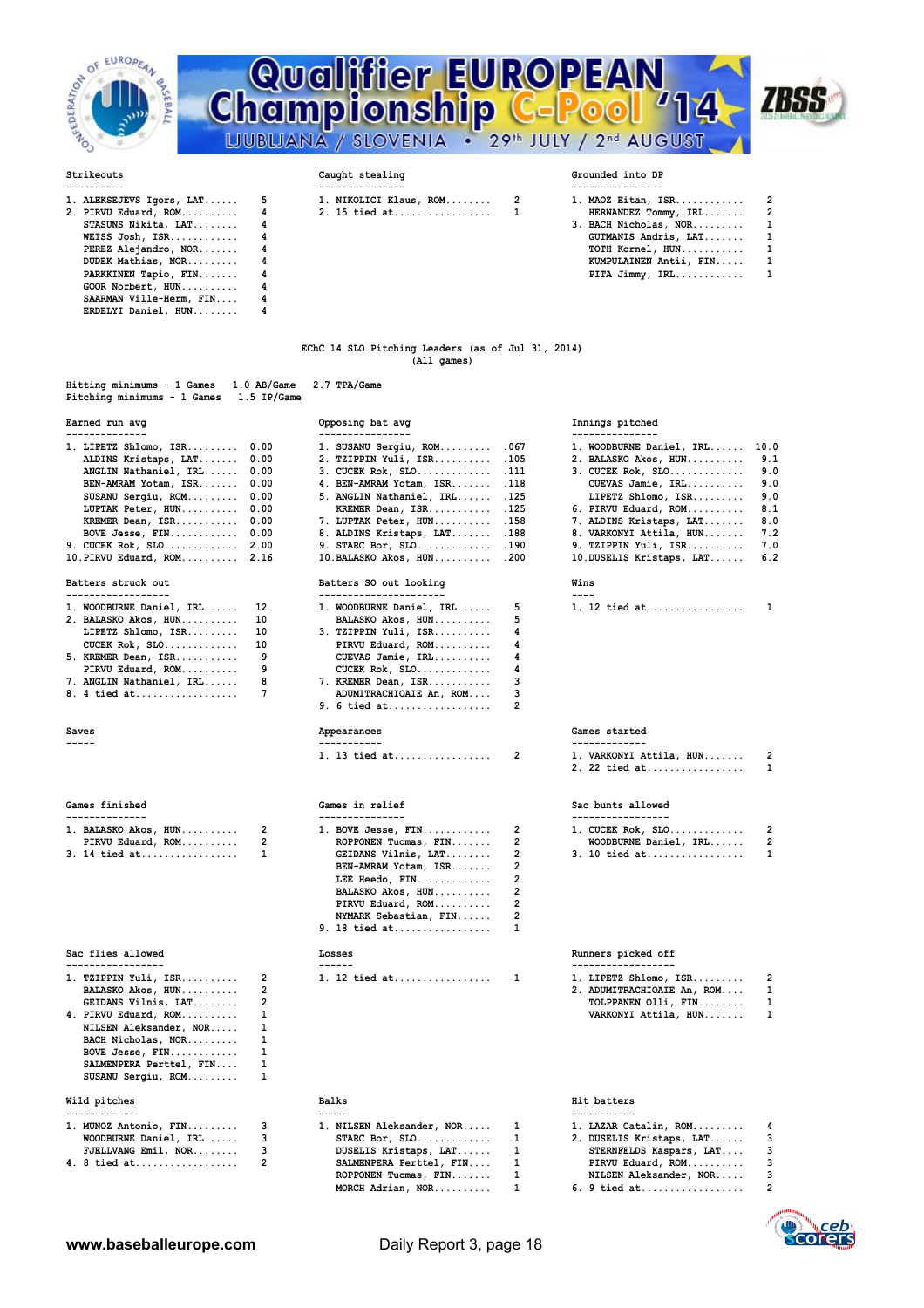

# **Championship C-Pool** 14



|                                      |                | Hits allowed                          |                | Runs allowed            |                         |
|--------------------------------------|----------------|---------------------------------------|----------------|-------------------------|-------------------------|
|                                      |                | 1. SUSANU Sergiu, ROM                 | 1              | $1.$ LIPETZ Shlomo, ISR | 0                       |
|                                      |                | 2. ANGLIN Nathaniel, IRL              | 2              | BEN-AMRAM Yotam, ISR    | 0                       |
|                                      |                | BEN-AMRAM Yotam, ISR                  | 2              | ANGLIN Nathaniel, IRL   | 0                       |
|                                      |                | TZIPPIN Yuli, ISR                     | 2              | SUSANU Sergiu, ROM      | 0                       |
|                                      |                | KREMER Dean, ISR                      |                | 5. KREMER Dean, ISR     | 1                       |
|                                      |                | 6. LUPTAK Peter, HUN                  | 3              | BOVE Jesse, FIN         | 1                       |
|                                      |                | $CUCEK Rok, SLO.$                     | 3              | 7. STARC Bor, SLO       | $\overline{2}$          |
|                                      |                | 8. STARC Bor, SLO                     | 4              | $CUCEK Rok, SLO$        | $\overline{\mathbf{2}}$ |
|                                      |                | NILSEN Aleksander, NOR                | 4              | LUPTAK Peter, HUN       | $\overline{2}$          |
| Earned runs allowed                  |                | Walks allowed                         |                | Doubles allowed         |                         |
| 1. LIPETZ Shlomo, ISR                | 0              | -------------<br>1. LUPTAK Peter, HUN | 0              | 1. TZIPPIN Yuli, ISR    | 0                       |
| BEN-AMRAM Yotam, ISR                 | 0              | 2. LIPETZ Shlomo, ISR                 | 1              | LIPETZ Shlomo, ISR      | 0                       |
| ANGLIN Nathaniel, IRL                | 0              | CUEVAS Jamie, IRL                     | 1              | $CUCEK Rok, SLO.$       | 0                       |
| SUSANU Sergiu, ROM                   | 0              | KREMER Dean, ISR                      | 1              | KREMER Dean, ISR        | 0                       |
| KREMER Dean, ISR                     | 0              | SUSANU Sergiu, ROM                    | 1              | SUSANU Sergiu, ROM      | 0                       |
| ALDINS Kristaps, LAT                 | 0              | 6. WOODBURNE Daniel, IRL              | 2              | $STARC$ Bor, $SLO$      | 0                       |
|                                      | 0              | DUSELIS Kristaps, LAT                 | $\overline{2}$ | ANGLIN Nathaniel, IRL   | $\mathbf 0$             |
|                                      |                |                                       |                | ALDINS Kristaps, LAT    | 0                       |
| BOVE Jesse, FIN<br>LUPTAK Peter, HUN | 0              | BOVE Jesse, FIN                       | 2              |                         |                         |
| $9.$ STARC Bor, SLO                  | $\overline{2}$ | ALDINS Kristaps, LAT                  | $\overline{2}$ | BEN-AMRAM Yotam, ISR    | 0                       |

**Hitting minimums - 1 Games Pitching minimums - 1 Games 1.5 IP/Game** 

### Fielding pct **Chances Chances Putouts**

|                                                                                                                                                                                                                                                                                                | 1. DUSELIS Janis, LAT 30                                                                                                                                                                                                                                                                  |  |
|------------------------------------------------------------------------------------------------------------------------------------------------------------------------------------------------------------------------------------------------------------------------------------------------|-------------------------------------------------------------------------------------------------------------------------------------------------------------------------------------------------------------------------------------------------------------------------------------------|--|
|                                                                                                                                                                                                                                                                                                | 2. FERRATO Michael-An, IRL 27                                                                                                                                                                                                                                                             |  |
|                                                                                                                                                                                                                                                                                                | 3. ROSEMBAUM Simon, ISR 25                                                                                                                                                                                                                                                                |  |
|                                                                                                                                                                                                                                                                                                | KURVINEN Jukka, FIN 25                                                                                                                                                                                                                                                                    |  |
|                                                                                                                                                                                                                                                                                                | 5. MAOZ Eitan, ISR 24                                                                                                                                                                                                                                                                     |  |
|                                                                                                                                                                                                                                                                                                | 6. BURLEA Mihai, $ROM$ 20                                                                                                                                                                                                                                                                 |  |
|                                                                                                                                                                                                                                                                                                | NEMETH Balazs, HUN 20                                                                                                                                                                                                                                                                     |  |
|                                                                                                                                                                                                                                                                                                | 8. ANGLIN Nathaniel, IRL 19                                                                                                                                                                                                                                                               |  |
|                                                                                                                                                                                                                                                                                                | 9. STRUKELJ Ziga, SLO $16$                                                                                                                                                                                                                                                                |  |
|                                                                                                                                                                                                                                                                                                | 10. MANOLE Lucian, ROM 15                                                                                                                                                                                                                                                                 |  |
| 1. FERRATO Michael-An, IRL 1.000<br>DUSELIS Janis, LAT 1.000<br>MAOZ Eitan, ISR 1.000<br>KURVINEN Jukka, FIN 1.000<br>MANOLE Lucian, ROM 1.000<br>ANGLIN Nathaniel, IRL 1.000<br>$STRUKELJ$ Ziga, $SLO$ $1.000$<br>LIIRI Timo, FIN 1.000<br>GUTMANIS Andris, LAT 1.000<br>FISH Nate, ISR 1.000 | 1. FERRATO Michael-An, IRL 31<br>2. DUSELIS Janis, LAT 30<br>3. MAOZ Eitan, ISR 28<br>4. ROSEMBAUM Simon, ISR 27<br>KURVINEN Jukka, FIN 27<br>6. BURLEA Mihai, $ROM$ 22<br>NEMETH Balazs, HUN 22<br>8. ANGLIN Nathaniel, IRL 21<br>MANOLE Lucian, ROM 21<br>$10.$ STRUKELJ Ziga, SLO $19$ |  |

| 1. LIIRI Timo, FIN $10$  | 1. ALVAREZ Jaliet, NOR 2                                                                                                                                                                                                                                                                       | 1. HANSELMANN Henrik, NOR 2  |  |
|--------------------------|------------------------------------------------------------------------------------------------------------------------------------------------------------------------------------------------------------------------------------------------------------------------------------------------|------------------------------|--|
| 2. ALVAREZ Jaliet, NOR 9 | KURVINEN Jukka, FIN 2                                                                                                                                                                                                                                                                          | MANOLE Lucian, ROM 2         |  |
| PANAITESCU Dan C., ROM 9 | ROSEMBAUM Simon, ISR 2                                                                                                                                                                                                                                                                         | 3. WESTRANG Christoff, NOR 1 |  |
| 4. FISH Nate, ISR 8      | KREITMAYER Luka, SLO 2                                                                                                                                                                                                                                                                         | BACH Christopher, NOR 1      |  |
|                          | DUSELIS Janis, LAT 2                                                                                                                                                                                                                                                                           |                              |  |
| STASUNS Nikita, LAT 7    | BURLEA Mihai, ROM 2                                                                                                                                                                                                                                                                            |                              |  |
| 7. 8 tied at 6           | FISH Nate, ISR 2                                                                                                                                                                                                                                                                               |                              |  |
|                          | $\sim$ 10 $\sim$ 1 $\sim$ 1 $\sim$ 1 $\sim$ 1 $\sim$ 1 $\sim$ 1 $\sim$ 1 $\sim$ 1 $\sim$ 1 $\sim$ 1 $\sim$ 1 $\sim$ 1 $\sim$ 1 $\sim$ 1 $\sim$ 1 $\sim$ 1 $\sim$ 1 $\sim$ 1 $\sim$ 1 $\sim$ 1 $\sim$ 1 $\sim$ 1 $\sim$ 1 $\sim$ 1 $\sim$ 1 $\sim$ 1 $\sim$ 1 $\sim$ 1 $\sim$ 1 $\sim$ 1 $\sim$ |                              |  |

Catchers interference **Steal attempts against** Stolen bases against

|  | 1. BACH Christopher, NOR |  |
|--|--------------------------|--|

### **Caught stealing by Errors**

| 1. MANOLE Lucian, ROM | 3            | 1. NYMARK Sebastian, FIN |   |
|-----------------------|--------------|--------------------------|---|
| MAOZ Eitan, ISR       | 3            | 2. PARKKINEN Tapio, FIN  |   |
| 3. STRUKELJ Ziga, SLO | 2            | DUSELIS Kristaps, LAT    |   |
| STARC Bor, $SLO$      | 2            | GOOR Csaba, HUN          |   |
| BACH Christopher, NOR | -2           | TONNESSEN Sven, NOR      |   |
| PIRVU Eduard, ROM     | 2            | MUUKKONEN Juha, FIN      |   |
| LAZAR Catalin, ROM    | 2            | MIRESCU Andrei, ROM      |   |
| 8. 14 tied at         | $\mathbf{1}$ | RUST Robert, NOR         | 2 |

| 1. FERRATO Michael-An, IRL                                                                                                                                                                                                                                                                                                                                            | 31  |
|-----------------------------------------------------------------------------------------------------------------------------------------------------------------------------------------------------------------------------------------------------------------------------------------------------------------------------------------------------------------------|-----|
| 2. DUSELIS Janis, LAT                                                                                                                                                                                                                                                                                                                                                 | 30  |
| 3. MAOZ Eitan, ISR                                                                                                                                                                                                                                                                                                                                                    | 28  |
| 4. ROSEMBAUM Simon, ISR                                                                                                                                                                                                                                                                                                                                               | 27  |
| KURVINEN Jukka, FIN                                                                                                                                                                                                                                                                                                                                                   | 27  |
| 6. BURLEA Mihai, ROM                                                                                                                                                                                                                                                                                                                                                  | 22  |
| NEMETH Balazs, HUN                                                                                                                                                                                                                                                                                                                                                    | 22  |
| 8. ANGLIN Nathaniel, IRL                                                                                                                                                                                                                                                                                                                                              | 21  |
| MANOLE Lucian, ROM                                                                                                                                                                                                                                                                                                                                                    | 21  |
| $\overline{10}$ $\overline{0}$ $\overline{0}$ $\overline{10}$ $\overline{10}$ $\overline{10}$ $\overline{10}$ $\overline{10}$ $\overline{10}$ $\overline{10}$ $\overline{10}$ $\overline{10}$ $\overline{10}$ $\overline{10}$ $\overline{10}$ $\overline{10}$ $\overline{10}$ $\overline{10}$ $\overline{10}$ $\overline{10}$ $\overline{10}$ $\overline{10}$ $\over$ | . . |

### **Assists Fielding double plays Passed balls**

| 1. LIIRI Timo, FIN 10    |                | 1. ALVAREZ Jaliet, NOR 2 |  |
|--------------------------|----------------|--------------------------|--|
| 2. ALVAREZ Jaliet, NOR 9 |                | KURVINEN Jukka, FIN 2    |  |
| PANAITESCU Dan C., ROM   |                | ROSEMBAUM Simon, ISR 2   |  |
| 4. FISH Nate, ISR        | - 8            | KREITMAYER Luka, SLO 2   |  |
| $5. GAL$ Oren, ISR       | $\overline{7}$ | DUSELIS Janis, LAT 2     |  |
| STASUNS Nikita, LAT      | $\overline{7}$ | BURLEA Mihai, ROM 2      |  |
| 7. 8 tied at  6          |                | FISH Nate, ISR 2         |  |
|                          |                | 8. 19 tied at 1          |  |
|                          |                |                          |  |

| 1. BACH Christopher, NOR 1 | 1. SALMENPERA Perttel, FIN 17 | 1. SALMENPERA Perttel, FIN 16 |
|----------------------------|-------------------------------|-------------------------------|
|                            | 2. BACH Christopher, NOR 15   | 2. BACH Christopher, NOR 13   |
|                            | $3.$ STRUKELJ Ziga, SLO 9     | $3.$ ANSONS Andis, LAT 8      |
|                            | 4. ANSONS Andis, $LAT$ 8      | 4. DUSELIS Kristaps, LAT 7    |
|                            | PARKKINEN Tapio, FIN 8        | PARKKINEN Tapio, FIN 7        |
|                            | 6. GUTMANIS Andris, LAT 7     | GUTMANIS Andris, LAT 7        |
|                            | NILSEN Aleksander, NOR 7      | STRUKELJ Ziqa, SLO            |
|                            |                               |                               |
|                            | DUSELIS Kristaps, LAT 7       |                               |
|                            | 10.3 tied $at$                |                               |
|                            |                               |                               |

| 1. MANOLE Lucian, ROM |                         | 1. NYMARK Sebastian, FIN |                |
|-----------------------|-------------------------|--------------------------|----------------|
| $MAOZ$ Eitan, ISR 3   |                         | 2. PARKKINEN Tapio, FIN  | $\overline{2}$ |
| 3. STRUKELJ Ziga, SLO | $\overline{2}$          | DUSELIS Kristaps, LAT    | 2              |
| $STARC$ Bor, $SLO$    | 2                       | GOOR Csaba, HUN          |                |
| BACH Christopher, NOR | $\overline{\mathbf{2}}$ | TONNESSEN Sven, NOR      |                |
| PIRVU Eduard, ROM 2   |                         | MUUKKONEN Juha, FIN      |                |
| LAZAR Catalin, ROM    | 2                       | MIRESCU Andrei, ROM      |                |
| 8. 14 tied at       1 |                         | RUST Robert, NOR         | $\overline{2}$ |
|                       |                         | FERNANDEZ Sergio, FIN    | 2              |
|                       |                         | SKRASTINS Agris, LAT     |                |
|                       |                         |                          |                |

| 1. DUSELIS Janis, LAT      | 30 |
|----------------------------|----|
| 2. FERRATO Michael-An, IRL | 27 |
| 3. ROSEMBAUM Simon, ISR    | 25 |
| KURVINEN Jukka, FIN        | 25 |
| 5. MAOZ Eitan, ISR         | 24 |
| 6. BURLEA Mihai, ROM       | 20 |
| NEMETH Balazs, HUN         | 20 |
| 8. ANGLIN Nathaniel, IRL   | 19 |
| 9. STRUKELJ Ziga, SLO      | 16 |

| 2                        | 1. HANSELMANN Henrik, NOR<br>2 |
|--------------------------|--------------------------------|
| $\mathcal{P}$            | MANOLE Lucian, ROM<br>2        |
| $\mathcal{P}$            | 3. WESTRANG Christoff, NOR     |
| $\mathcal{P}$            | BACH Christopher, NOR          |
| $\overline{\phantom{a}}$ |                                |
|                          |                                |

| 1. BACH Christopher, NOR 1 | 1. SALMENPERA Perttel, FIN 17 | 1. SALMENPERA Perttel, FIN 16 |  |
|----------------------------|-------------------------------|-------------------------------|--|
|                            | 2. BACH Christopher, NOR 15   | 2. BACH Christopher, NOR 13   |  |
|                            | $3.$ STRUKELJ Ziga, SLO 9     | $3.$ ANSONS Andis, $LAT$ 8    |  |
|                            | 4. ANSONS Andis, LAT 8        | 4. DUSELIS Kristaps, LAT 7    |  |
|                            | PARKKINEN Tapio, FIN 8        | PARKKINEN Tapio, FIN 7        |  |
|                            | 6. GUTMANIS Andris, LAT 7     | GUTMANIS Andris, LAT 7        |  |
|                            | NILSEN Aleksander, NOR 7      | STRUKELJ Ziga, SLO $7$        |  |
|                            |                               | 8. 4 tied at 6                |  |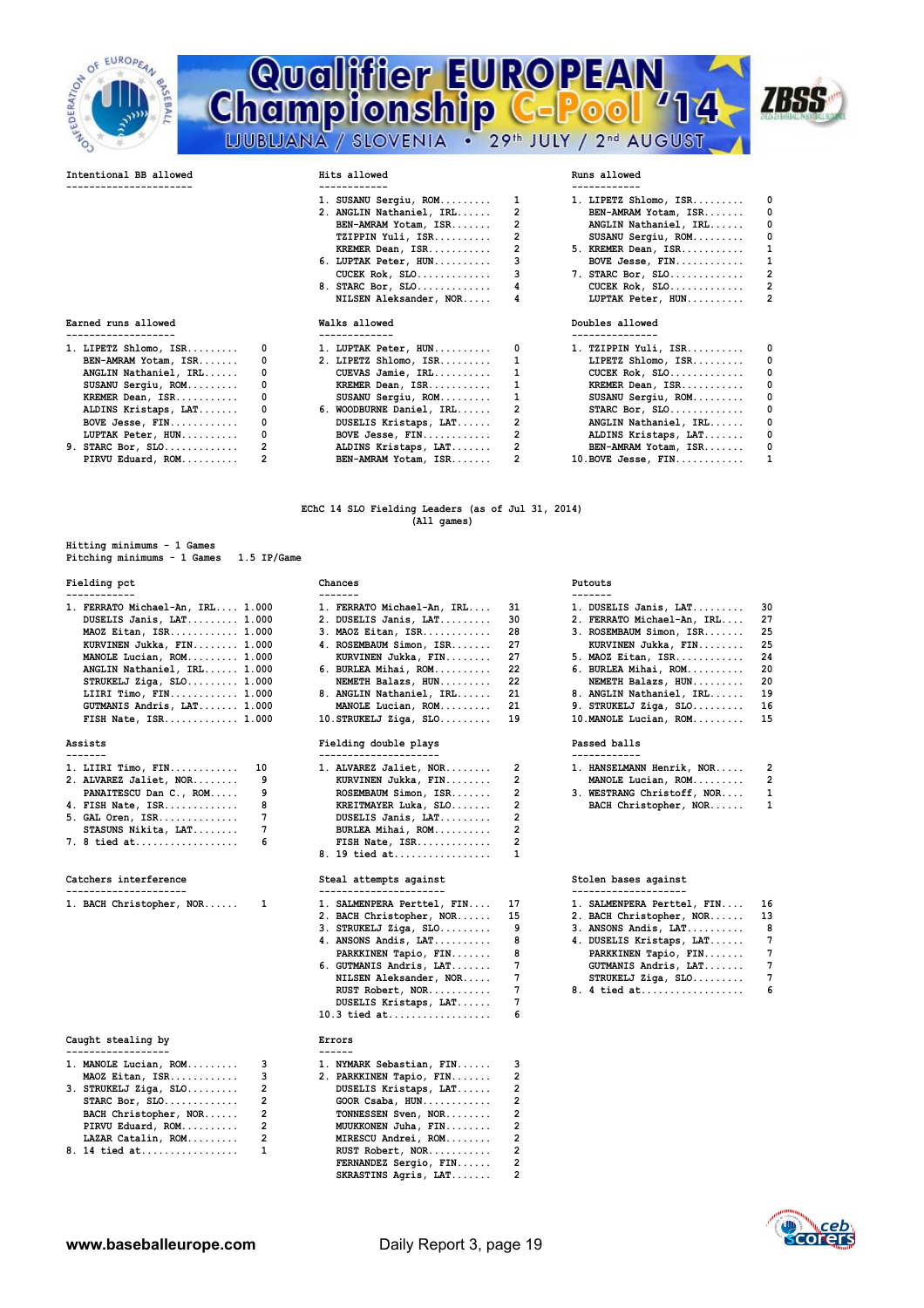



# **Technical Appointments**

# **Friday 1st August**

| Game     | At time | <b>Venue</b>           | Pool | Home team          |      | <b>Visiting team</b> |
|----------|---------|------------------------|------|--------------------|------|----------------------|
| 13       | 10:00   | Jezica                 |      | <b>Hungary</b>     | سىدا | Latvia               |
| Umpires: |         | John-Arne Nyland (NOR) |      | Joe Berg (ISR)     |      | David Dilworth (IRL) |
| Scorers: |         | Erika Sojat (ITA)      |      | Fausto Nardi (ITA) |      |                      |
| T.C.:    |         | Mario Falaschi (ITA)   |      |                    |      |                      |

| Game            | At time | Venue                    | Pool | <b>Home team</b>       |               |   | <b>Visiting team</b> |
|-----------------|---------|--------------------------|------|------------------------|---------------|---|----------------------|
| 14              | 13:30   | Golovec                  |      | <b>Finland</b>         | $\rightarrow$ | ₩ | Norway               |
| <b>Umpires:</b> |         | Jozsef Kiss-Jakab (HUN)  |      | Cristian Manea (ROM)   |               |   | Janis Ertners (LAT)  |
| Scorers:        |         | Andrea Maestri (ITA)     |      | Edvard Smolnikar (SLO) |               |   |                      |
| T.C.:           |         | Jean-Marie Meurant (FRA) |      |                        |               |   |                      |

| Game            | At time | <b>Venue</b>          | Pool | Home team           |           | <b>Visiting team</b>   |
|-----------------|---------|-----------------------|------|---------------------|-----------|------------------------|
| 15              | 13:30   | Jezica                | Se   | <b>Israel</b>       | $\bullet$ | Romania                |
| <b>Umpires:</b> |         | Tomislav Ozimec (CRO) |      | Janez Ciperle (SLO) |           | Mauri Hautaniemi (FIN) |
| Scorers:        |         | Urska Pisek (SLO)     |      | Fausto Nardi (ITA)  |           |                        |
| T.C.:           |         | Mario Falaschi (ITA)  |      |                     |           |                        |

| Game            | At time | <b>Venue</b>         | Pool | Home team              |                | <b>Visiting team</b> |
|-----------------|---------|----------------------|------|------------------------|----------------|----------------------|
| 16              | 17:00   | Jezica               | Se   | <b>Ireland</b>         | <u>Car</u>     | Slovenia             |
| <b>Umpires:</b> |         | Johan Brandsma (NED) |      | Mauri Hautaniemi (FIN) | Joe Berg (ISR) |                      |
| Scorers:        |         | Erika Sojat (ITA)    |      | Andrea Maestri (ITA)   |                |                      |
| T.C.:           |         | Paul Bokern (NED)    |      |                        |                |                      |